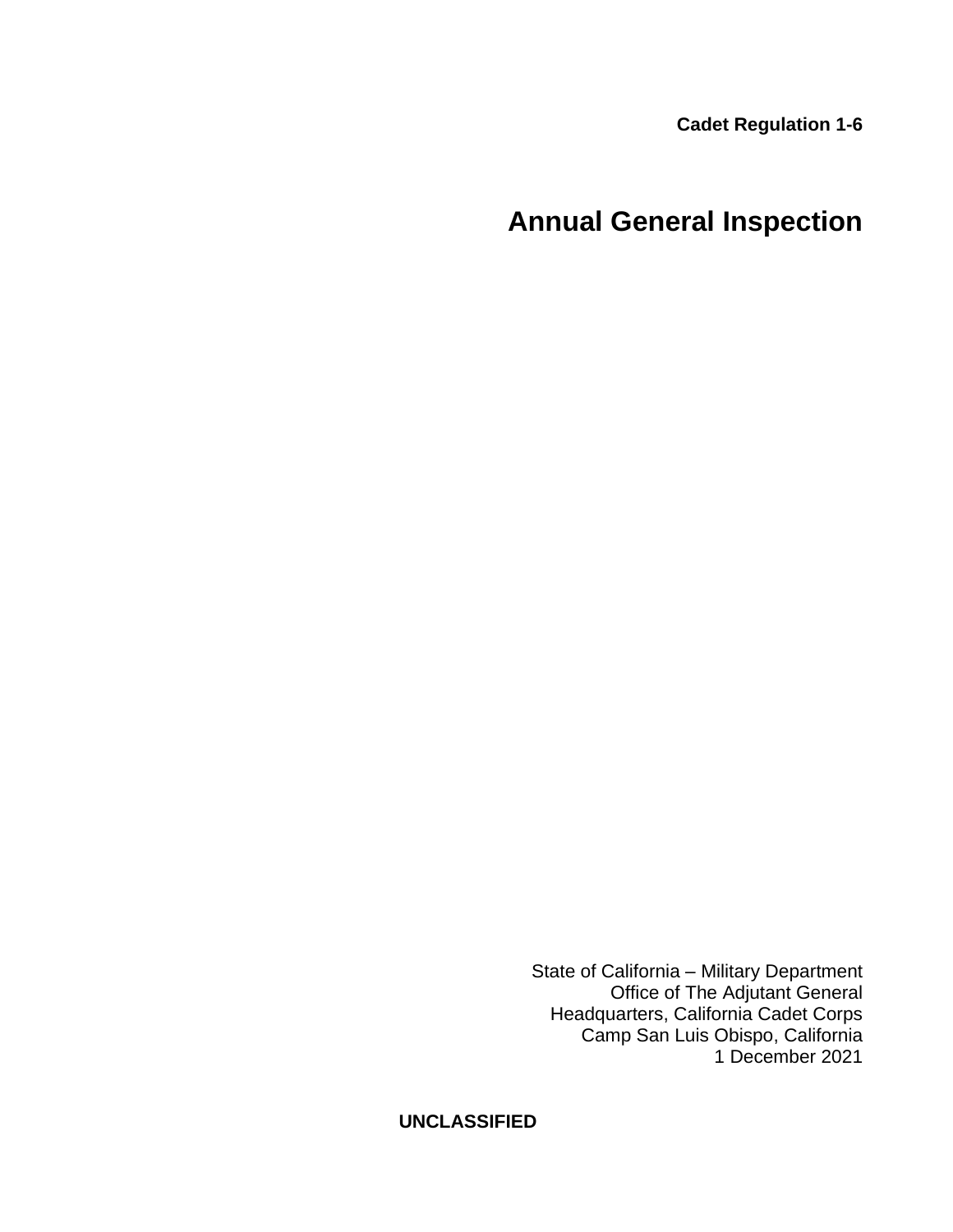# *SUMMARY of CHANGE*

CR 1-6 Annual General Inspection

\* Cleaned up the verbiage in Chapters 1 and 2, making it clear that the Annual General Inspection is primarily conducted by Brigade Advisors and their team, with assistance available from HQ CACC.

\* Made the following changes in the Rubric:

- 3: reduce hours to 3-2-1-some
- 8: Extra credit added
- 11: Verbiage add on coaching of leaders
- 21: Change CDR/XO and CSM/1SG to CDR and Staff. Added Status of Uniforms and Equipment as part of Staff Briefing
- 24: Combined Color Guard and Flag Detail (now one ribbon) Added "Shoulder Cord" to Superior Uniform
- 25: Changes # of criteria to 7-6-5 from 8-7-6
- 27: Replaced "Disciplinary Problem Management" with "Cadet Planned Events"
- 28: Changed "Strand Books" to "Curriculum Text"
- 31: Changed MS standard to 4-6 from 5-7
- 34: Changed "Strand Handbook" to "Curriculum Training"
- 39: Changed for Superior "instructing at ACTA or CLS" to "or enrolled in ACTA or CLS"
- 40: Deleted Paramedic from training list

Minor changes to the briefing slides outlined in Appendix C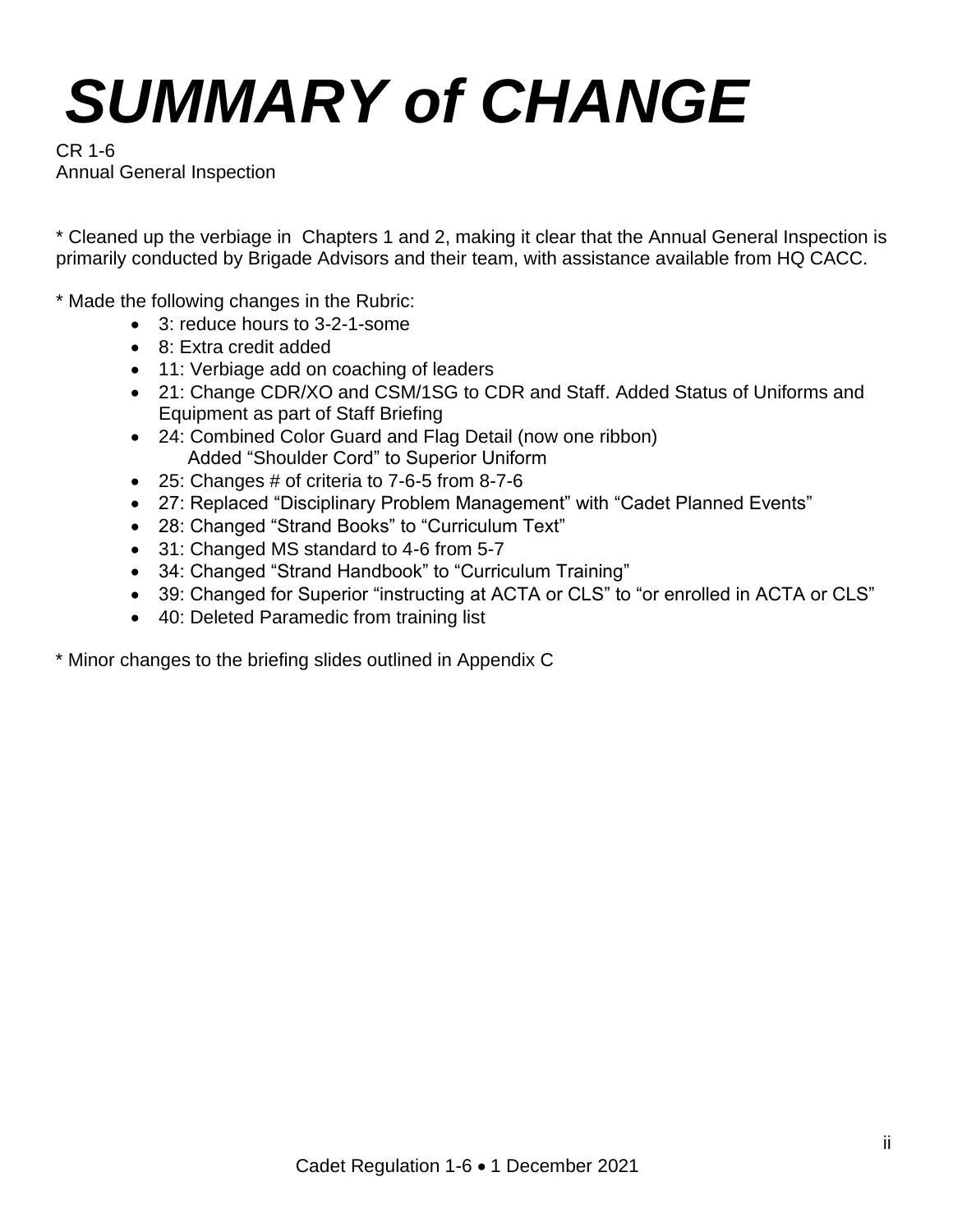DAVID S. BALDWIN *Major General The Adjutant General*

Official:



MICHAEL J. SMITH *Colonel, CACC Executive Officer*

**History.** This regulation supersedes Cadet Regulation 1-6, dated 8 January 2019. It includes changes noted in the Summary of Changes above.

**Summary.** This regulation prescribes the standards and procedures by which the Annual General Inspection of California Cadet Corps units will be conducted.

**Applicability.** This regulation applies to all commandant and cadet personnel in active service or enrollment with the California Cadet Corps

# **ANNUAL GENERAL INSPECTION**

(CACC). It applies to all units organized within the CACC.

**Proponent and exception authority.** The proponent of this regulation is the Executive Officer, California Cadet Corps. The proponent has the authority to approve exceptions or waivers to this regulation that are consistent with controlling law and regulations. The proponent may delegate this approval authority, in writing, to a field-grade HQ,CACC staff officer or State Projects Officer. Activities or units may request a waiver to this regulation by providing full justification that includes a full analysis of the expected benefits. All waiver requests will be endorsed by the senior commandant officer of the requesting activity or unit and forwarded through their higher headquarters to the policy proponent.

#### **Supplementation.**

Supplementation of this regulation and establishment of command and local forms are

prohibited without prior approval, in writing, from the Executive Officer, California Cadet Corps. Send a draft copy of each supplement to – Headquarters, California Cadet Corps, ATTN: Executive Officer 10 Sonoma Avenue, Bldg 1301 Camp San Luis Obispo, CA

**Suggested improvements.**  Users are invited to send comments and suggested improvements in memorandum form directly to the address above.

**Distribution.** This publication is available in electronic media only and is intended for all levels of the California Cadet Corps organization and is authorized for public distribution. Printed copies of this publication may be provided, within budget limitations, at the discretion of the Headquarters, California Cadet Corps (HQCACC).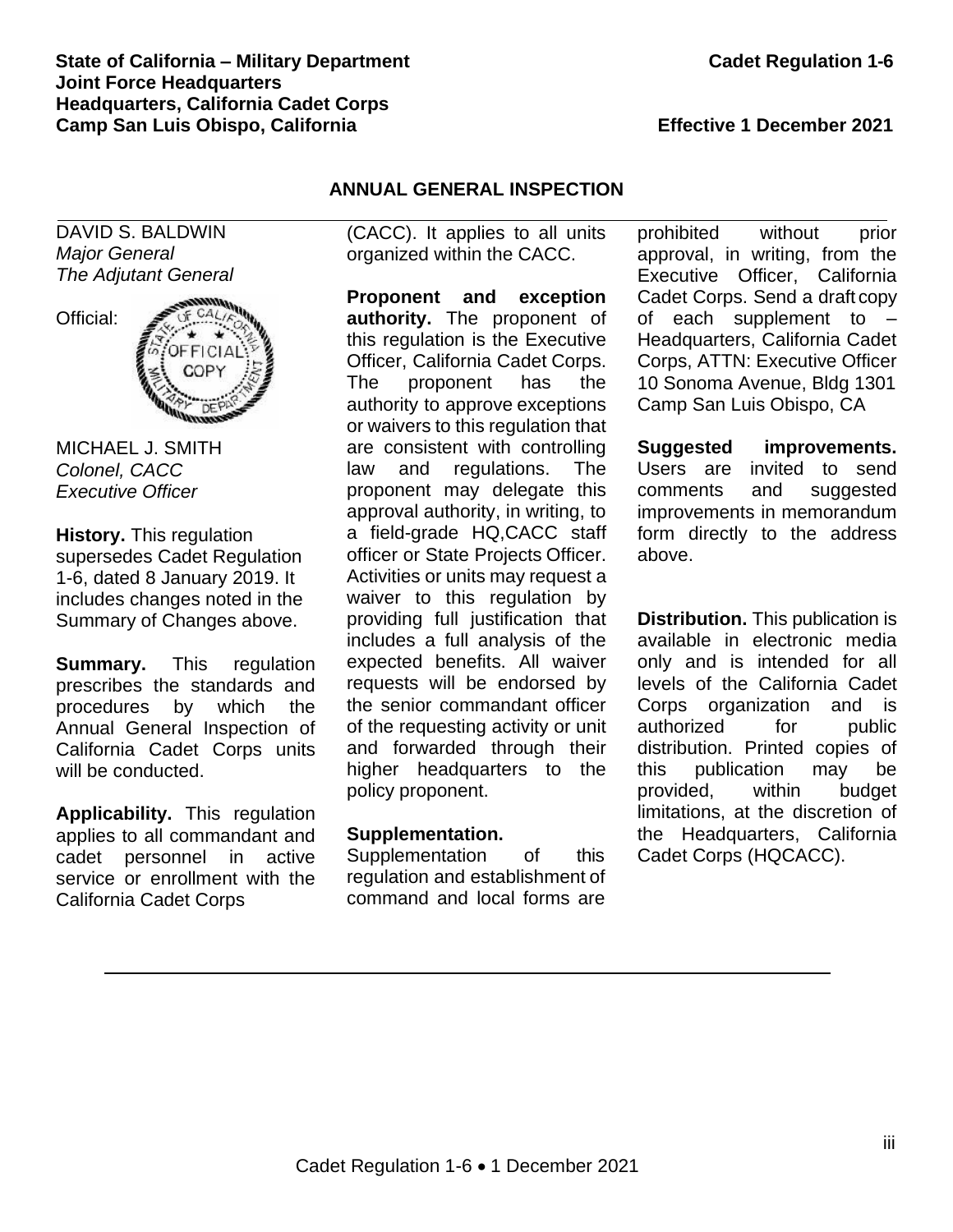# **Table of Contents**

(Listed by paragraph and page number)

#### **Chapter 1 - General**

- 1-1. Authority, *page 1*
- 1-2. General, *page 1*
- 1-3. Inspection, *page 1*
- 1-4. Award of ratings, *page 1*
- 1-5. Overall ratings, *page 2*
- 1-6. State recognition of units, *page 2*
- 1-7. Probationary units, *page 2*
- 1-8. Withdrawal of state recognition, *page 2*
- 1-9. Annual general inspection reports, *page 2*

#### **Chapter 2 – Conduct of the AGI**

- 2-1. Scheduling, *page 3*
- 2-2. Availability, *page 3*
- 2-3. Uniform, *page 3*
- 2-4. Check-in, *page 3*
- 2-5. In-ranks inspection, *page 3*
- 2-6. Squad and platoon drill, *page 3*
- 2-7. Command brief, *page 3*
- 2-8. Administrative / Logistics review, *page 4*
- 2-9. Outbrief, *page 4*
- 2-10. Alternate inspection process, *page 4*
- 2-11. Appeals process, *page 4*

#### **Appendix A**

Annual General Inspection Report Form 15, *page 5*

#### **Appendix B**

Annual General Inspection Rubric, *page 14*

#### **Appendix C**

Command and Staff Briefing Agenda for AGIs, *page 43*

#### **Appendix D**

Target Rank Structure for the CACC, *page 44*

\*This regulation supersedes Cadet Regulation 1-6, dated 8 January 2019.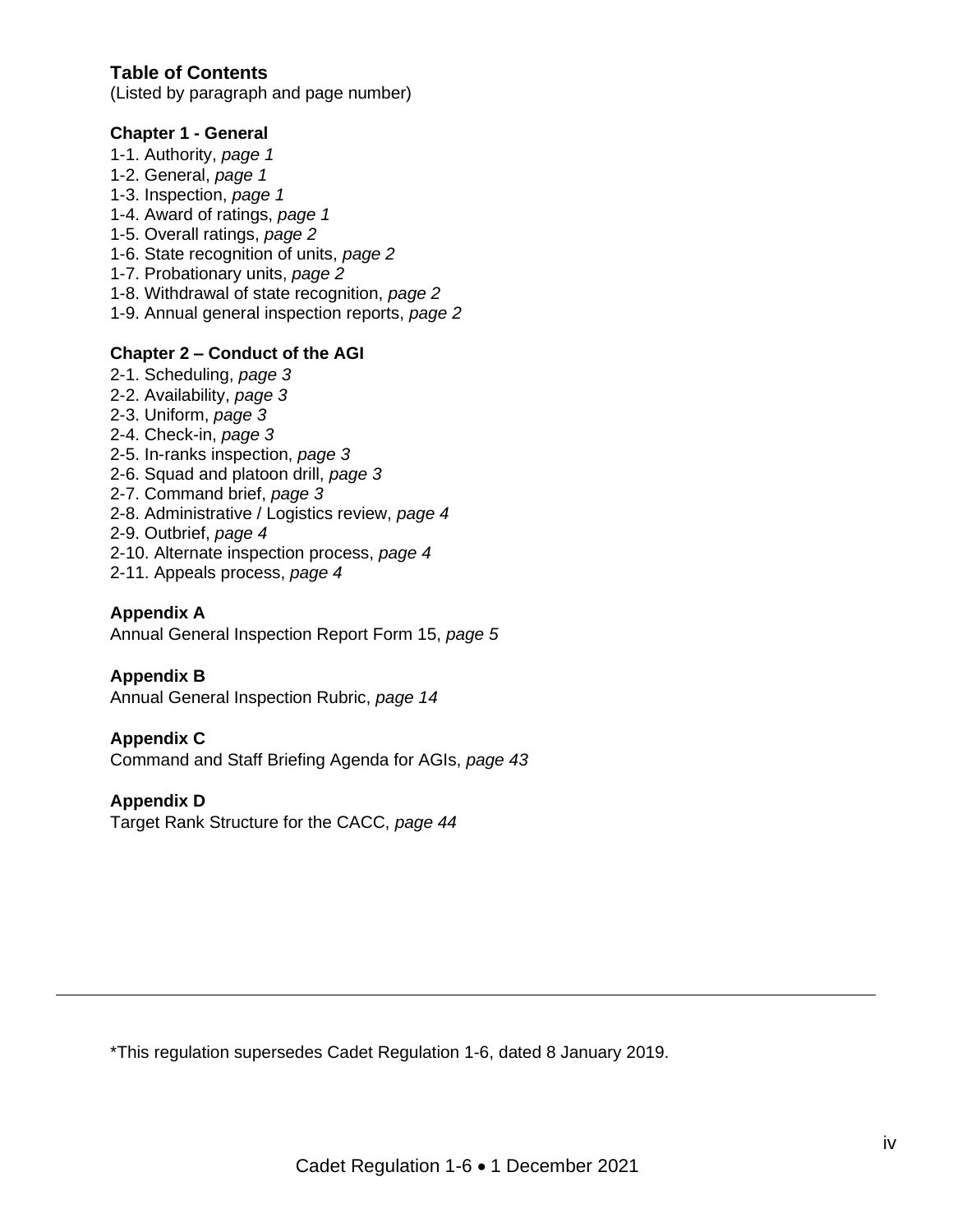# **Chapter 1 General**

# **1-1. Authority**

The Annual General Inspection (AGI) of the units of the California Cadet Corps are conducted by the authority of Section 515, California Military and Veterans Code.

# **1-2. General**

An Annual General Inspection of Cadet Corps units will be conducted at least once every two years utilizing the Annual General Inspection Report, CACC Form 15, found at appendix A to this regulation as a guide. The Executive Officer is responsible for ensuring each brigade has a plan for the inspection of each unit over a two-year cycle. The Brigade Advisor is responsible for planning and conducting the Annual General Inspections for their brigade. Assistance is available from HQ CACC to brigades that aren't able to conduct their own inspections. In general, teams of at least two inspectors will conduct each AGI. The Executive Officer may appoint senior members of the California Cadet Corps officer, warrant officer, or NCO corps, or full time CACC personnel to conduct inspections when needed, or ask the Adjutant General to detail members of the State Guard, State Naval Militia or California National Guard (Army or Air components) to assist with the inspection process. In addition, members of the California Department of Education, State Board of Education, or staff from the legislative or executive branches of state government may be invited to serve on inspection teams. The Brigade Advisor and local staff may be augmented as necessary by staff from other brigades or HQ CACC. When resources allow, inspectors will be paid for their duties. The inspection will be conducted during a normal school day and will include a visit to the Cadet Corps unit, its commandant, and the principal or administrator designee of the school. A report of this inspection will be prepared for submission to the Adjutant General. In cases where more than one class period of cadets is offered at a school, the commandant and inspecting officer will make mutually acceptable arrangements for either a consolidated unit inspection or a period-byperiod inspection.

# **1-3. Inspection**

The inspection will include an evaluation of the unit's school and community service activities, unit discipline as assessed during a formal In-Ranks Inspection and Close Order Drill, the extent to which cadets are given and take leadership opportunities, the unit training program, cadet general knowledge and conformance with Cadet Corps standards of instruction, and finally supply management and administrative compliance. Special emphasis items may be identified at the discretion of the Headquarters, California Cadet Corps, for added evaluation. Current special emphasis is placed on a school's civil and media affairs, and interaction with local and state government officials and their offices.

# **1-4. Award of ratings**

Inspectors will utilize the Annual General Inspection Report, CACC Form 15, for rating units. A detailed rubric (Appendix B) is included to aid the inspector(s) in evaluating the appropriate rating level. The rubric identifies specific characteristics of each level and attempts to mitigate subjectivity in the award of ratings. Since no system can be completely free from subjectivity, the inspectors retain the right to use the rubric as a guide, but also to deviate from the rubric if doing so is in the best professional judgment of the evaluator. A 5-point scale (0-4) is used. The scale corresponds to the following ratings: **4** = 'Superior', **3** = 'Excellent', **2** = 'Satisfactory' **1** = 'Marginal', and **0** = 'Unsatisfactory'. This grading scale applies to individual elements, categories, and overall ratings. A 'Superior' rating is awarded to indicate performance or operations that greatly exceed requirements. An 'Excellent' rating indicates performance or operations that exceed requirements. A 'Satisfactory' rating is given to indicate performance or operations that meet requirements. A 'Marginal' rating indicates performance or operations that need improvement. An 'Unsatisfactory' rating is given to indicate performance or operations that do not meet requirements.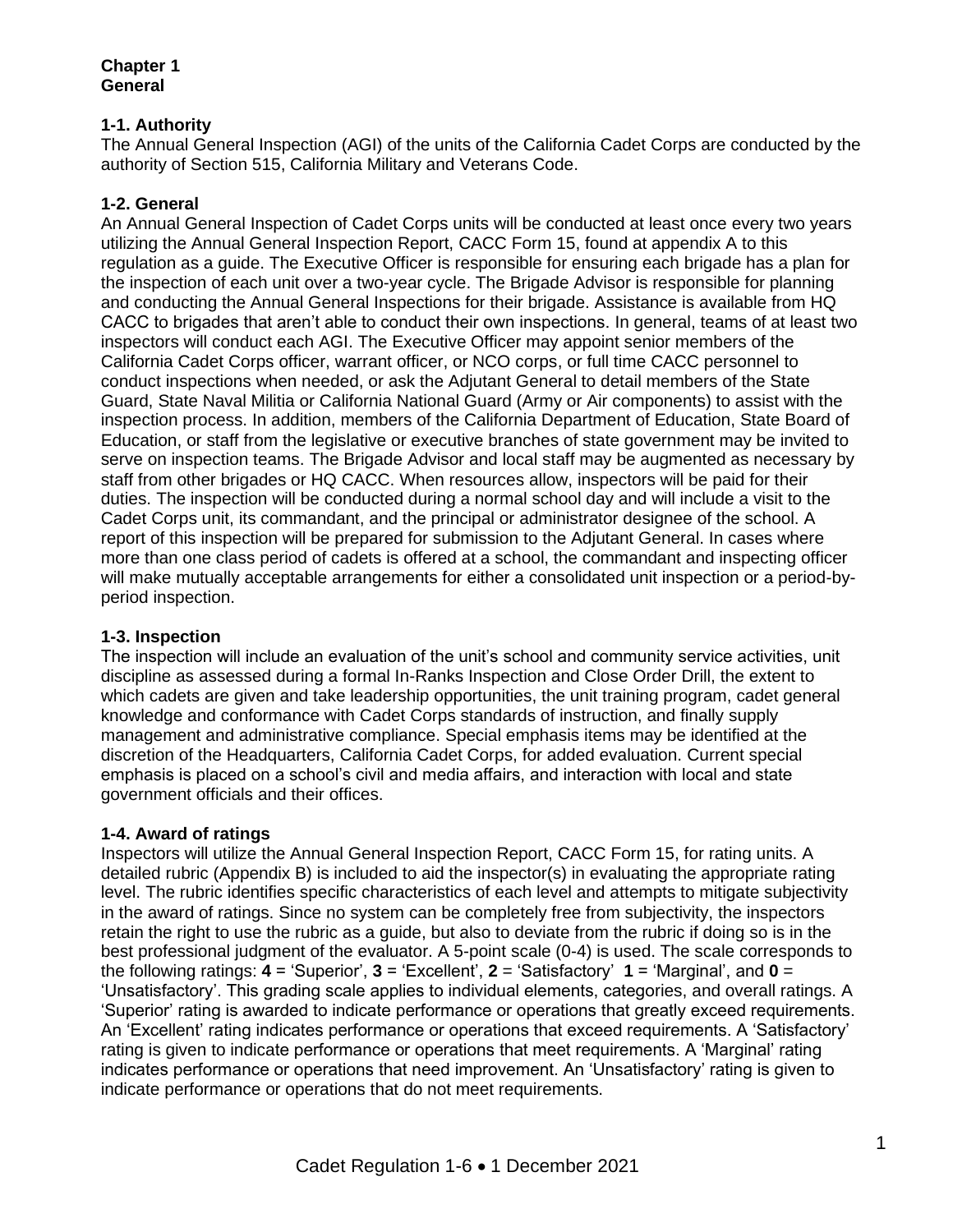# **1-5. Overall ratings**

The overall rating for a unit will be awarded based on the point total. The inspector may change this overall rating if point totals do not accurately reflect the overall effectiveness of the unit. If this is done, it is to be explained in the "inspector's comments" section and identified as such. Units requesting not to be inspected will be given a rating of 'Unsatisfactory'. Units who disagree with any rated elements and/or the overall rating must notify the inspector at the time of the inspection and make note of the disagreement on the form in the space provided for comments by the Commandant and/or school principal/principal's designee. If a unit at a later date wishes to appeal the rating, the appeal will only be heard based upon the narrative comments made on the CACC Form 15 at the time of the inspection.

| RATING           | POINT AWARD (RANGE) | <b>ACADEMIC GRADE</b> |
|------------------|---------------------|-----------------------|
| Superior         | $4(3.50-4.00)$      |                       |
| <b>Excellent</b> | $3(2.50-3.49)$      | в                     |
| Satisfactory     | $2(1.50-2.49)$      | С                     |
| Marginal         | $1(0.50-1.49)$      | D                     |
| Unsatisfactory   | $0(O-0.49)$         |                       |

#### **1-6. State recognition of units**

Continued state recognition of units of the California Cadet Corps will be based on the unit receiving an annual general inspection overall rating of 'Marginal' or higher and the maintenance of an average minimum enrollment of one cadet company (at least 32 cadets). Units with less than a minimum cadet company enrolled may be extended state recognition if recommended by the inspector and approved by the Adjutant General.

# **1-7. Probationary units**

Units not qualifying for continued state recognition will be placed in a probationary status during the following school year. One or more preliminary pre-annual general inspection staff assistance visits may be conducted at the close of the fall semester and other times mutually agreed upon by the unit and the Brigade Advisor or California Cadet Corps Headquarters to determine progress of the unit in solving its deficiencies.

#### **1-8. Withdrawal of state recognition**

Units in a probationary status which fail to obtain a 'Marginal' rating on the subsequent AGI, will have state recognition withdrawn and be deactivated.

#### **1-9. Annual General Inspection reports**

The inspecting officer will complete the AGI report before leaving the unit and provide a copy of the report prior to departure to the Commandant and Principal (or representative).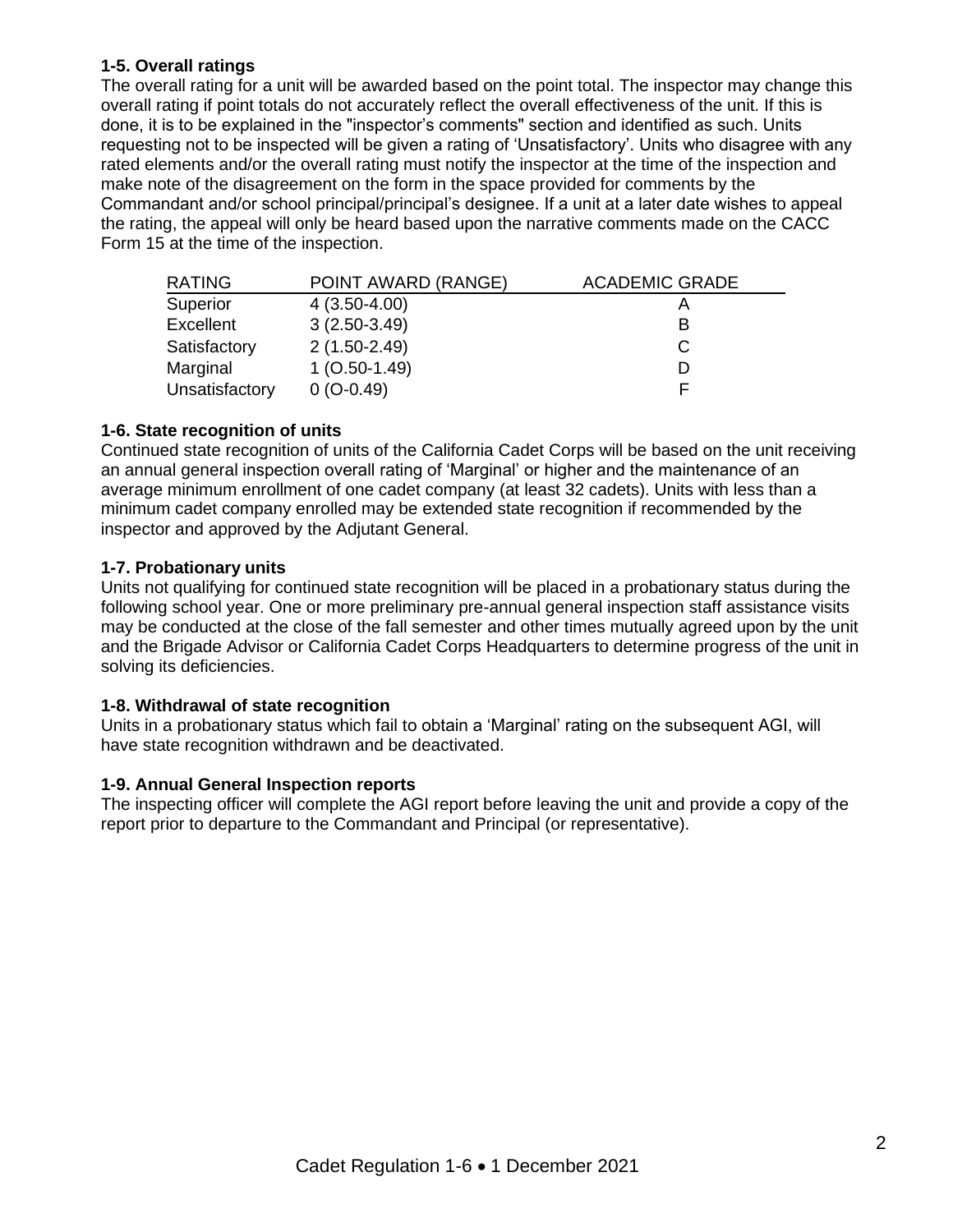# **Chapter 2 Conduct of the AGI**

# **2-1. Scheduling**

Annual General Inspections (AGIs) are normally scheduled to take place in February and March of each year. HQ CACC will designate in Circular format the plan and requirements that brigades must meet, no later than 1 JAN. Initial Brigade-level coordination will be made in early January (if not before), and a final schedule should be sent to HQ CACC, Attn: S3 (Operations@cacadets.org) with the final dates and times NLT 20 January. Brigades will coordinate with HQ CACC for any assistance needed prior to submitting their final schedule. Commandants are required to coordinate the proposed date for their school with the principal and request excusal for all cadets (from each class) to attend the In-Ranks Inspection (typically accomplished in 1 hour). Except for large military institutes, the inspection team will usually inspect two schools per day and may not have availability to reschedule AGIs. Commandants will also schedule 15 minutes to debrief the principal (or designated administrative representative) immediately following the inspection. AGI reports will be sent to the Superintendent of Public Education and must be signed by the principal or his representative prior to the inspection team leaving.

# **2-2. Availability**

The AGI is a unit inspection and can't be accomplished fairly without inspecting a preponderance of the unit. Except for documentable and extraordinary circumstances, when a preponderance of the unit is not available for inspection, the AGI will be cancelled and the unit assigned an unsatisfactory score.

# **2-3. Uniform**

AGIs are formal events and conducted in Class B Uniform unless an exception is granted. Cadets who are not in uniform are still required to be present at the in-ranks inspection and should be part of the formation.

# **2-4. Check in**

The AGI team will check in at the front office NLT the start of the inspection time. Commandants will post two cadets to escort the inspection team directly to the In-Ranks Inspection. In instances where the inspection team includes personnel from the school staff (i.e. SAD NCOs or Brigade SPO who work at the school), coordination with the inspectors will be done prior to the start of the inspection. If this brings part of the inspection team to the school prior to the inspection, the specific inspection start time will be coordinated with the Commandant.

# **2-5. In-ranks inspection**

The In-Ranks Inspection will be accomplished IAW CR 3-21.5. In addition, the cadet commander will officially report the number of cadets present in formation, the number of cadets not in uniform, and the number of cadets absent to the inspecting official. Once the inspecting official has completed the inspection the formation will be turned back over to the cadet commander for dismissal. Commandants should have an inclement weather plan in the event rain is forecast.

# **2-6. Squad and platoon drill**

During the In-ranks inspection the inspecting official will select a squad and a platoon (of two or more squads) at random to conduct the drill evaluation. A drill sequence of basic commands will be presented to the squad and platoon leader. Cadets may use the sequence sheet while giving commands. Commands may be added to the sequence as required to maneuver within the available drill area.

# **2-7. Command and staff briefing**

The command and staff briefing (typically PowerPoint) will be conducted by the command team and the senior staff. This briefing is formal and is designed to answer as many of the inspection points as possible. Agenda for the briefing is found in Appendix C, and a sample PowerPoint presentation and/or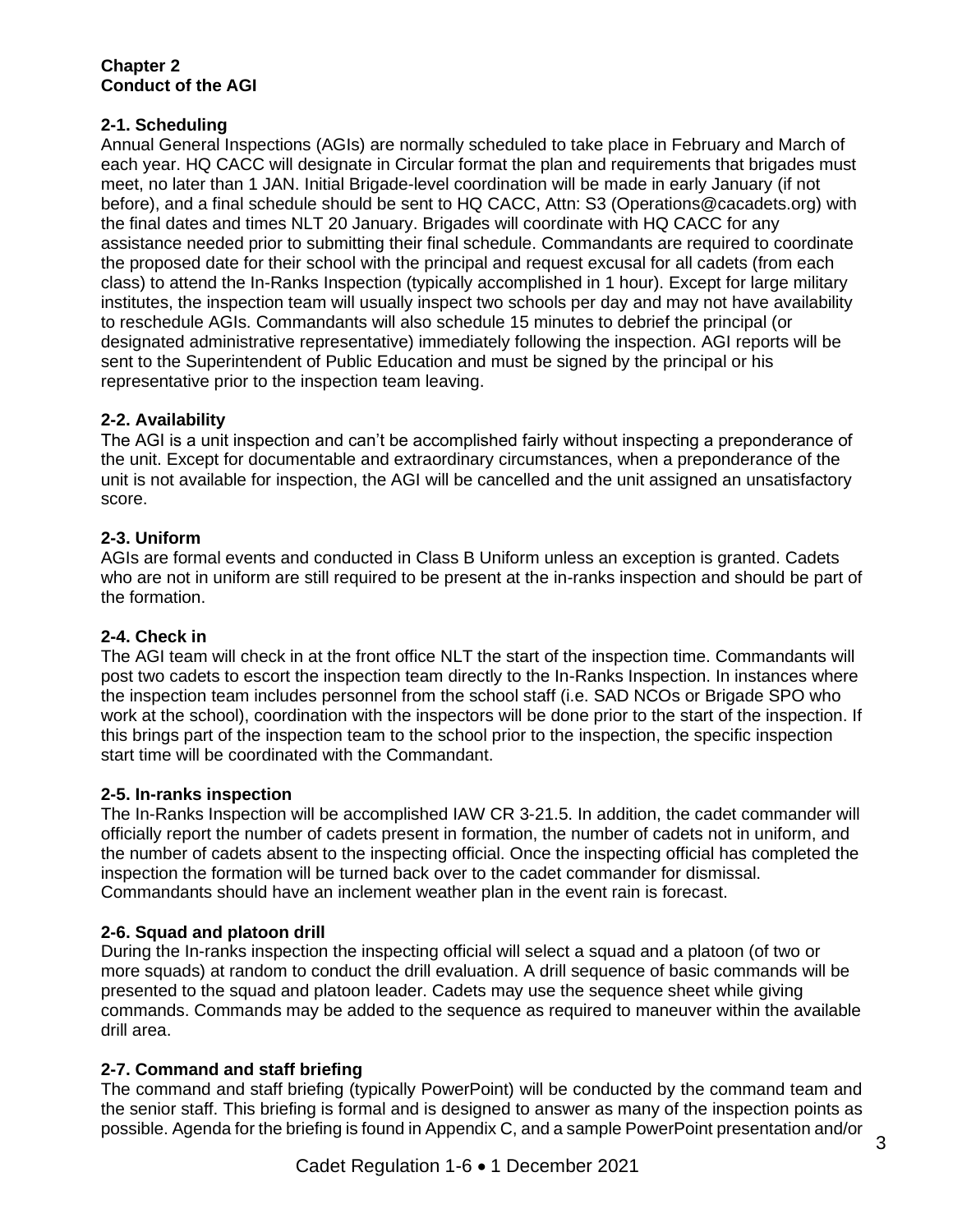sample video may be posted on the CACC website. Supporting documentation (such as sign-in rosters, press reports, etc) should be available upon inspector request.

#### **2-8. Administrative / Logistical review**

Following the command and staff briefing the inspectors will assess the 201 files, logistics section, and follow-up on any documentation requirements from the briefing. Cadet staff representatives will answer inspectors' questions and present the supporting documentation during this review.

#### **2-9. Outbrief**

The inspectors will require approximately 30 minutes, in private, to write up the inspection report. They will brief the results to the commandant, then to the cadets and commandant, and finally to the principal. The school principal or designated representative and the commandant must sign the report and note any concerns or disagreements at this time.

#### **2-10. Alternate inspection procedures**

In the event something precludes an in-place assessment, a virtual inspection may be accomplished that utilizes information technology. Real-time video combined with voice telephone, and email capabilities must be in place. This alternate inspection process is not typical and must be approved by the Executive Officer.

In extreme circumstances, the AGI may be conducted virtually for all units requiring inspection. When this occurs, HQ CACC will designate the plan and requirements in Circular format NLT 1 JAN.

# **2-11. Appeals process**

Commandants may appeal a rating (overall or individual elements) by sending a memorandum explaining the basis for the appeal within 30 days of the inspection to the Executive Officer. After receiving an appeal answer, Commandants may then appeal the Executive Officer's decision only if approval of the appeal would change the overall unit rating category. The Executive Officer will constitute the final and highest level of appeal review (unless the Executive Officer was also an/the Inspecting Officer, in which case the Commander of Youth Programs will be the final appeal authority.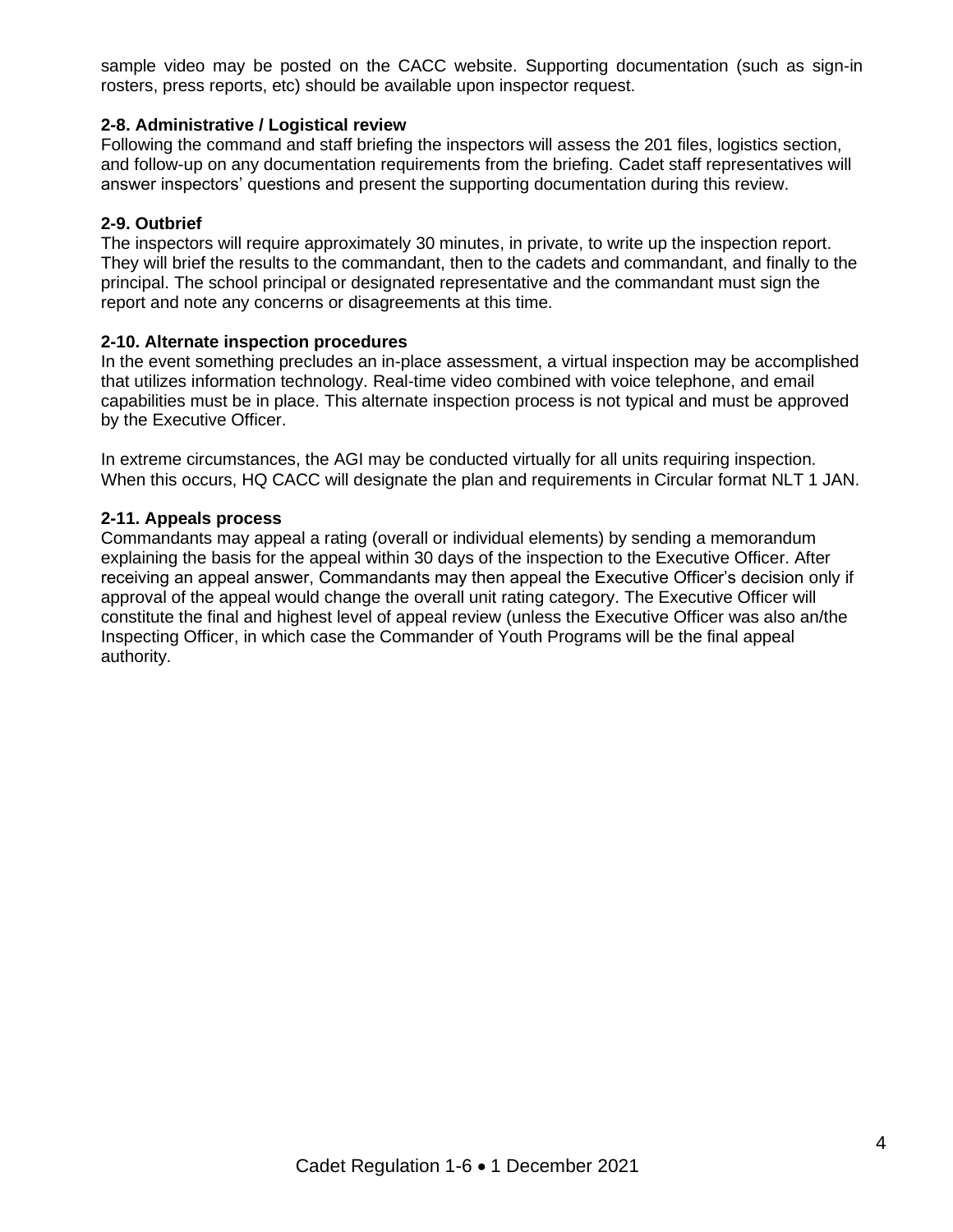# APPENDIX A - CACC FORM 15

| <b>CALIFORNIA CADET CORPS</b>                     |                 |                                                                                                                                                                                                                                |                                                                                                                                                                                                                                | Unit Office Symbol - CACC- |                                             |  |
|---------------------------------------------------|-----------------|--------------------------------------------------------------------------------------------------------------------------------------------------------------------------------------------------------------------------------|--------------------------------------------------------------------------------------------------------------------------------------------------------------------------------------------------------------------------------|----------------------------|---------------------------------------------|--|
| ANNUAL GENERAL INSPECTION REPORT<br>(Page 1 of 9) |                 |                                                                                                                                                                                                                                |                                                                                                                                                                                                                                | Date of Inspection - DOI   |                                             |  |
|                                                   |                 |                                                                                                                                                                                                                                |                                                                                                                                                                                                                                |                            | INSPECTORS - Please complete for every page |  |
|                                                   |                 |                                                                                                                                                                                                                                |                                                                                                                                                                                                                                |                            |                                             |  |
| <b>SCHOOL</b>                                     |                 | <b>UNIT</b>                                                                                                                                                                                                                    | <b>CITY</b>                                                                                                                                                                                                                    |                            | <b>UNIT RATING</b>                          |  |
| <b>BRIGADE</b>                                    |                 | COMMANDANT                                                                                                                                                                                                                     |                                                                                                                                                                                                                                |                            | <b>PRINCIPAL</b>                            |  |
|                                                   |                 |                                                                                                                                                                                                                                |                                                                                                                                                                                                                                |                            |                                             |  |
|                                                   |                 |                                                                                                                                                                                                                                | TOTAL UNIT ENROLLMENT:                                                                                                                                                                                                         |                            |                                             |  |
|                                                   |                 |                                                                                                                                                                                                                                | CADETS EXCUSED (PRINCIPAL AUTH) / OFF TRACK:                                                                                                                                                                                   |                            |                                             |  |
|                                                   |                 |                                                                                                                                                                                                                                | PRESENT IN FORMATION: The contract of the contract of the contract of the contract of the contract of the contract of the contract of the contract of the contract of the contract of the contract of the contract of the cont |                            |                                             |  |
|                                                   |                 | PRESENT IN UNIFORM: CONTROLL CONTROLLER CONTROLLER CONTROLLER CONTROLLER CONTROLLER CONTROLLER CONTROLLER CONTROLLER CONTROLLER CONTROLLER CONTROLLER CONTROLLER CONTROLLER CONTROLLER CONTROLLER CONTROLLER CONTROLLER CONTRO |                                                                                                                                                                                                                                |                            |                                             |  |
|                                                   |                 |                                                                                                                                                                                                                                | <b>UNIT RATING</b> (based on the completed report, please enter the point total and check the appropriate rating)                                                                                                              |                            |                                             |  |
| <b>PTS</b>                                        |                 |                                                                                                                                                                                                                                |                                                                                                                                                                                                                                |                            |                                             |  |
|                                                   | <b>SUPERIOR</b> | <b>EXCELLENT</b>                                                                                                                                                                                                               | <b>SATISFACTORY</b>                                                                                                                                                                                                            | <b>MARGINAL</b>            | <b>UNSATISFACTORY</b>                       |  |

#### **EXPLANATION OF RATING**

The point awarded for each inspection item in this report is based on the Rubric in Appendix A.

Any item deemed "Not Rated" should be given the average points awarded for that category, so that it neither helps nor hinders the category score.

Units requesting not to be inspected will receive a rating of **Unsatisfactory.**

| <b>RATING</b>  | POINT AWARD (RANGE) | <b>ACADEMIC GRADE</b> |
|----------------|---------------------|-----------------------|
| Superior       | $4(3.50-4.00)$      | A                     |
| Excellent      | $3(2.50-3.49)$      | в                     |
| Satisfactory   | 2 (1.50-2.49)       | С                     |
| Marginal       | $1(0.50-1.49)$      |                       |
| Unsatisfactory | $0(O-0.49)$         |                       |
|                |                     |                       |

#### **GRADING STANDARD**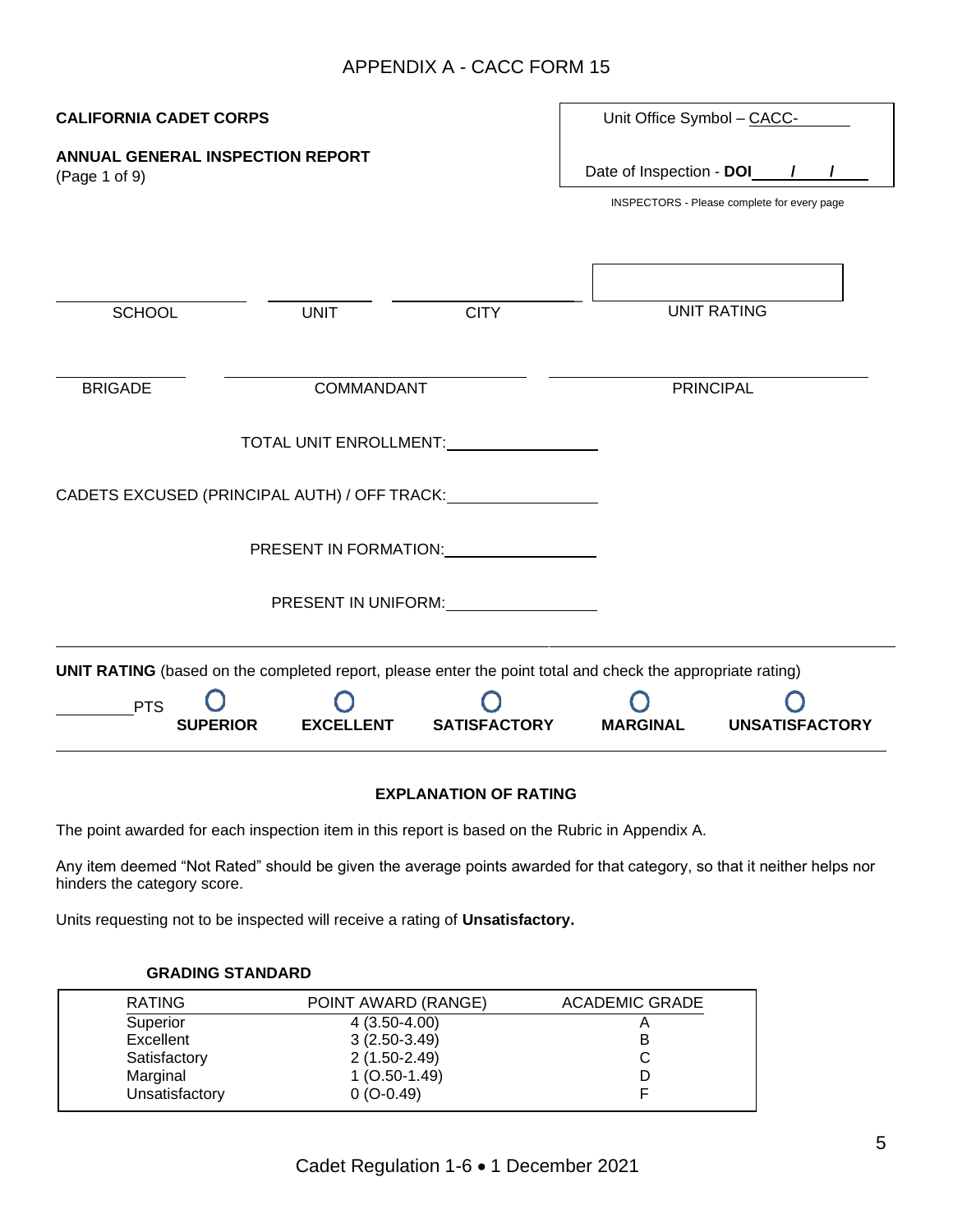.

#### **ANNUAL GENERAL INSPECTION REPORT** (Page 2 of 9)

Unit Office Symbol - CACC-

Date of Inspection - DOI 1

INSPECTORS - Please complete for every page

#### **I. SCHOOL AND COMMUNITY SERVICE**

| <b>CATEGORY</b>                                               | <b>INSPECTED ITEM</b>                                                                                             | <b>PIS</b><br><b>POSS</b> | <b>PTS</b><br><b>AWARD</b> | <b>COMMENTS</b> |
|---------------------------------------------------------------|-------------------------------------------------------------------------------------------------------------------|---------------------------|----------------------------|-----------------|
|                                                               | 1. Community Service<br>(Unit)                                                                                    | $\overline{4}$            |                            |                 |
|                                                               | 2. Community Service<br>(Individual)                                                                              | $\overline{4}$            |                            |                 |
|                                                               | 3. School Service (General)                                                                                       | $\overline{4}$            |                            |                 |
|                                                               | 4. School Service (Color<br>Guard)                                                                                | $\overline{4}$            |                            |                 |
| I. SCHOOL<br><b>AND</b><br><b>COMMUNITY</b><br><b>SERVICE</b> | 5. Parades                                                                                                        | $\overline{4}$            |                            |                 |
|                                                               | 6. Specialized Service                                                                                            | $\overline{4}$            |                            |                 |
|                                                               | 7. Community Partnerships<br>(Military/Veteran)                                                                   | $\overline{4}$            |                            |                 |
|                                                               | 8. Public Communications                                                                                          | $\overline{4}$            |                            |                 |
|                                                               | <b>I. SCHOOL AND</b><br><b>COMMUNITY SERVICE</b><br><b>TOTAL:</b>                                                 | 32                        |                            |                 |
| <b>Category</b><br><b>Result</b>                              | Superior: 28-32<br>Excellent: 20-27<br>Satisfactory: 12-19<br><b>Marginal: 4-11</b><br><b>Unsatisfactory: 0-3</b> | Circle One                |                            |                 |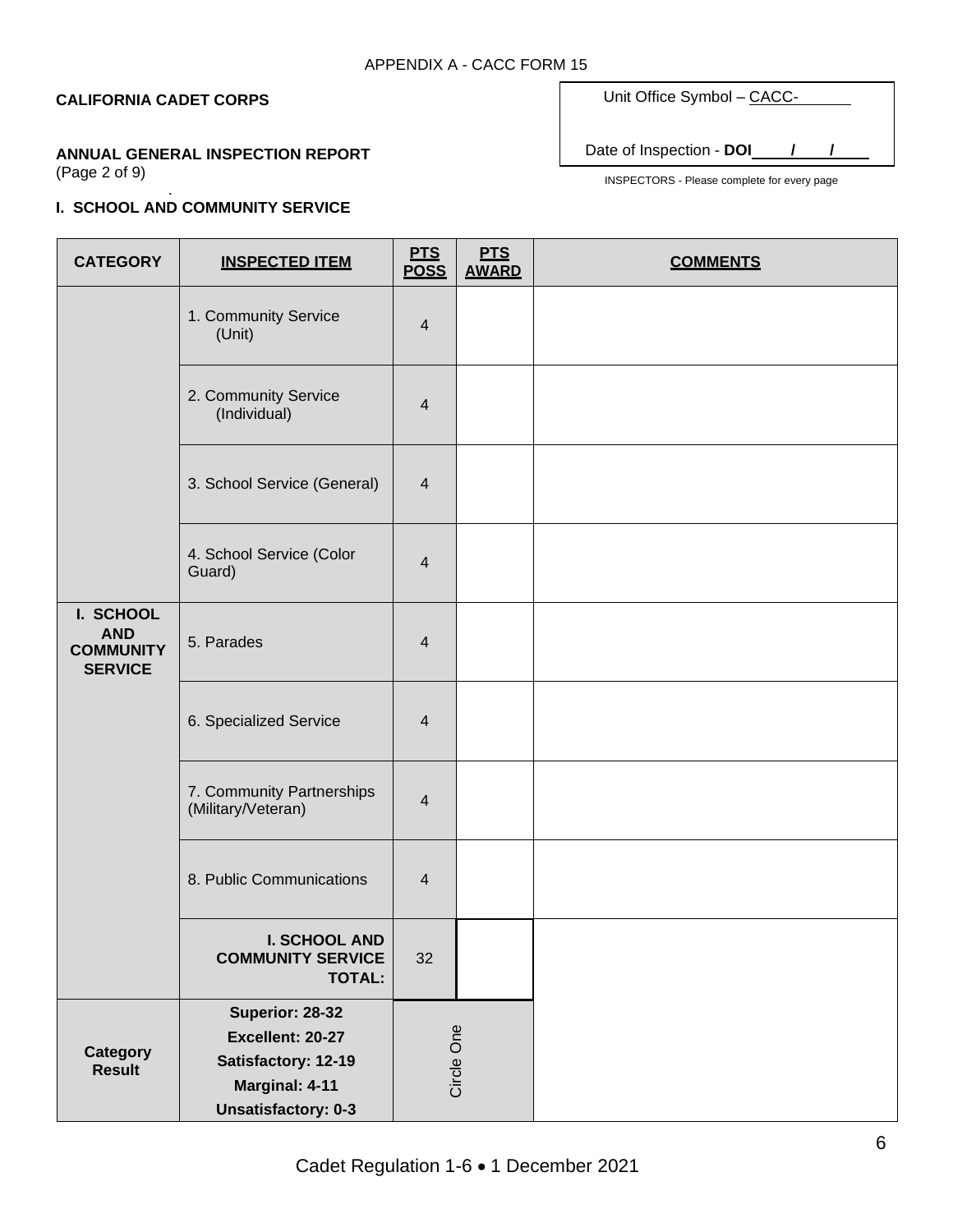#### **ANNUAL GENERAL INSPECTION REPORT**

(Page 3 of 9)

Unit Office Symbol - CACC-

Date of Inspection - **DOI / /**

INSPECTORS - Please complete for every page

# **II. UNIT DISCIPLINE (IN-RANKS / DRILL)**

| <b>CATEGORY</b>                                              | <b>INSPECTED ITEM</b>                                                                                      | <b>PTS</b><br><b>POSS</b> | <b>PTS</b><br><b>AWARD</b> | <b>COMMENTS</b> |
|--------------------------------------------------------------|------------------------------------------------------------------------------------------------------------|---------------------------|----------------------------|-----------------|
|                                                              | 9. Percentage of Cadets<br>Present for In-ranks<br>Inspection                                              | $\overline{4}$            |                            |                 |
|                                                              | 10. Percentage of Cadets in<br>Uniform for In-ranks<br>Inspection                                          | $\overline{4}$            |                            |                 |
|                                                              | 11. Conduct of In-ranks<br>Inspection (NTE #9 Score)                                                       | $\overline{4}$            |                            |                 |
|                                                              | 12. Neatness and<br>Appearance of Cadets in<br>Uniform (NTE #9 Score)                                      | 4                         |                            |                 |
| <b>II. UNIT</b><br><b>DISCIPLINE</b><br>(IN-RANKS/<br>DRILL) | 13. Execution of Close Order<br>Drill, Squad                                                               | $\overline{4}$            |                            |                 |
|                                                              | 14. Execution of Close Order<br>Drill, Platoon                                                             | $\overline{4}$            |                            |                 |
|                                                              | 15. Proper Wearing of the<br><b>Cadet Corps Uniform</b>                                                    | 4                         |                            |                 |
|                                                              | 16. Proper Wearing of the<br><b>Commandant Uniform</b>                                                     | $\overline{4}$            |                            |                 |
|                                                              | <b>II. UNIT DISCIPLINE</b><br><b>TOTAL:</b>                                                                | 32                        |                            |                 |
| <b>Category</b><br><b>Result</b>                             | Superior: 28-32<br>Excellent: 20-27<br>Satisfactory: 12-19<br>Marginal: 4-11<br><b>Unsatisfactory: 0-3</b> |                           | Circle One                 |                 |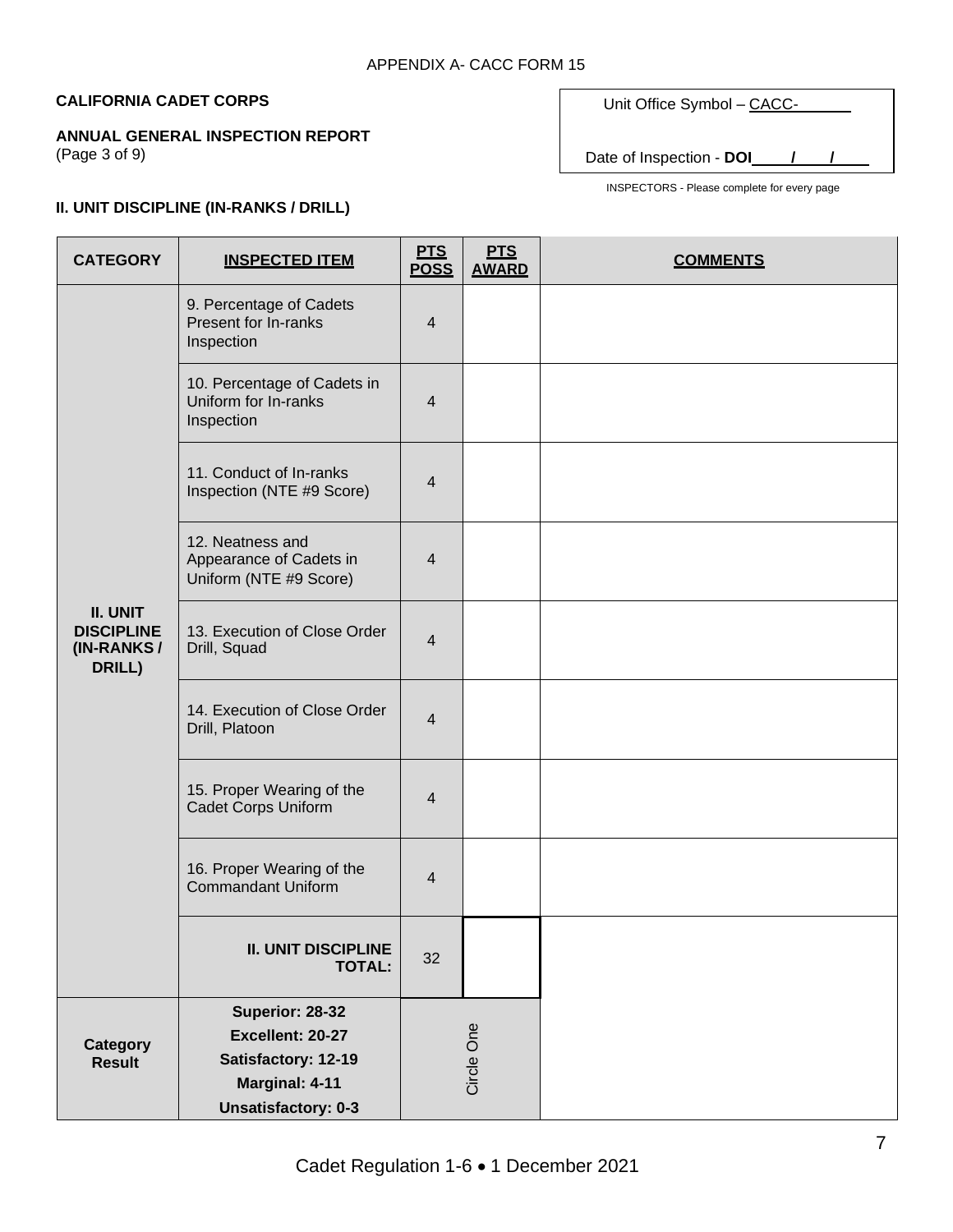**ANNUAL GENERAL INSPECTION REPORT** (Page 4 of 9)

#### **III. LEADERSHIP**

Unit Office Symbol – CACC-

Date of Inspection - **DOI / /**

INSPECTORS - Please complete for every page

| <b>CATEGORY</b>           | <b>INSPECTED ITEM</b>                                        | <b>PTS</b><br><b>POSS</b> | <b>PTS</b><br><b>AWARD</b> | <b>COMMENTS</b> |
|---------------------------|--------------------------------------------------------------|---------------------------|----------------------------|-----------------|
|                           | 17. Demonstrated<br>Followership of Junior<br>Cadets         | $\overline{4}$            |                            |                 |
|                           | 18. Demonstrated<br>Leadership of NCO Corps                  | $\overline{4}$            |                            |                 |
|                           | 19. Demonstrated<br>Leadership of Officer Corps              | $\overline{4}$            |                            |                 |
|                           | 20. Promotions                                               | $\overline{4}$            |                            |                 |
| III.<br><b>LEADERSHIP</b> | 21. Command Leadership<br><b>Briefing</b>                    | $\overline{4}$            |                            |                 |
|                           | 22. Demonstrated<br>Leadership of Staff                      | $\overline{4}$            |                            |                 |
|                           | 23. Participation in CACC<br><b>Brigade and State Events</b> | $\overline{4}$            |                            |                 |
|                           | 24. Cadet Recognition and<br>Awards                          | $\overline{4}$            |                            |                 |
|                           | III. LEADERSHIP TOTAL:                                       | 32                        |                            |                 |
|                           | Superior: 28-32                                              |                           |                            |                 |
| <b>Category</b>           | Excellent: 20-27                                             |                           | Circle One                 |                 |
| <b>Result</b>             | Satisfactory: 12-19                                          |                           |                            |                 |
|                           | Marginal: 4-11                                               |                           |                            |                 |
|                           | <b>Unsatisfactory: 0-3</b>                                   |                           |                            |                 |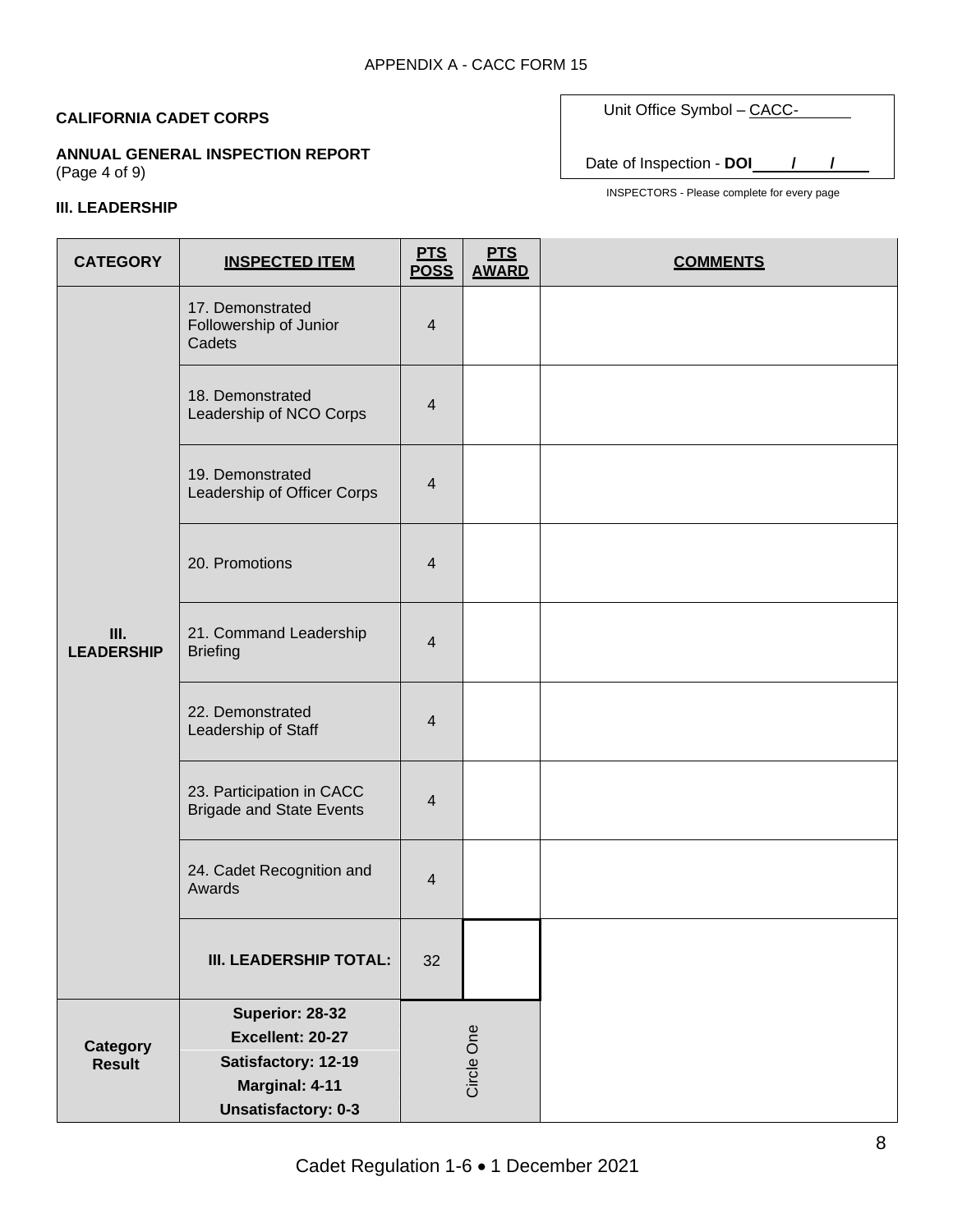# **ANNUAL GENERAL INSPECTION REPORT**

(Page 5 of 9)

#### **IV. TRAINING**

Unit Office Symbol - CACC-

Date of Inspection - **DOI / /**

INSPECTORS - Please complete for every page

| <b>CATEGORY</b>                  | <b>INSPECTED ITEM</b>                                                          | <b>PTS</b><br><b>POSS</b> | <b>PTS</b><br><b>AWARD</b> | <b>COMMENTS</b> |
|----------------------------------|--------------------------------------------------------------------------------|---------------------------|----------------------------|-----------------|
|                                  | 25. Publication of Unit<br><b>Training Schedule</b>                            | $\overline{4}$            |                            |                 |
|                                  | 26. Unit Training Schedule<br><b>Supports CACC Content</b><br><b>Standards</b> | $\overline{4}$            |                            |                 |
|                                  | 27. Applied Leadership<br>Training (Internal)                                  | $\overline{4}$            |                            |                 |
|                                  | 28. Maintenance of Training<br>Publications / Materials / Aids                 | $\overline{4}$            |                            |                 |
| <b>IV. TRAINING</b>              | 29. Unit Participation in<br>Major CACC events                                 | 4                         |                            |                 |
|                                  | 30. Unit Participation in<br>Miscellaneous CACC events                         | $\overline{4}$            |                            |                 |
|                                  | 31. Field Training (Bivouac)                                                   | 4                         |                            |                 |
|                                  | 32. Participation in Summer<br><b>Encampment Training</b>                      | $\overline{4}$            |                            |                 |
|                                  | <b>IV. TRAINING TOTAL:</b>                                                     | 32                        |                            |                 |
|                                  | Superior: 28-32                                                                |                           |                            |                 |
|                                  | Excellent: 20-27                                                               |                           | Circle One                 |                 |
| <b>Category</b><br><b>Result</b> | Satisfactory: 12-19                                                            |                           |                            |                 |
|                                  | Marginal: 4-11                                                                 |                           |                            |                 |
|                                  | <b>Unsatisfactory: 0-3</b>                                                     |                           |                            |                 |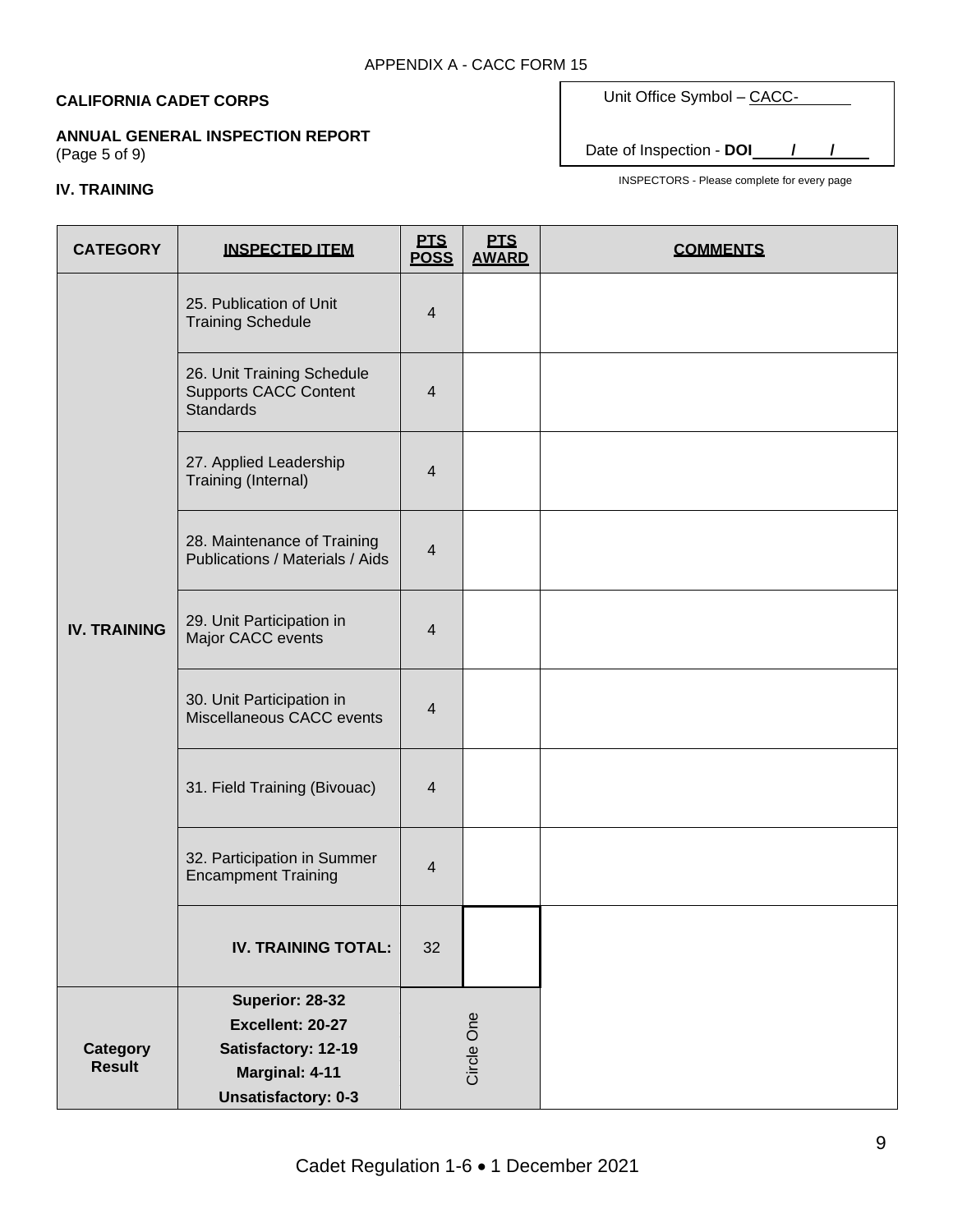# **ANNUAL GENERAL INSPECTION REPORT**

(Page 6 of 9)

# Unit Office Symbol – CACC-Date of Inspection - **DOI / /**

# **V. KNOWLEDGE AND CACC INSTRUCTION INSPECTORS** - Please complete for every page

| <b>CATEGORY</b>                                                 | <b>INSPECTED ITEM</b>                                                                                      | <b>PTS</b><br><b>POSS</b> | <b>PTS</b><br><b>AWARD</b> | <b>COMMENTS</b> |
|-----------------------------------------------------------------|------------------------------------------------------------------------------------------------------------|---------------------------|----------------------------|-----------------|
|                                                                 | 33. Demonstrated<br>Knowledge of CACC                                                                      | $\overline{4}$            |                            |                 |
|                                                                 | 34. Demonstrated Rank-<br>appropriate Knowledge<br>(PTAs)                                                  | 4                         |                            |                 |
|                                                                 | 35. Demonstrated Military<br><b>Courtesy Knowledge</b>                                                     | $\overline{4}$            |                            |                 |
|                                                                 | 36. Circulars and<br><b>Information Bulletin</b><br>Awareness                                              | 4                         |                            |                 |
| V.<br><b>KNOWLEDGE</b><br><b>AND CACC</b><br><b>INSTRUCTION</b> | 37. Progression and<br><b>Continuity (Cadet Career</b><br>Management)                                      | $\overline{4}$            |                            |                 |
|                                                                 | 38. Commandant<br>Credentialing                                                                            | 4                         |                            |                 |
|                                                                 | 39. Commandant Training                                                                                    | 4                         |                            |                 |
|                                                                 | 40. Participation in<br>Leadership / Specialized<br>Schools                                                | 4                         |                            |                 |
|                                                                 | <b>V. KNOWLEDGE AND</b><br><b>CACC INSTRUCTION</b><br><b>TOTAL:</b>                                        | 32                        |                            |                 |
| <b>Category</b><br><b>Result</b>                                | Superior: 28-32<br>Excellent: 20-27<br>Satisfactory: 12-19<br>Marginal: 4-11<br><b>Unsatisfactory: 0-3</b> |                           | Circle One                 |                 |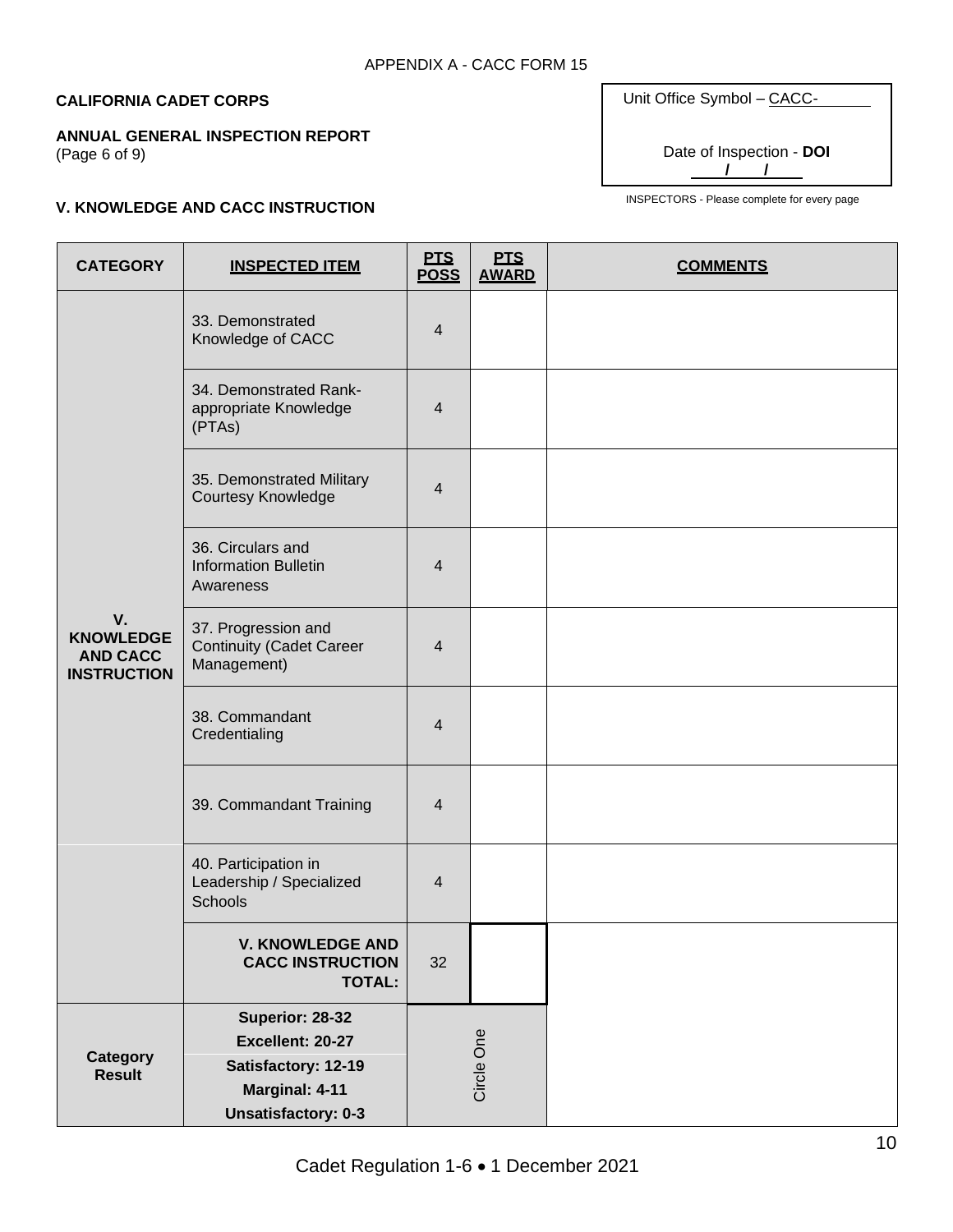#### **ANNUAL GENERAL INSPECTION REPORT**

**VI. ADMINISTRATION & SUPPLY DISCIPLINE**

(Page 7 of 9)

Unit Office Symbol – CACC-

Date of Inspection - **DOI / /**

INSPECTORS - Please complete for every page

| <b>CATEGORY</b>                                               | <b>INSPECTED ITEM</b>                                                        | <b>PTS</b><br><b>POSS</b> | <b>PTS</b><br><b>AWARD</b> | <b>COMMENTS</b> |
|---------------------------------------------------------------|------------------------------------------------------------------------------|---------------------------|----------------------------|-----------------|
|                                                               | 41. Publication and<br>Maintenance of Orders<br>and Permanent Orders         | $\overline{4}$            |                            |                 |
|                                                               | 42. File Management<br>System                                                | $\overline{4}$            |                            |                 |
|                                                               | 43. Maintenance of Form<br>13 - Service Records                              | $\overline{4}$            |                            |                 |
| VI.<br><b>ADMINISTRATION</b><br>& SUPPLY<br><b>DISCIPLINE</b> | 44. Publication and<br>Maintenance of Unit<br><b>Strength Reports</b>        | $\overline{4}$            |                            |                 |
|                                                               | 45. Maintenance of<br><b>Property Book</b>                                   | $\overline{4}$            |                            |                 |
|                                                               | 46. Supply Discipline<br>(Use of Procedures)                                 | $\overline{4}$            |                            |                 |
|                                                               | 47. Storage and<br>Maintenance of Supplies                                   | 4                         |                            |                 |
|                                                               | 48. Maintenance of<br><b>Individual Clothing</b><br>Records                  | $\overline{4}$            |                            |                 |
|                                                               | <b>VI. ADMINISTRATION &amp;</b><br><b>SUPPLY DISCIPLINE</b><br><b>TOTAL:</b> | 32                        |                            |                 |
|                                                               | Superior: 28-32                                                              |                           |                            |                 |
| <b>Category</b>                                               | Excellent: 20-27                                                             |                           |                            |                 |
| <b>Result</b>                                                 | Satisfactory: 12-19<br>Marginal: 4-11                                        |                           | Circle One                 |                 |
|                                                               | <b>Unsatisfactory: 0-3</b>                                                   |                           |                            |                 |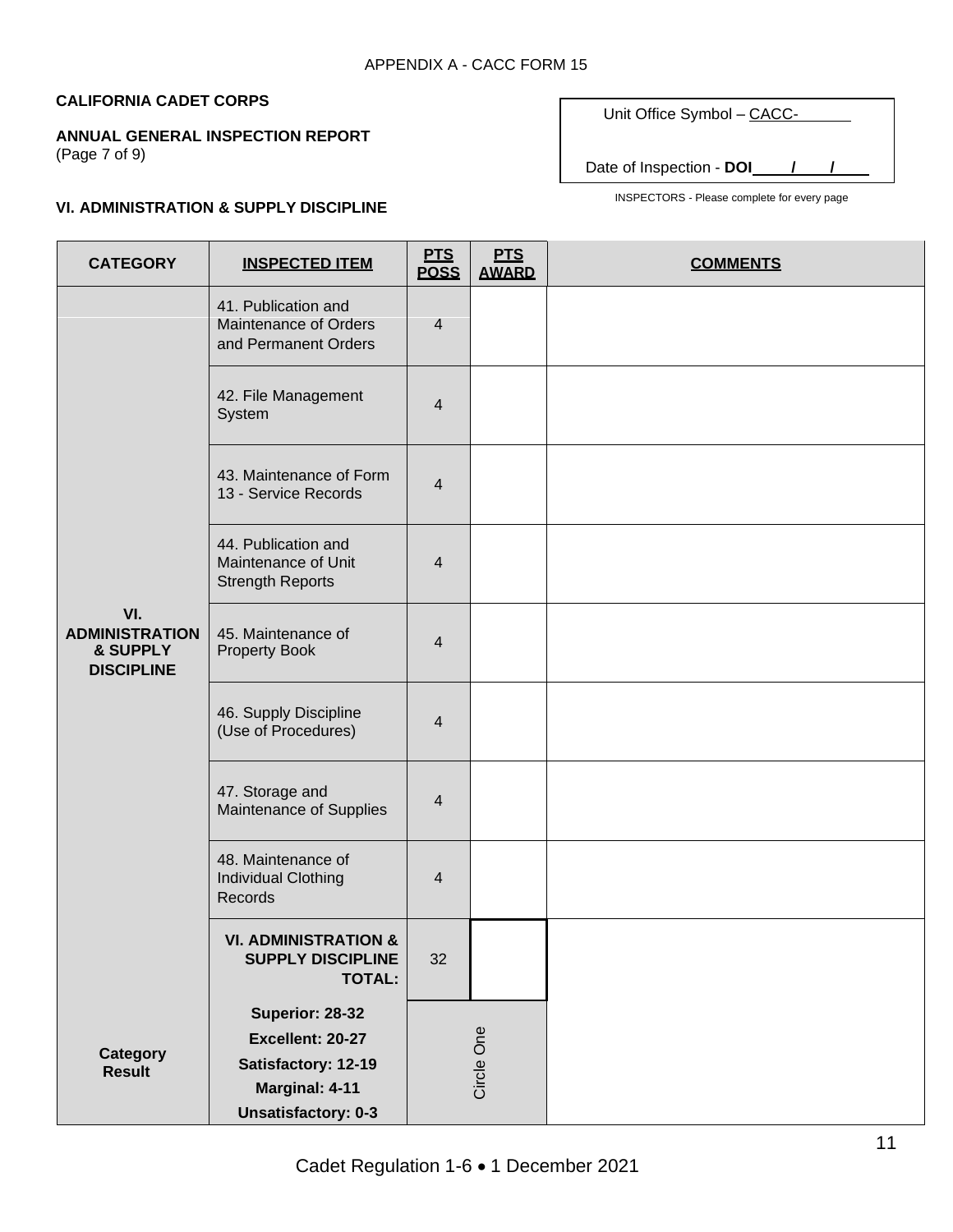#### APPENDIX A - CACC FORM 15

#### **CALIFORNIA CADET CORPS**

**ANNUAL GENERAL INSPECTION REPORT**

(Page 8 of 9)

 $\Gamma$ 

| Unit Office Symbol - CACC- |  |
|----------------------------|--|
|                            |  |

Date of Inspection - **DOI / /**

٦

INSPECTORS - Please complete for every page

#### **VII. SECTION SCORING**

| <b>RATING</b>                                                                                           | <b>SECTION</b>                                                                                         | <b>POINTS</b> |  |  |  |  |
|---------------------------------------------------------------------------------------------------------|--------------------------------------------------------------------------------------------------------|---------------|--|--|--|--|
|                                                                                                         | I. SCHOOL AND COMMUNITY SERVICE                                                                        |               |  |  |  |  |
|                                                                                                         | II. UNIT DISCIPLINE (IN-RANKS / DRILL)                                                                 |               |  |  |  |  |
|                                                                                                         | III. LEADERSHIP                                                                                        |               |  |  |  |  |
|                                                                                                         | <b>IV. TRAINING</b>                                                                                    |               |  |  |  |  |
|                                                                                                         | V. KNOWLEDGE AND INSTRUCTION                                                                           |               |  |  |  |  |
|                                                                                                         | VI. ADMIN & SUPPLY DISCIPLINE                                                                          |               |  |  |  |  |
|                                                                                                         | <b>TOTAL POINTS (192 Possible)</b>                                                                     |               |  |  |  |  |
| Note1: Any individual rating of 'Marginal' will result in an overall maximum<br>grade of 'Satisfactory' |                                                                                                        |               |  |  |  |  |
|                                                                                                         | Note 2: Any individual rating of 'Unsatisfactory' will result in an overall<br>'Unsatisfactory' rating |               |  |  |  |  |

| Circle One     |               |  |  |  |  |
|----------------|---------------|--|--|--|--|
| GRADE          | <b>POINTS</b> |  |  |  |  |
| Superior       | 168-192       |  |  |  |  |
| Excellent      | 120-167       |  |  |  |  |
| Satisfactory   | 72-119        |  |  |  |  |
| Marginal       | $24 - 71$     |  |  |  |  |
| Unsatisfactory | 0 - 23        |  |  |  |  |

#### **VIII. INSPECTOR COMMENTS / RECOMMENDATIONS**

Printed Name of Inspector

Signature of Inspector

APPENDIX A - CACC FORM 15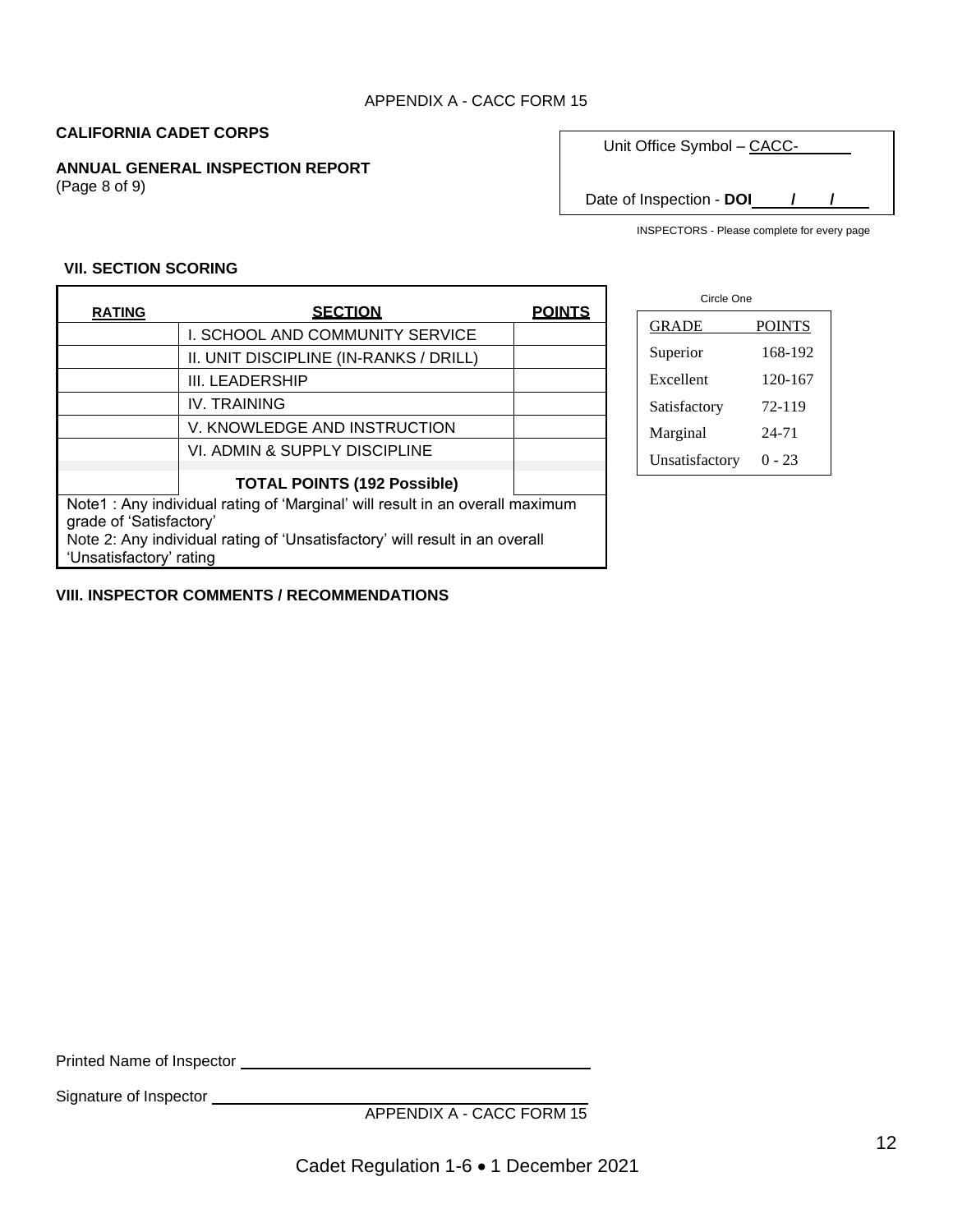#### **ANNUAL GENERAL INSPECTION REPORT** (Page 9 of 9)

| Unit Office Symbol - CACC- |  |
|----------------------------|--|
|                            |  |

Date of Inspection - **DOI / /**

#### **IX. COMMANDANT OF CADET COMMENTS AND / OR RECOMMENDATIONS**

Signature of Commandant **Commandant Commandant Commandant Commandant Commandant Communication** 

**X. PRINCIPAL'S COMMENTS AND/OR RECOMMENDATIONS**

Signature of Principal Manual Communication of Principal Manual Communication of Principal Manual Communication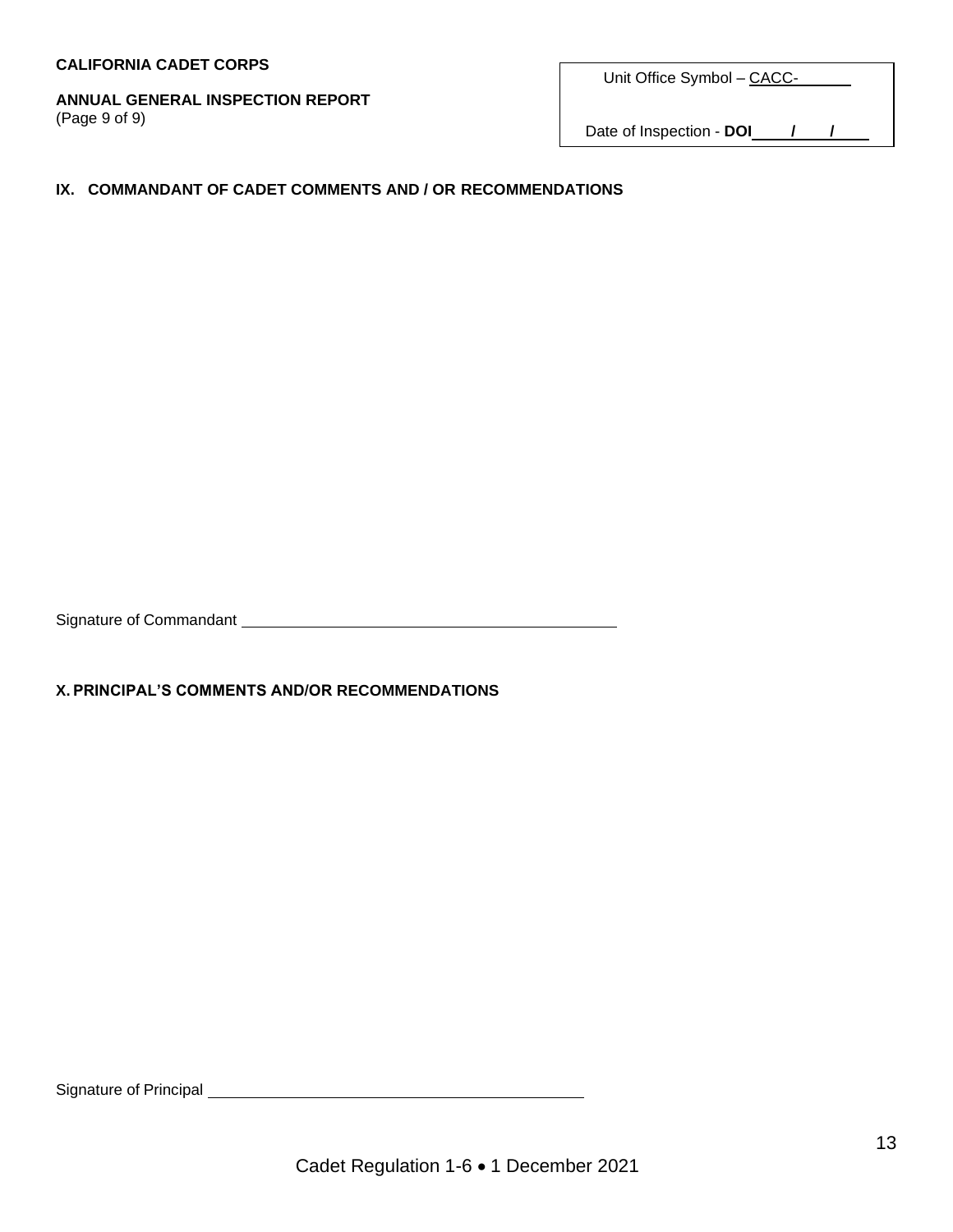# APPENDIX B - Annual General Inspection Rubric

#### I. SCHOOL AND COMMUNITY SERVICE

| #1                       | $[S-3]$<br><b>Community Service (Unit)</b>                                                                                                                                                                                                                                                      |
|--------------------------|-------------------------------------------------------------------------------------------------------------------------------------------------------------------------------------------------------------------------------------------------------------------------------------------------|
| 4<br>Superior            | The unit has participated in at least 3 unit community service activities during the past 12 months. Unit<br>must provide rosters demonstrating at least 20% of the unit (or 20 cadets whichever is less)<br>participated in each activity. (MS: 10% of cadets or 15 cadets, whichever is less) |
| 3<br>Excellent           | The unit has participated in at least 2 unit community service activities during the past 12 months. Unit<br>must provide rosters demonstrating at least 20% of the unit (or 20 cadets whichever is less)<br>participated in each activity. (MS: 10% of cadets or 15 cadets, whichever is less) |
| 2<br><b>Satisfactory</b> | The unit has participated in at least 1 unit community service activity during the past 12<br>months. Unit must provide rosters demonstrating at least 10% of the unit (or 20 cadets<br>whichever is less) participated in the activity. (MS: 10% of cadets or 15 cadets, whichever is<br>less) |
| Marginal                 | The unit has not participated in a unit community service activity, but has one scheduled prior to the<br>end of the school year, OR the unit has had documented unit community service activity, with less than<br>the required percent participation in the activity.                         |
| $\Omega$<br>Unsat        | The unit has not participated in a unit community service activity and does not have one scheduled.                                                                                                                                                                                             |

| #2                  | Community Service (Individual)<br>$[$ Unit Strength x 2 hours]<br>$[S-3]$                                                       |
|---------------------|---------------------------------------------------------------------------------------------------------------------------------|
| 4                   | Unit can provide rosters showing Individual Community Service hours, during the last 12 months, that                            |
| Superior            | total at least 100% of the unit strength multiplied by 2 hours (MS: 50%)                                                        |
| 3                   | Unit can provide rosters showing Individual Community Service hours, during the last 12 months, that                            |
| Excellent           | total at least 75% of the unit strength multiplied by 2 hours (MS: 25%)                                                         |
| $\mathbf{2}$        | Unit can provide rosters showing Individual Community Service hours, during the last 12                                         |
| <b>Satisfactory</b> | months, that total at least 50% of the unit strength multiplied by 2 hours (MS: 10%)                                            |
| Marginal            | Unit has not kept records, but individual cadet interviews indicate significant individual community<br>service being conducted |
| 0<br>Unsat          | There is no indication of significant cadet participation in individual community service                                       |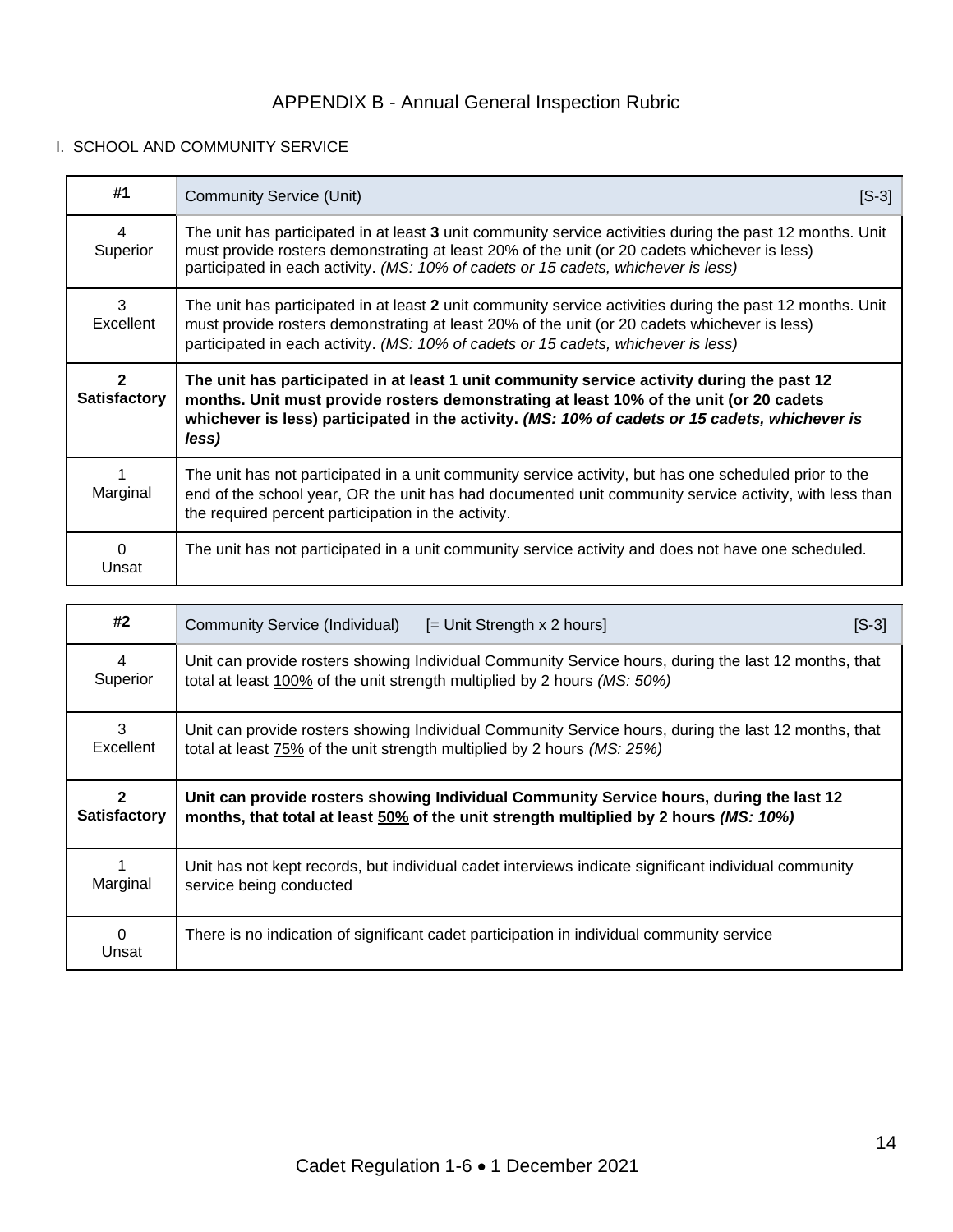| #3                       | School Service (General) [=Total School Service Hours / Unit Strength]                                                 | $[S-3]$ |
|--------------------------|------------------------------------------------------------------------------------------------------------------------|---------|
| 4<br>Superior            | There is solid evidence that the unit averages 3 hours of school service per cadet in the past 12<br>months.           |         |
| 3<br>Excellent           | There is solid evidence that the unit averages 2 hours of school service per cadet in the past 12<br>months.           |         |
| 2<br><b>Satisfactory</b> | There is solid evidence that the unit averages 1 hours of school service per cadet in the past 12<br>months.           |         |
| Marginal                 | There is solid evidence that some of the cadets in the unit have provided school service during the past<br>12 months. |         |
| $\Omega$<br>Unsat        | There is no evidence of cadets having provided school service during the past 12 months.                               |         |

| #4                  | School Service (Color Guard)<br>[SGM]                                                                                       |
|---------------------|-----------------------------------------------------------------------------------------------------------------------------|
| 4                   | There is solid evidence that the CACC program has provided at least 10 color guard performances                             |
| Superior            | during the past 12 months.                                                                                                  |
| 3                   | There is solid evidence that the CACC program has provided at least 6 color guard performances                              |
| Excellent           | during the past 12 months.                                                                                                  |
| $\overline{2}$      | There is solid evidence that the CACC program has provided at least 4 color guard                                           |
| <b>Satisfactory</b> | performances during the past 12 months.                                                                                     |
| Marginal            | There is solid evidence that the CACC program has provided at least 1 color guard performance during<br>the past 12 months. |
| $\Omega$            | There is no evidence that the CACC program has provided any color guard performances during the                             |
| Unsat               | past 12 months.                                                                                                             |

| #5                  | Parades<br>[SGM]                                                                                                    |
|---------------------|---------------------------------------------------------------------------------------------------------------------|
| 4                   | There is solid evidence that the CACC program has participated in 3 parade during the past 12 months                |
| Superior            | with a minimum of 10% of the unit, or 20 cadets (whichever is less) participating.                                  |
| 3                   | There is solid evidence that the CACC program has participated in 2 parade during the past 12 months                |
| Excellent           | with a minimum of 10% of the unit, or 20 cadets (whichever is less) participating.                                  |
| $\mathbf{2}$        | There is solid evidence that the CACC program has participated in 1 parade during the past 12                       |
| <b>Satisfactory</b> | months with a minimum of 10% of the unit, or 20 cadets (whichever is less) participating.                           |
| Marginal            | There is solid evidence that the CACC program has participated in at least one parade during the past<br>12 months. |
| $\Omega$            | There is no evidence that the CACC program has participated in any parades during the past 12                       |
| Unsat               | months.                                                                                                             |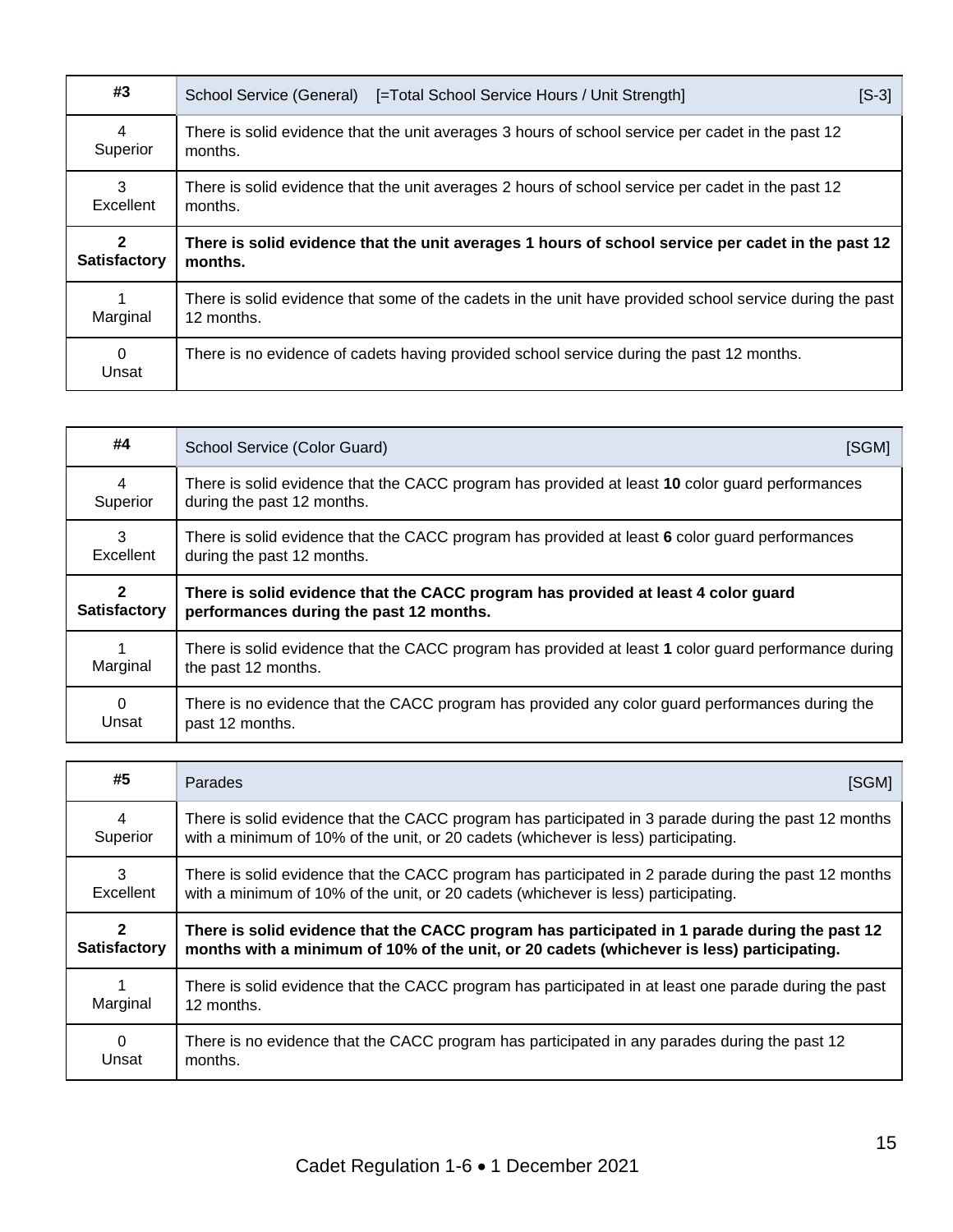| #6                       | <b>Specialized Service</b><br>$[S-3]$                                                                                                                                                                                                         |
|--------------------------|-----------------------------------------------------------------------------------------------------------------------------------------------------------------------------------------------------------------------------------------------|
| 4<br>Superior            | Unit has provided CACC-trained (CERT, Medic, Cyber, Cadet Law Enforcement, etc.) cadets to<br>support school and community support activities in the past 12 months. (MS: Provide any kind of<br>specialized support to school and community) |
| 3<br>Excellent           | Unit has provided CACC-trained (CERT, Medic, Cyber, Provost Marshall, etc.) cadets to support<br>school or community support activities in the past 12 months. (MS: Has First Aid / CPR trained cadets<br>or some similar training)           |
| 2<br><b>Satisfactory</b> | Unit has a trained and outfitted CERT Team, Medic, Cyber, or Cadet Law Enforcement cadets<br>ready and available to support school or community. (MS: Provide any kind of specialized<br>support to school or community)                      |
| Marginal                 | Unit has marginal efforts at training cadets for specialized service.                                                                                                                                                                         |
| $\Omega$<br>Unsat        | Unit has not trained, prepared, or provided any specialized service.                                                                                                                                                                          |

| #7                                    | Community Partnerships (Military/Veteran)<br>$[S-5]$                                                                                                                                                                                                                                                                                                                 |
|---------------------------------------|----------------------------------------------------------------------------------------------------------------------------------------------------------------------------------------------------------------------------------------------------------------------------------------------------------------------------------------------------------------------|
| $\overline{4}$<br>Superior            | This year, 75% of enrolled cadets have had the opportunity to meet the partnered National Guard (or<br>other veteran / military / military support organization) unit personnel (or other veteran / military /<br>military support organization) and the unit has participated in at least one activity off of school grounds<br>with the partnered (or other) unit. |
| 3<br>Excellent                        | This year, 50% of enrolled cadets have had the opportunity to meet the partnered National Guard (or<br>other veteran / military / military support organization) unit personnel and the unit has participated in at<br>least one activity with the partnered (or other) unit.                                                                                        |
| $\mathfrak{p}$<br><b>Satisfactory</b> | This year, 25% of enrolled cadets have had the opportunity to meet the partnered National<br>Guard (or other veteran / military / military support organization) unit personnel or the unit has<br>participated in at least one activity with the partnered (or other) group.                                                                                        |
| Marginal                              | This year, the unit has attempted to (or has scheduled) partner with outside military / veteran<br>personnel, but has not conducted any activities.                                                                                                                                                                                                                  |
| $\Omega$<br>Unsat                     | This year, the unit has not partnered or attempted to partner with any outside military / veteran<br>personnel.                                                                                                                                                                                                                                                      |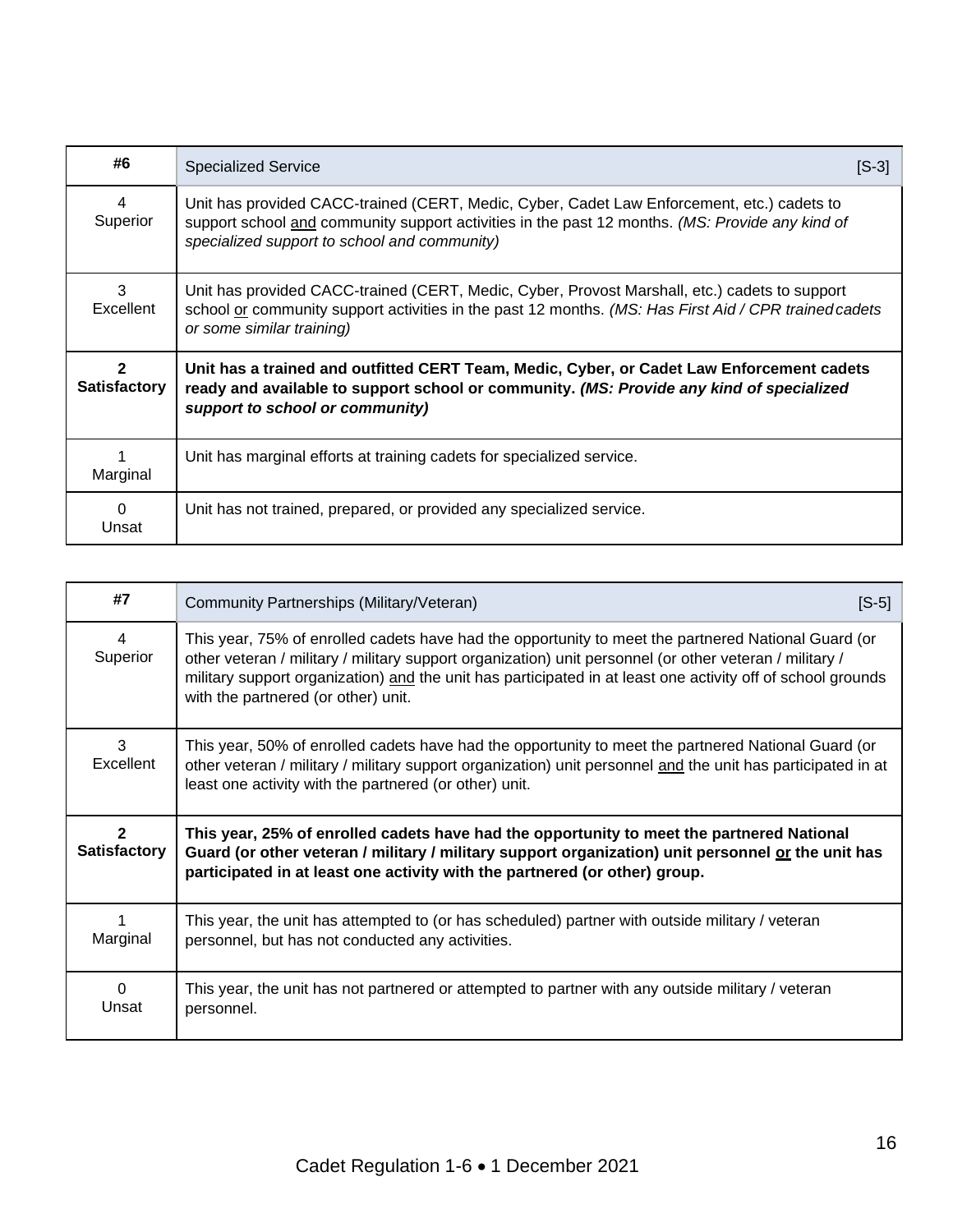| #8                       | <b>Public Communications</b><br>$[S-5]$                                                                                                                                                                                                                                                                                                                                                       |
|--------------------------|-----------------------------------------------------------------------------------------------------------------------------------------------------------------------------------------------------------------------------------------------------------------------------------------------------------------------------------------------------------------------------------------------|
| 4<br>Superior            | This unit can show communications with the public at the political level, and the city/county news level<br>and at the school level. Examples include attending city-council meetings, presenting at district<br>meetings, local news reports, school newspaper articles and CACC recruiting posters posted in the<br>school, etc. Proof (article, minutes, and video) must mention the CACC. |
| 3<br>Excellent           | This unit can show communications with the public at the city/county news level and at the school<br>level. Examples include local news reports (mentioning the CACC), school newspaper articles and<br>CACC recruiting posters posted in the school, etc. Proof (article, minutes, and video) must mention the<br>CACC.                                                                      |
| 2<br><b>Satisfactory</b> | This unit can show communications with the public at the city/county news level or at the<br>school level. Examples include local news reports (mentioning the CACC), school newspaper<br>articles and CACC recruiting posters posted in the school, etc. Proof (article, minutes, and<br>video) must mention the CACC.                                                                       |
| Marginal                 | The unit has marginal public outreach and may consist of communications with parents or media (i.e.<br>press releases) associated with State or Brigade events the unit attended.                                                                                                                                                                                                             |
| $\Omega$<br>Unsat        | The unit has not communicated with the public                                                                                                                                                                                                                                                                                                                                                 |

#### Extra Credit:

(1) A maximum of 2 points extra if a local, regional, or state political or civic leader has visited the school specifically for a CACC event (i.e. a Pass in Review, VIP at a CACC activity, etc.). Half credit for each of these if the representative is a member of a politician's/civic leader's staff; Full credit for the actual politician/civic leader.

(2) A maximum of 1 point extra if the unit can substantiate that the unit received coverage in external media (i.e. newspaper, television news, digital journalistic media [not social media], or radio). The coverage must describe the event or program and specifically mention the "California Cadet Corps."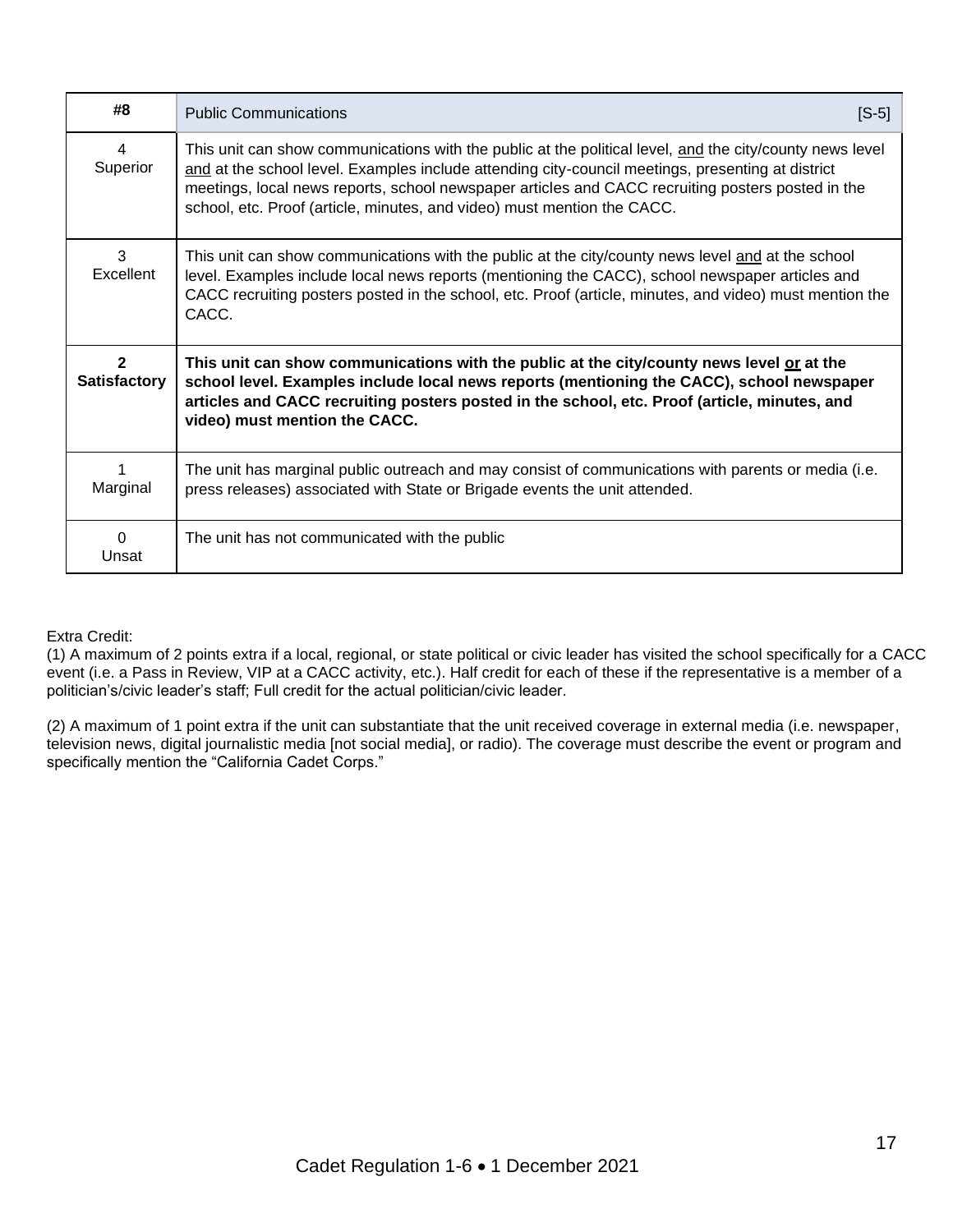# II. UNIT DISCIPLINE (IN-RANKS / DRILL)

| #9                                  | Percentage of Cadets Present for In-ranks Inspection<br>[All]                                                                                                                                                                  |
|-------------------------------------|--------------------------------------------------------------------------------------------------------------------------------------------------------------------------------------------------------------------------------|
| 4                                   | 90-100% of the cadets on the most recent strength report (no exceptions) are formed for inspection.                                                                                                                            |
| Superior                            | Cadets present, but not in uniform, are counted as present.                                                                                                                                                                    |
| 3                                   | 80-89% of the cadets on the most recent strength report (no exceptions) are formed for inspection.                                                                                                                             |
| Excellent                           | Cadets present, but not in uniform, are counted as present.                                                                                                                                                                    |
| $\mathbf{2}$<br><b>Satisfactory</b> | 70-79% of the cadets on the most recent strength report (not counting cadets absent, off track,<br>unavailable due to testing, etc.) are formed for inspection. Cadets present, but not in uniform,<br>are counted as present. |
| Marginal                            | 50-69% of the cadets on the most recent strength report (not counting cadets absent, off track,<br>unavailable due to testing, etc.) are formed for inspection. Cadets present, but not in uniform, are<br>counted as present. |
| $\Omega$                            | <50% of the cadets on the most recent strength report (not counting cadets absent, off track,                                                                                                                                  |
| Unsat                               | unavailable due to testing, etc.) are formed for inspection.                                                                                                                                                                   |

| #10                 | Percentage of Cadets in Uniform for In-ranks Inspection<br>[All]                                                                                                  |
|---------------------|-------------------------------------------------------------------------------------------------------------------------------------------------------------------|
| 4                   | 90-100% (MS: 80-100%) of the cadets on the most recent strength report (no exceptions)) are in                                                                    |
| Superior            | uniform.                                                                                                                                                          |
| 3<br>Excellent      | 80-89% (MS: 70-79%) of the cadets on the most recent strength report (no exceptions) are in uniform.                                                              |
| $\mathbf{2}$        | 70-79% (MS: 60-69%) of the cadets on the most recent strength report (not counting cadets                                                                         |
| <b>Satisfactory</b> | absent. off track. unavailable due to testing. etc.) are in uniform.                                                                                              |
| Marginal            | 50-69% (MS: 40-59%) of the cadets on the most recent strength report (not counting cadets absent, off<br>track, unavailable due to testing, etc.) are in uniform. |
| 0                   | <50% (MS: <40%) of the cadets on the most recent strength report (not counting cadets absent, off                                                                 |
| Unsat               | track, unavailable due to testing, etc.) are in uniform.                                                                                                          |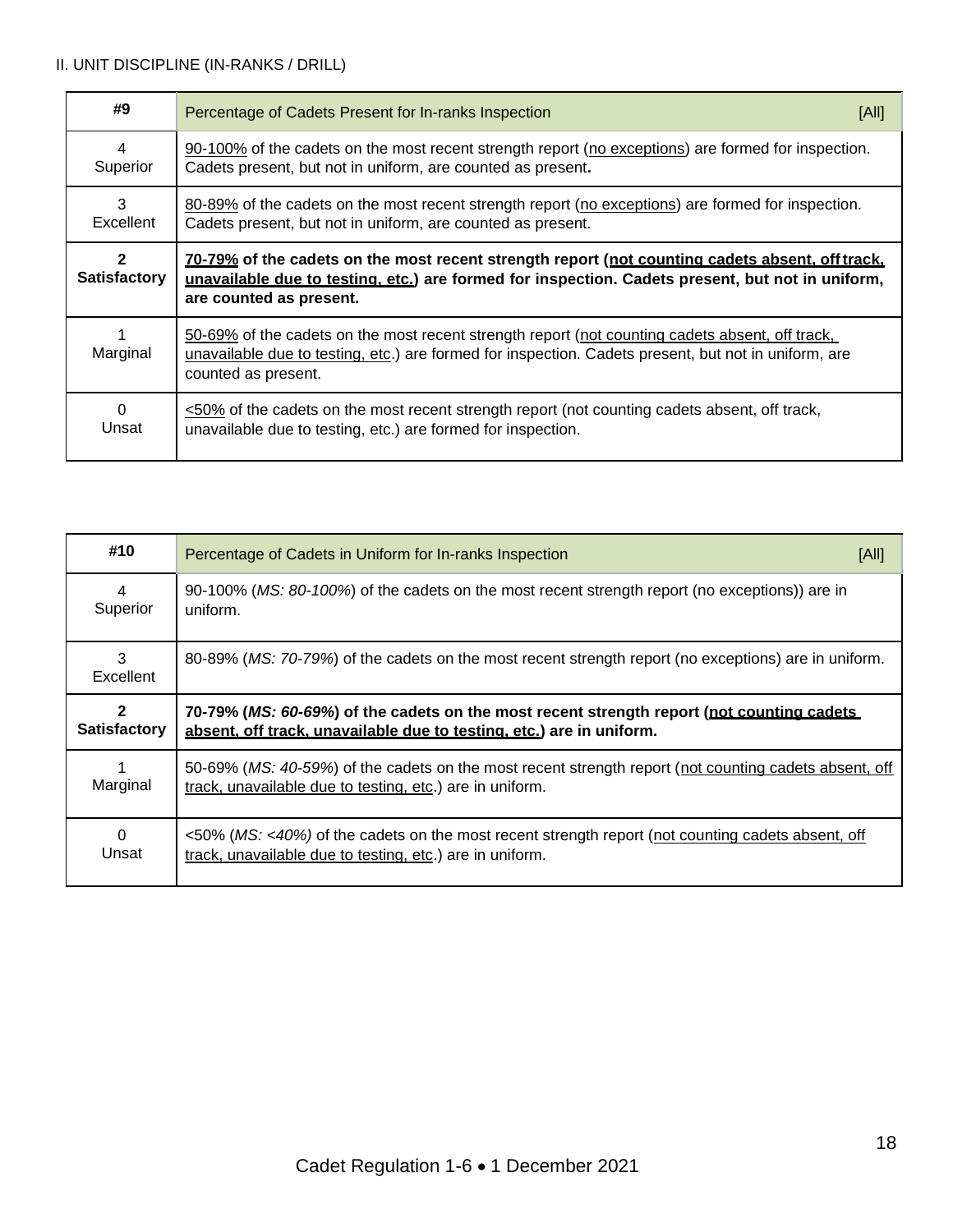| #11                                 | Conduct of In-ranks Inspection (NTE #9 Score)<br>[All]                                                                                                                                                                                                                                                                                |  |
|-------------------------------------|---------------------------------------------------------------------------------------------------------------------------------------------------------------------------------------------------------------------------------------------------------------------------------------------------------------------------------------|--|
| 4<br>Superior                       | The cadet leadership and cadets conduct an in-ranks inspection that is entirely in compliance with CR<br>3-21.5. The inspection is executed with superior precision, attention to detail, military bearing, and a<br>high level of esprit de corps, proficiency, and discipline. No coaching of leaders is necessary.                 |  |
| 3<br>Excellent                      | The in-ranks inspection is almost entirely in compliance with CR 3-21.5. The inspection is executed<br>with excellent precision, attention to detail, military bearing, and a moderately-high level of esprit de<br>corps, proficiency, and discipline. Some coaching of leaders is allowed.                                          |  |
| $\mathbf{c}$<br><b>Satisfactory</b> | The in-ranks inspection is for the most part in compliance with CR 3-21.5. The inspection is<br>executed with satisfactory precision, attention to detail, military bearing, and a basic-level of<br>esprit de corps, proficiency, and discipline. Some coaching of leaders is allowed.                                               |  |
| Marginal                            | The in-ranks inspection is, for the most part, not in compliance with CR 3-21.5. The inspection is<br>executed with marginal precision, attention to detail, military bearing, and a low level of esprit de corps,<br>proficiency, and discipline. Inspectors must walk leaders through the inspection process.                       |  |
| $\Omega$<br>Unsat                   | The in-ranks inspection is entirely NOT in compliance with section III of Chapters 7 and 8 of CR 3-21.5.<br>The inspection is executed with <b>unsatisfactory</b> precision, attention to detail, or military bearing, and<br>there is a noticeably low level of esprit de corps, proficiency, and discipline. Leaders are untrained. |  |

| #12                 | Neatness and Appearance of Cadets in Uniform (NTE #9 Score)<br>[All]                                                                        |
|---------------------|---------------------------------------------------------------------------------------------------------------------------------------------|
| 4                   | 100% of cadets present and in uniform are in neat, clean uniforms with attention paid to their personal                                     |
| Superior            | appearance and grooming. (90% MS)                                                                                                           |
| 3                   | 90% of cadets present and in uniform are in neat, clean uniforms with attention paid to their personal                                      |
| Excellent           | appearance and grooming. (75% MS)                                                                                                           |
| 2                   | 80% of cadets present and in uniform are in neat, clean uniforms with attention paid to their                                               |
| <b>Satisfactory</b> | personal appearance and grooming. (60% MS)                                                                                                  |
| Marginal            | 70% of cadets present for inspection are in neat, clean uniforms with attention paid to their personal<br>appearance and grooming. (50% MS) |
| $\Omega$            | <70% of cadets present for inspection are in neat, clean uniforms with attention paid to their personal                                     |
| Unsat               | appearance and grooming. (<50% MS)                                                                                                          |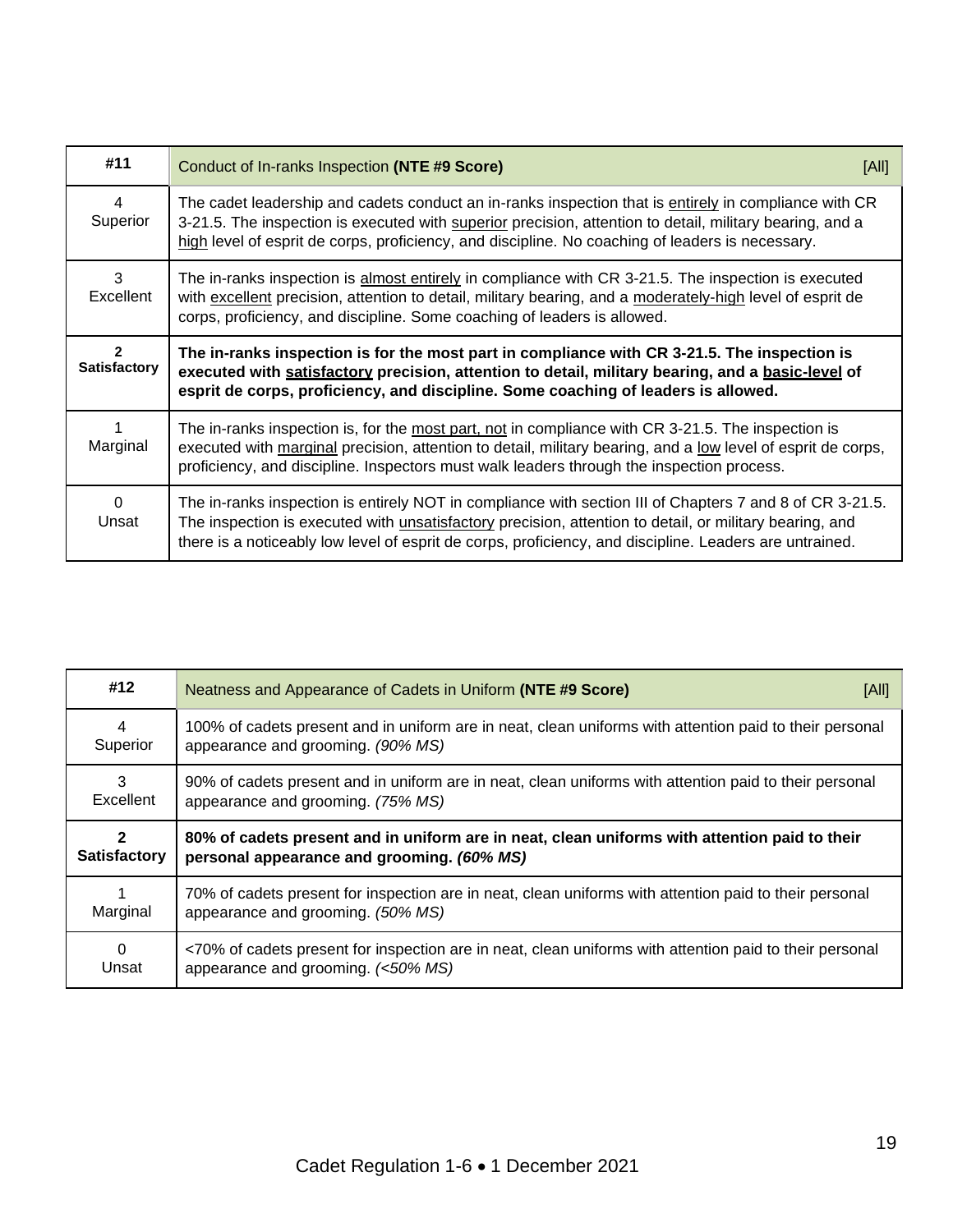| #13                                 | <b>Execution of Close Order Drill, Squad</b><br>[Squad]                                                                                                                                      |
|-------------------------------------|----------------------------------------------------------------------------------------------------------------------------------------------------------------------------------------------|
| 4                                   | A squad randomly selected to perform basic squad drill executes those movements with an acumen                                                                                               |
| Superior                            | that demonstrates superior proficiency at individual and squad drill IAW CR 3-21.5                                                                                                           |
| 3                                   | A squad is randomly selected to perform basic squad drill and executes those movements with an                                                                                               |
| Excellent                           | acumen that demonstrates excellent proficiency at individual and squad drill IAW CR 3-21.5                                                                                                   |
| $\mathbf{2}$<br><b>Satisfactory</b> | A squad randomly selected to perform basic squad drill executes those movements with an<br>acumen that demonstrates satisfactory proficiency at individual and squad drill IAW CR 3-<br>21.5 |
| Marginal                            | A squad is randomly selected to perform basic squad drill and executes those movements with an<br>acumen that demonstrates marginal proficiency at individual and squad drill IAW CR 3-21.5  |
| $\Omega$                            | A squad is randomly selected to perform basic squad drill and executes those movements with an                                                                                               |
| Unsat                               | acumen that demonstrates unsatisfactory proficiency at individual and squad drill IAW CR 3-21.5                                                                                              |

| #14                 | Execution of Close Order Drill, Platoon<br>[Platoon]                                                                                                                        |
|---------------------|-----------------------------------------------------------------------------------------------------------------------------------------------------------------------------|
| 4                   | A platoon randomly selected to perform basic platoon drill executes those movements with an acumen                                                                          |
| Superior            | that demonstrates superior proficiency at platoon drill IAW CR 3-21.5.                                                                                                      |
| 3                   | A platoon randomly selected to perform basic platoon drill executes those movements with an acumen                                                                          |
| Excellent           | that demonstrates excellent proficiency at platoon drill IAW CR 3-21.5                                                                                                      |
| $\mathbf{2}$        | A platoon randomly selected to perform basic platoon drill executes those movements with an                                                                                 |
| <b>Satisfactory</b> | acumen that demonstrates satisfactory proficiency at platoon drill IAW CR 3-21.5                                                                                            |
| Marginal            | A platoon randomly selected to perform basic platoon drill executes those movements with an acumen<br>that demonstrates marginal proficiency at platoon drill IAW CR 3-21.5 |
| 0                   | A platoon randomly selected to perform basic platoon drill executes those movements with an acumen                                                                          |
| Unsat               | that demonstrates unsatisfactory proficiency at platoon drill IAW CR 3-21.5                                                                                                 |

| #15                 | Proper Wearing of the Cadet Corps Uniform<br>[All]                                                                            |
|---------------------|-------------------------------------------------------------------------------------------------------------------------------|
| 4                   | 95-100% of the cadets are wearing a uniform that would score 80%> on the Class B uniform rubric in                            |
| Superior            | accordance with CR 1-8.                                                                                                       |
| 3                   | 80-94% of the cadets are wearing a uniform that would score 80% > on the Class B uniform rubric in                            |
| Excellent           | accordance with CR 1-8.                                                                                                       |
| 2                   | 65-79% of the cadets are wearing a uniform that would score 80%> on the Class B uniform                                       |
| <b>Satisfactory</b> | rubric in accordance with CR 1-8.                                                                                             |
| Marginal            | 50-64% of the cadets are wearing a uniform that would score 80% > on the Class B uniform rubric in<br>accordance with CR 1-8. |
| 0                   | <50% of the cadets are wearing a uniform that would score 80%> on the Class B uniform rubric in                               |
| Unsat               | accordance with CR 1-8.                                                                                                       |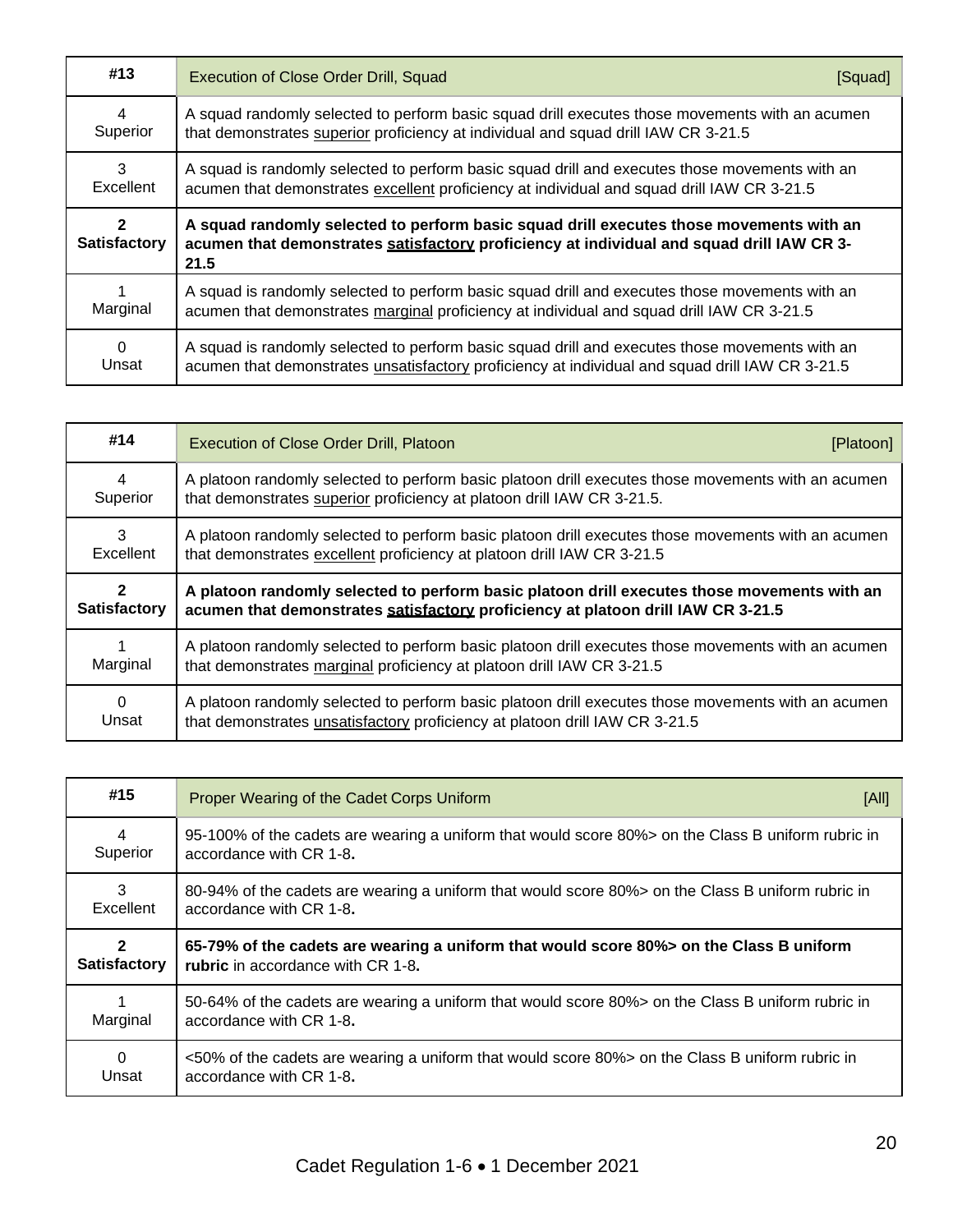| #16                                 | Proper Wearing of the Commandant Uniform                                                                                         | [Commandants] |
|-------------------------------------|----------------------------------------------------------------------------------------------------------------------------------|---------------|
| 4                                   | Commandant and Assistant Commandants meet requirements of 'Excellent' plus:                                                      |               |
| Superior                            | $\Box$ No discrepancies at all in uniform wear                                                                                   |               |
| 3<br>Excellent                      | Commandant and Assistant Commandants meet requirements for 'Satisfactory' plus:                                                  |               |
|                                     | □ Wears CACC uniform during most CACC classes                                                                                    |               |
|                                     | $\Box$ Has CACC-approved utility and dress uniforms                                                                              |               |
| $\mathbf{z}$<br><b>Satisfactory</b> | On inspection day the Commandant and Assistant Commandants are wearing an approved<br>uniform with only minor discrepancies AND: |               |
|                                     | □ If wearing CACC ASU, meet height/weight standards of CR 1-3, Appendix A                                                        |               |
|                                     | $\Box$ If wearing CACC CSU, meet requirements of CR 1-3                                                                          |               |
|                                     | $\Box$ If wearing CACC CMU, meet requirements of CR 1-3                                                                          |               |
| 1<br>Marginal                       | Adults have one or more significant deviations from CR 1-3.                                                                      |               |
| $\Omega$<br>Unsat                   | One or more adults in the CACC are not in uniform for the inspection.                                                            |               |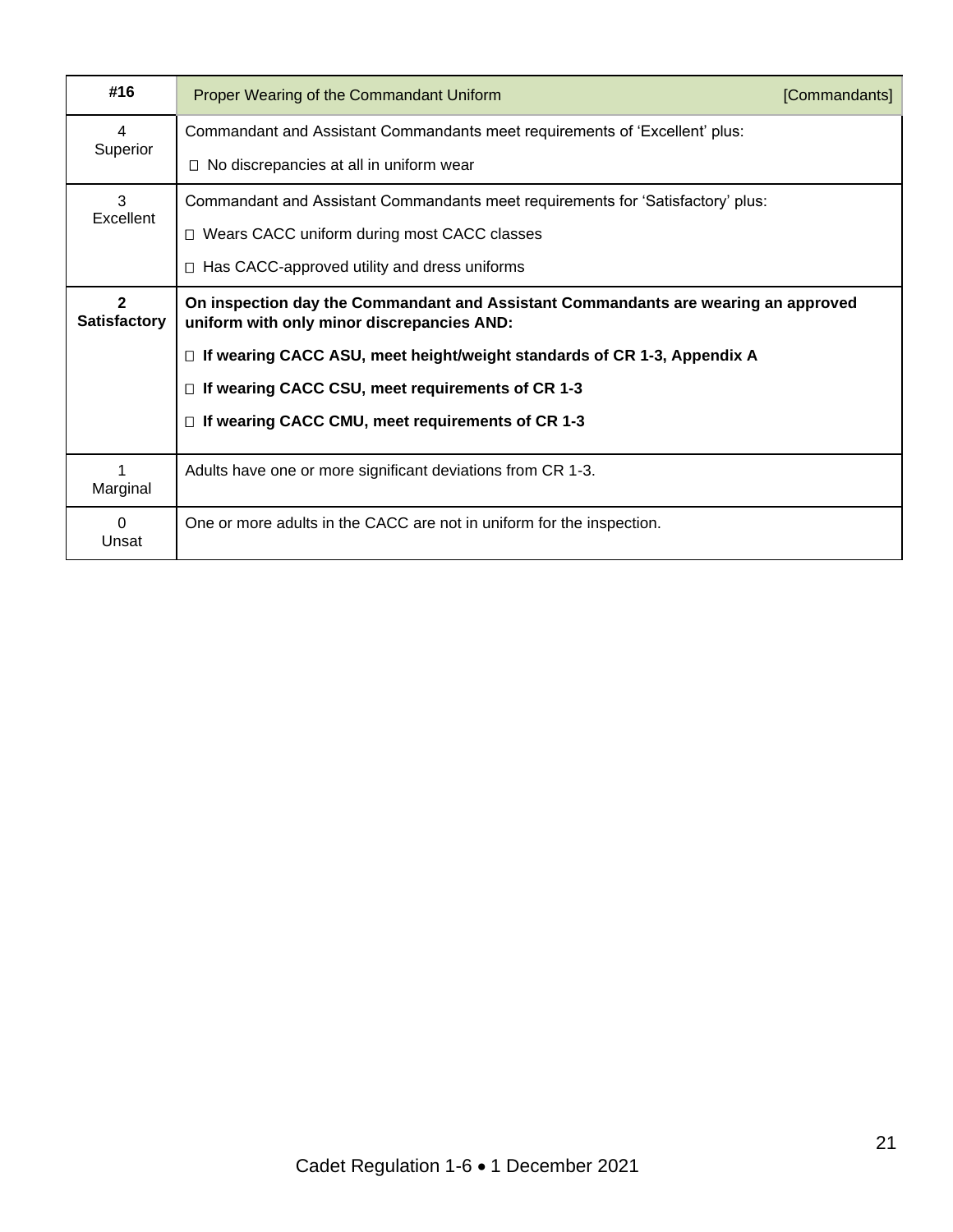| #17                                 | Demonstrated Followership of Junior Cadets<br>[Sample of New Cadets]                                                                                                                                                                          |
|-------------------------------------|-----------------------------------------------------------------------------------------------------------------------------------------------------------------------------------------------------------------------------------------------|
| 4<br>Superior                       | At least 90% of new cadets sampled demonstrate adequate patriotism, good citizenship, know basic<br>military subjects, perform basic drill, have passed their most recent physical fitness test, and have<br>advanced in rank appropriately.  |
| 3<br>Excellent                      | At least 75% of new cadets sampled demonstrate adequate patriotism, good citizenship, know basic<br>military subjects, perform basic drill, have passed their most recent physical fitness test, and have<br>advanced in rank appropriately.  |
| $\mathbf{2}$<br><b>Satisfactory</b> | At least 50% of new cadets sampled demonstrate adequate patriotism, good citizenship, know<br>basic military subjects, perform basic drill, have passed their most recent physical fitness test,<br>and have advanced in rank appropriately.  |
| Marginal                            | At least 25% of new cadets sampled demonstrate adequate patriotism, good citizenship, know basic<br>military subjects, perform basic drill, have passed their most recent physical fitness test, and have<br>advanced in rank appropriately.  |
| $\Omega$<br>Unsat                   | Less than 25% of new cadets sampled demonstrate adequate patriotism, good citizenship, know basic<br>military subjects, perform basic drill, have passed their most recent physical fitness test, and have<br>advanced in rank appropriately. |

| #18                                 | Demonstrated Leadership of NCO Corps<br>[Sample of NCOs]                                                                                                                                                         |
|-------------------------------------|------------------------------------------------------------------------------------------------------------------------------------------------------------------------------------------------------------------|
| 4<br>Superior                       | All of the sampled NCOs are now, or within the previous 12 months, in designated leadership<br>positions, have formally taught CACC elements to junior cadets, and have passed their promotion test<br>to C/SGT. |
| 3<br>Excellent                      | 75% of the sampled NCOs are now, or within the previous 12 months, in designated leadership<br>positions, have formally taught CACC elements to junior cadets, and have passed their promotion test<br>to C/SGT. |
|                                     |                                                                                                                                                                                                                  |
| $\mathbf{c}$<br><b>Satisfactory</b> | 50% of the sampled NCOs are now, or within the previous 12 months, in designated leadership<br>positions, have formally taught CACC elements to junior cadets, and have passed their<br>promotion test to C/SGT. |
| Marginal                            | 25% of the sampled NCOs are, or within the previous 12 months, in designated leadership positions,<br>have formally taught CACC elements to junior cadets, and have passed their promotion test to C/SGT.        |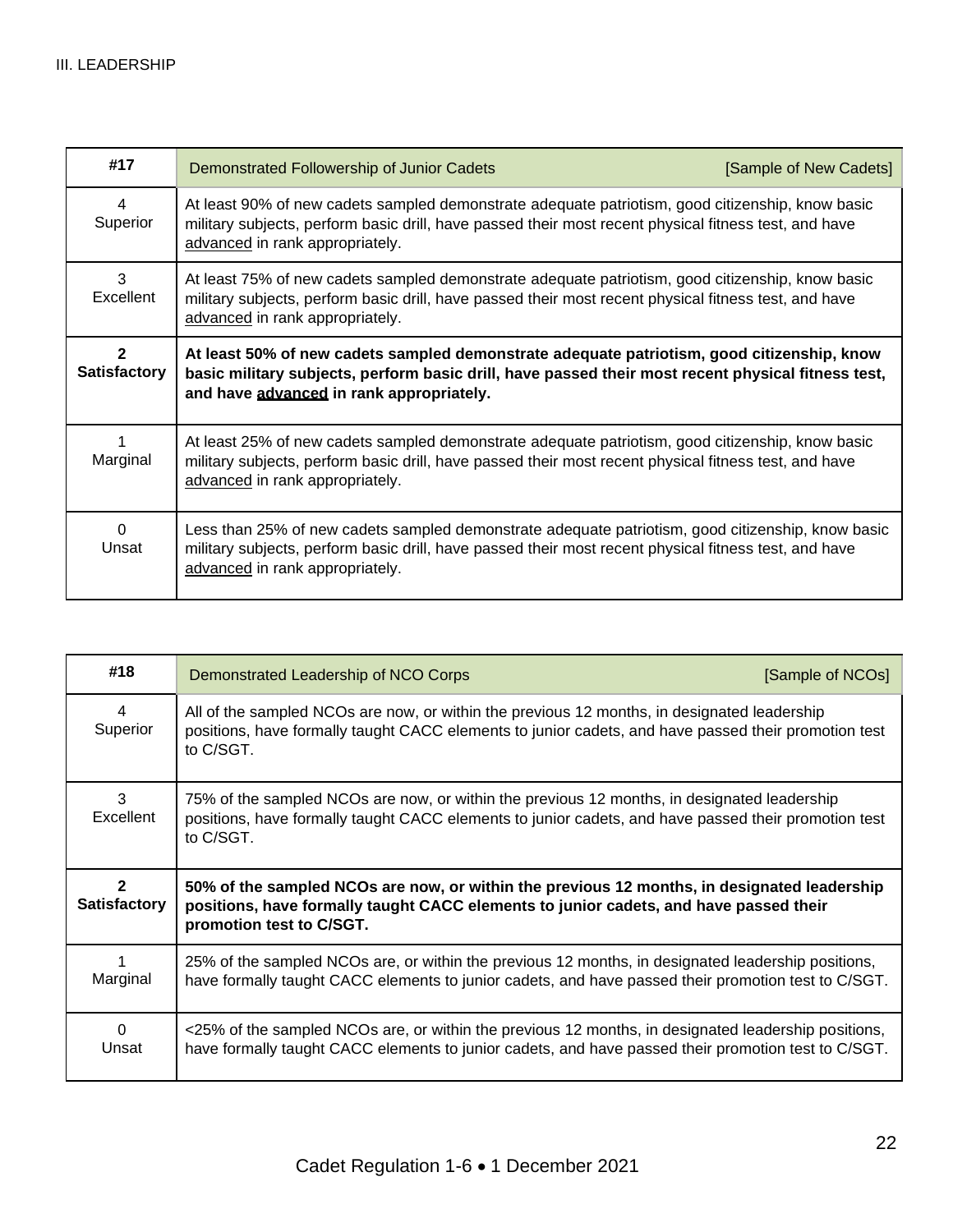| #19                                   | Demonstrated Leadership of Officer Corps<br>[Sample of Officers]                                                                                                                                                                                                                                                         |
|---------------------------------------|--------------------------------------------------------------------------------------------------------------------------------------------------------------------------------------------------------------------------------------------------------------------------------------------------------------------------|
| 4<br>Superior                         | All of the sampled Officers (Senior leaders for MS) are, or within the previous 12 months, were, in<br>designated leadership positions, have conducted unit inspections, instructed an entire (element for MS)<br>CACC lesson, successfully sat in front of a promotion board (N/A for MS), and led an event.            |
| 3<br>Excellent                        | 75% of the sampled Officers (Senior leaders for MS) are, or within the previous 12 months, were, in<br>designated leadership positions, have conducted unit inspections, instructed an entire (element for MS)<br>CACC lesson, successfully sat in front of a promotion board (N/A for MS), and led an event.            |
| $\overline{2}$<br><b>Satisfactory</b> | 50% of the sampled Officers (Senior leaders for MS) are, or within the previous 12 months,<br>were, in designated leadership positions, have conducted unit inspections, instructed an entire<br>(element for MS) CACC lesson, successfully sat in front of a promotion board (N/A for MS), and<br>led an event.         |
| Marginal                              | Some of the sampled Officers (Senior leaders for MS) are, or within the previous 12 months, were, in<br>designated leadership positions, have conducted unit inspections, instructed an entire (element for MS)<br>CACC lesson, successfully sat in front of a promotion board (N/A for MS), and led an event.           |
| $\Omega$<br>Unsat                     | Few or none of the sampled Officers (Senior leaders for MS) are, or within the previous 12 months,<br>were, in designated leadership positions, have conducted unit inspections, instructed an entire<br>(element for MS) CACC lesson, successfully sat in front of a promotion board (N/A for MS), and led an<br>event. |

| #20               | Promotions<br>[Commander]                                                                                                |
|-------------------|--------------------------------------------------------------------------------------------------------------------------|
| 4<br>Superior     | Unit manages promotions by meeting all 5 of the criteria below.                                                          |
| 3<br>Excellent    | Unit manages promotions by meeting 4 out of the 5 criteria below.                                                        |
| 2                 | Unit manages promotions by meeting 3 out of the 5 following criteria:                                                    |
| Satisfactory      | $\Box$ Unit rank structure is reasonably aligned with the desired rank structure groups in Appendix E.                   |
|                   | $\Box$ Unit rank structure is reasonably aligned with and does not exceed authorizations in CR 3-22.                     |
|                   | $\Box$ Promotions occur evenly between males and females.                                                                |
|                   | □ Promotions are based on approved PTAs, On-line testing or Advancement procedures, and<br>appropriate interview boards. |
|                   | $\Box$ Cadets being promoted above C/SSG have met the Physical Fitness requirements                                      |
| Marginal          | Unit manages promotions by meeting 2 out of the 5 criteria above.                                                        |
| $\Omega$<br>Unsat | Unit manages promotions by meeting less than 2 of the 5 criteria above.                                                  |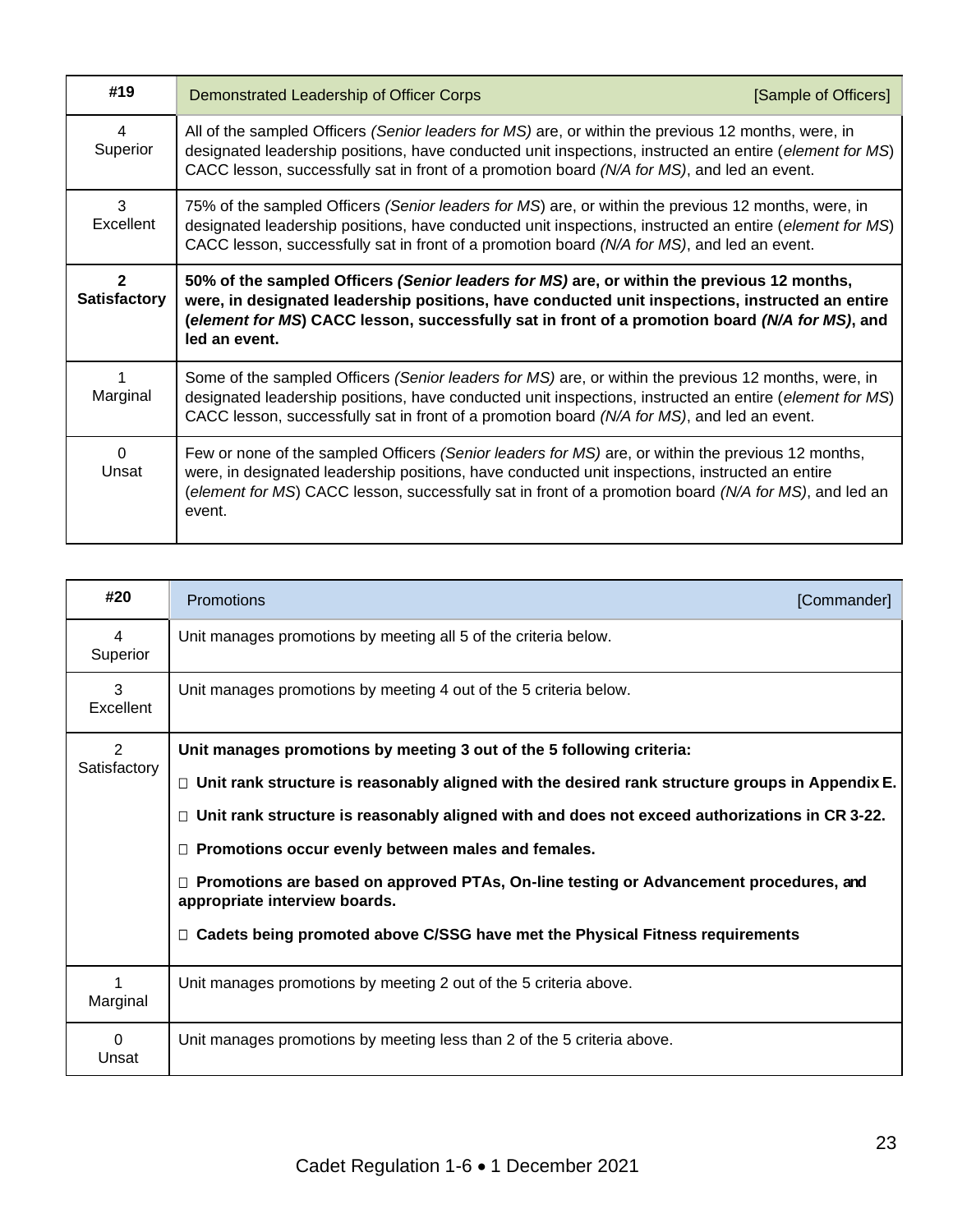| #21                 | <b>Command Leadership Briefing</b><br>[Command Team]                                                                                                                                                                                                        |
|---------------------|-------------------------------------------------------------------------------------------------------------------------------------------------------------------------------------------------------------------------------------------------------------|
| 4<br>Superior       | The CDR and Staff give a Superior briefing on their 1) command mission statement, 2) goals, 3) unit<br>strength, 4) unit activities, 5) unit morale, 6) status of uniforms and equipment, 7) challenges, and 8)<br>lessons learned during their tenure.     |
| 3<br>Excellent      | The CDR and Staff give an Excellent briefing on their 1) command mission statement, 2) goals, 3) unit<br>strength, 4) unit activities, 5) unit morale, 6) status of uniforms and equipment, 7) challenges, and 8)<br>lessons learned during their tenure.   |
| <b>Satisfactory</b> | The CDR and Staff give a Satisfactory briefing on their 1) command mission statement, 2)<br>goals, 3) unit strength, 4) unit activities, 5) unit morale, 6) status of uniforms and equipment, 7)<br>challenges, and 8) lessons learned during their tenure. |
| Marginal            | The CDR and Staff give a Marginal briefing on their 1) command mission statement, 2) goals, 3) unit<br>strength, 4) unit activities, 5) unit morale, 6) status of uniforms and equipment, 7) challenges, and 8)<br>lessons learned during their tenure.     |
| 0<br>Unsat          | The CDR and Staff are unable to articulate their 1) command mission statement, 2) goals,<br>3) unit strength, 4) unit activities, 5) unit morale, 6) status of uniforms and equipment, 7) challenges,<br>and 8) lessons learned during their tenure.        |

| #22                                 | Demonstrated Leadership of Staff<br>[Primary Staff]                                                                                                                                                            |
|-------------------------------------|----------------------------------------------------------------------------------------------------------------------------------------------------------------------------------------------------------------|
| 4                                   | All of the Cadet Primary Staff can articulate (Expressive for HS / Coherent for MS) their staff functions,                                                                                                     |
| Superior                            | can show recent examples of their work, and can describe at least one lesson learned.                                                                                                                          |
| 3                                   | All but one of the Cadet Primary Staff can articulate (Expressive for HS / Coherent for MS) their staff                                                                                                        |
| Excellent                           | functions, can show recent examples of their work, and can describe at least one lesson learned.                                                                                                               |
| $\mathbf{2}$<br><b>Satisfactory</b> | All but two of the Cadet Primary Staff (Expressive for HS / Coherent for MS) can articulate their<br>staff functions, can show recent examples of their work, and can describe at least one lesson<br>learned. |
| Marginal                            | At least half of the Cadet Primary Staff can articulate ((Expressive for HS / Coherent for MS) their staff<br>functions, can show recent examples of their work, and can describe at least one lesson learned. |
| $\Omega$                            | Less than half of the Cadet Primary Staff can articulate (Expressive for HS / Coherent for MS) their                                                                                                           |
| Unsat                               | staff functions, can show recent examples of their work, and can describe at least one lesson learned.                                                                                                         |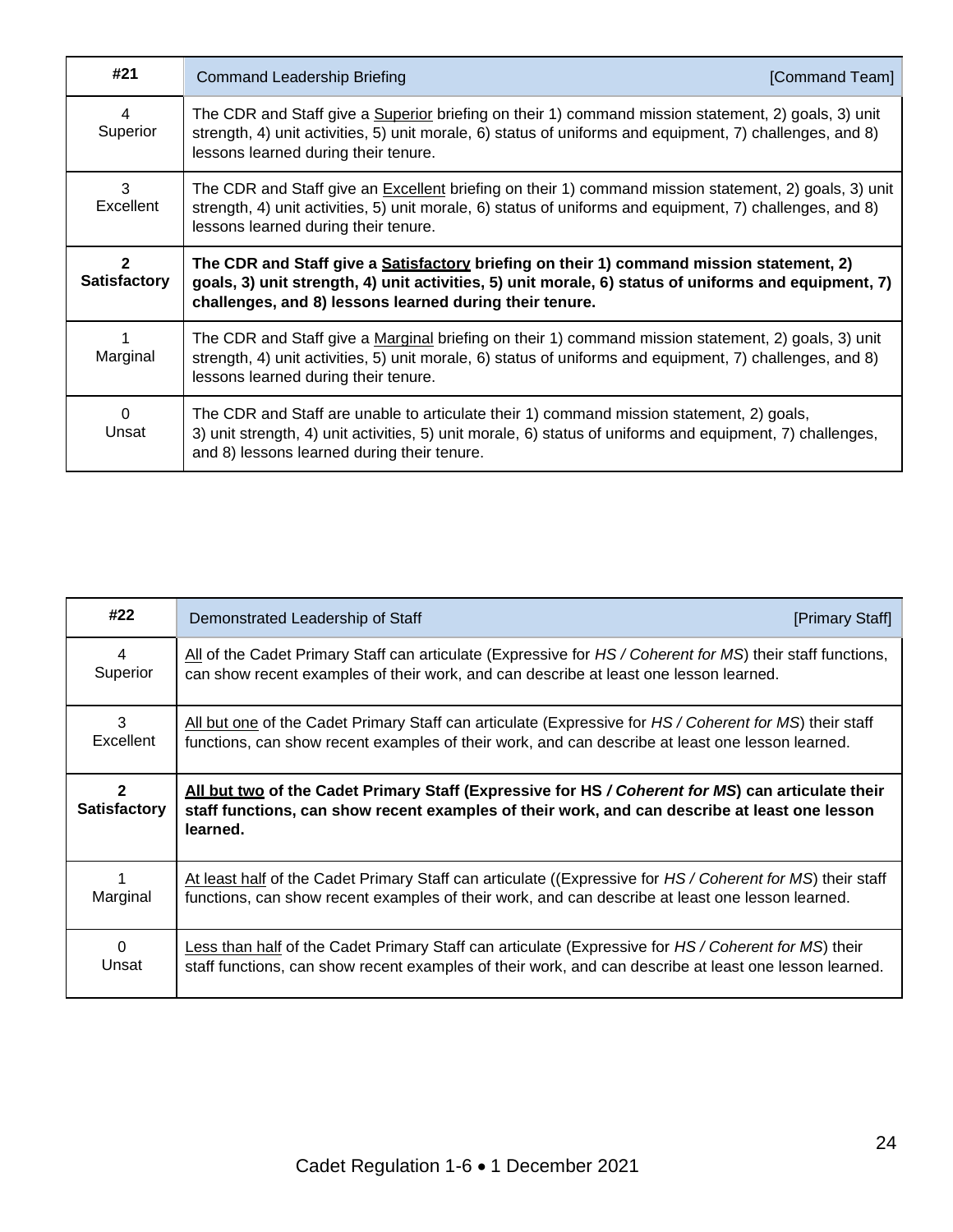| #23                      | Participation in CACC Brigade and State Events<br>[Commander]                                                                                              |
|--------------------------|------------------------------------------------------------------------------------------------------------------------------------------------------------|
| 4<br>Superior            | Unit participates at superior levels in all Brigade and State-offered events and unit (N/A for M.S.) has<br>cadets on Brigade and State Leadership staffs. |
| 3<br>Excellent           | Unit participates at excellent level in all Brigade and State-offered events and unit (N/A for M.S.) has<br>cadets on Brigade or State Leadership staffs.  |
| 2<br><b>Satisfactory</b> | Unit participates at satisfactory level in all Brigade and State-offered events.                                                                           |
| Marginal                 | Unit participates at satisfactory level in all Brigade and State-offered events.                                                                           |
| 0                        | Unit does not participate at a satisfactory level in Brigade and State-offered events.                                                                     |

| #24                        | <b>Cadet Recognition and Awards</b>                                                                                                                                                                                                                                                                                                                                                                                                                                                                                                                                                                     | $[S-1]$ |
|----------------------------|---------------------------------------------------------------------------------------------------------------------------------------------------------------------------------------------------------------------------------------------------------------------------------------------------------------------------------------------------------------------------------------------------------------------------------------------------------------------------------------------------------------------------------------------------------------------------------------------------------|---------|
| $\overline{4}$<br>Superior | Unit awards all (MS 90%) of the unit level awards listed below.                                                                                                                                                                                                                                                                                                                                                                                                                                                                                                                                         |         |
| 3<br>Excellent             | Unit awards 90% (MS 75%) of the unit level awards listed below.                                                                                                                                                                                                                                                                                                                                                                                                                                                                                                                                         |         |
| 2<br><b>Satisfactory</b>   | Unit awards 75% (MS 50%) of the following unit level awards:<br><b>Every semester for</b><br>Scholarship<br>Attendance<br><b>Physical Fitness</b><br><b>Battalion Cadre</b><br><b>Citizenship</b><br><b>Every year for</b><br><b>State Service</b><br><b>Honor Unit</b><br>As required (as often as earned) for<br><b>Essayons</b><br><b>Distinguished Service</b><br><b>School Service</b><br><b>Parade Participation</b><br><b>Color Guard &amp; Flag Detail</b><br><b>Superior Uniform Inspection Shoulder Cord</b><br><b>SAT/ACT</b><br><b>Commandant of Cadets</b><br><b>Principal's Citations</b> |         |
| $\mathbf{1}$<br>Marginal   | Unit awards 25% of the unit level awards above.                                                                                                                                                                                                                                                                                                                                                                                                                                                                                                                                                         |         |
| $\mathbf 0$<br>Unsat       | Unit awards less than 25% of the unit level awards above.                                                                                                                                                                                                                                                                                                                                                                                                                                                                                                                                               |         |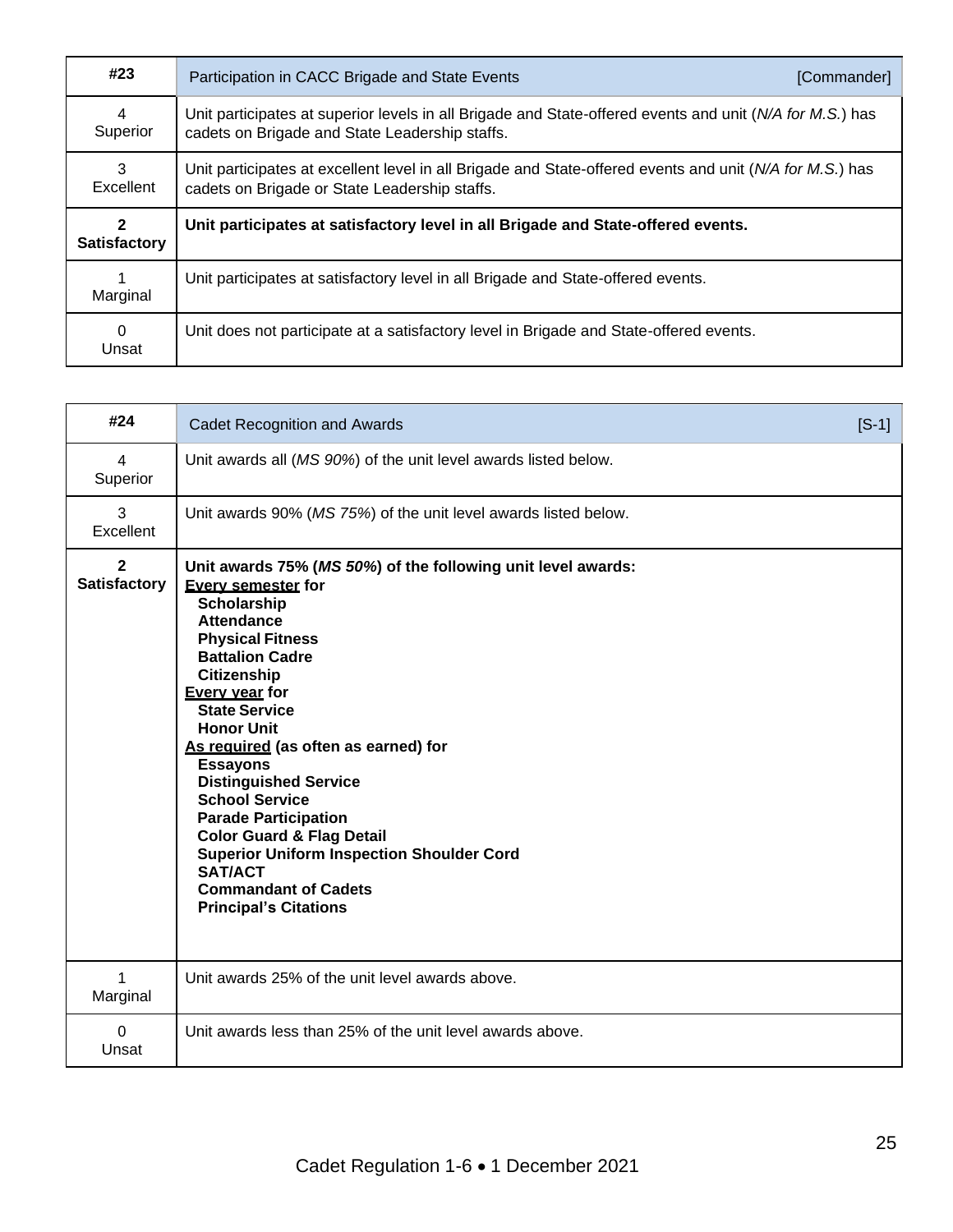#### IV. TRAINING

| #25                        | <b>Publication of Unit Training Schedule</b>                                                 | $[S-3]$ |
|----------------------------|----------------------------------------------------------------------------------------------|---------|
| $\overline{4}$<br>Superior | Unit Training schedules meet all 7 of the below criteria (6 for MS).                         |         |
| 3<br>Excellent             | Unit Training schedules meet 6 out of the 8 below criteria (5 for MS).                       |         |
| 2<br>Satisfactory          | Unit Training schedules meet 5 out of the 8 following criteria (4 for MS).                   |         |
|                            | □ Published for every school day since last AGI                                              |         |
|                            | Identifies who the trainer is, which uniform, and the location of training<br>$\Box$         |         |
|                            | $\Box$ Identifies a significant level of cadet-led training (by name)                        |         |
|                            | Identifies distinct instruction for different levels of cadets by year, rank, or class<br>П. |         |
|                            | Identifies scheduled performance task assessments (PTAs)<br>П.                               |         |
|                            | □ Identifies scheduled promotional exams                                                     |         |
|                            | <b>Identifies CACC Curriculum Strands are being instructed</b><br>$\Box$                     |         |
|                            | $\Box$ Is rigorous                                                                           |         |
| 1<br>Marginal              | Unit Training schedules meet 4 out of the 8 above criteria (3 for MS).                       |         |
| $\Omega$<br>Unsat          | Unit Training schedules meet fewer than 4 of the above criteria (fewer than 3 for MS).       |         |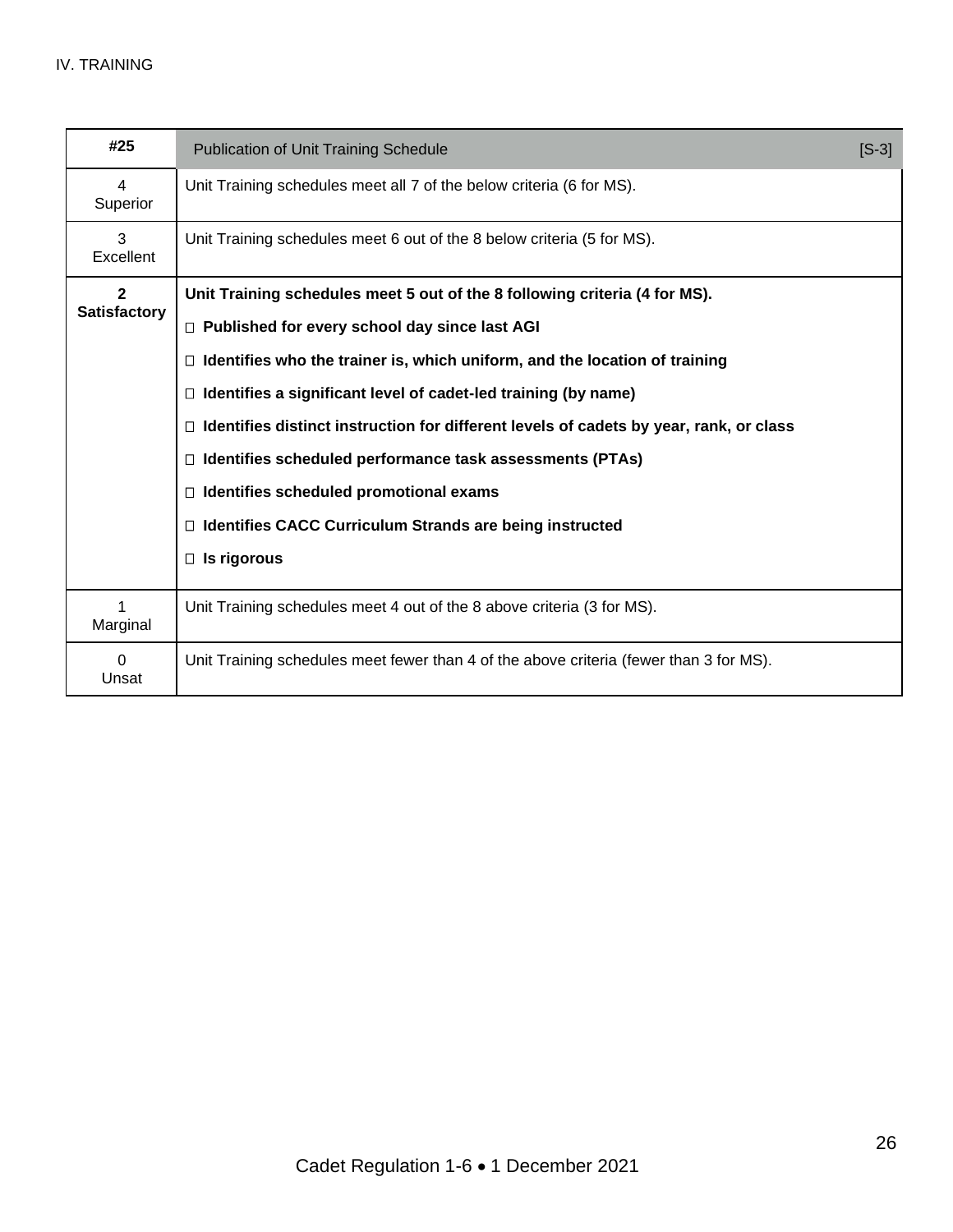| #26                                 | Unit Training Schedule Supports CACC Content Standards<br>[S-3 / Sample of Cadets]                                                                                       |  |
|-------------------------------------|--------------------------------------------------------------------------------------------------------------------------------------------------------------------------|--|
| $\overline{4}$<br>Superior          | Unit training schedule and cadet interviews indicate the unit's training has a superior level of quality by<br>meeting 10 out of the 10 criteria listed below.           |  |
| 3<br>Excellent                      | Unit training schedule and cadet interviews indicate the unit's training has an excellent level of quality<br>by meeting 8 out of the 10 criteria listed below.          |  |
| $\mathbf{2}$<br><b>Satisfactory</b> | Unit training schedule and cadet interviews indicate the unit's training has a satisfactory level<br>of quality by meeting 7 out of the 10 following criteria:           |  |
|                                     | □ Patriotism (Flag, songs, US symbols/documents/history, democratic values)                                                                                              |  |
|                                     | □ School performance (Note taking, vocabulary, testing, communication, reading, etc.)                                                                                    |  |
|                                     | □ Citizenship (Cultural awareness, anger management, listening, current events, etc)                                                                                     |  |
|                                     | $\Box$ Basic military subjects (CACC, courtesy, ranks, codes, uniforms, bivouac, survival, etc)                                                                          |  |
|                                     | $\Box$ Fitness activities (PT, sports, CPFT, Fitnessgram, etc)                                                                                                           |  |
|                                     | □ Wellness activities (Drug awareness, diet, personal finances, consumer, etc)                                                                                           |  |
|                                     | □ Drill and Ceremonies (Individual, squad, platoon, company, manual of arms, cadences)                                                                                   |  |
|                                     | □ First Aid / CPR (Injuries, triage, treatment, certifications, etc)                                                                                                     |  |
|                                     | □ Maps and Compass (Road maps, topos, compasses, azimuth, orienteering, etc)                                                                                             |  |
|                                     | □ Theories of Leadership (Traits, principals, codes, staff functions, scenarios, etc)                                                                                    |  |
| 1<br>Marginal                       | Unit training schedule and cadet interviews indicate the unit's training has a marginal level of quality by<br>meeting 5 out of the 10 criteria listed above.            |  |
| $\Omega$<br>Unsat                   | Unit training schedule and cadet interviews indicate the unit's training has a satisfactory level of quality<br>by meeting fewer than 5 of the 10 criteria listed above. |  |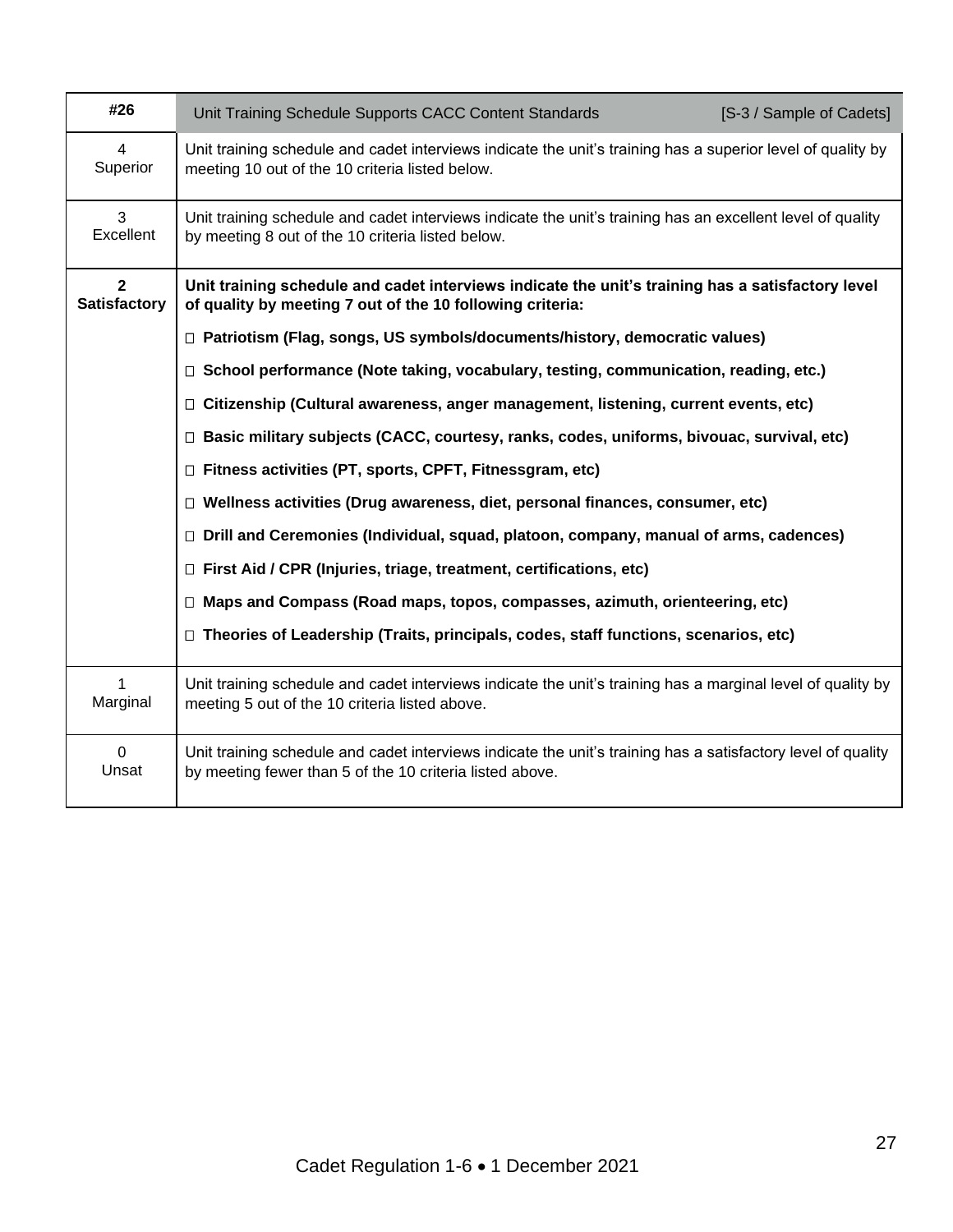| #27                                   | Applied Leadership Training (Internal)                                                                                                                                                                                                                                                                                                                                                                                                                                                                                                                                | [Sample of Cadets] |
|---------------------------------------|-----------------------------------------------------------------------------------------------------------------------------------------------------------------------------------------------------------------------------------------------------------------------------------------------------------------------------------------------------------------------------------------------------------------------------------------------------------------------------------------------------------------------------------------------------------------------|--------------------|
| $\overline{4}$<br>Superior            | Interviews with cadets indicate the unit's training program allows cadets the opportunity to apply<br>leadership lessons from the classroom into a field setting by routinely doing 10 of the 10 tasks below.                                                                                                                                                                                                                                                                                                                                                         |                    |
| 3<br>Excellent                        | Interviews with cadets indicate the unit's training program allows cadets the opportunity to apply<br>leadership lessons from the classroom into a field setting by routinely doing 8 of the 10 tasks below.                                                                                                                                                                                                                                                                                                                                                          |                    |
| $\overline{2}$<br><b>Satisfactory</b> | Interviews with cadets indicate the unit's training program allows cadets the opportunity to<br>apply leadership lessons from the classroom into a field setting by routinely doing 7 of the 10<br>following tasks:<br>□ Cadet accountability<br>□ Cadet planned events<br>□ Cadet led training and assessment<br>□ Safety planning and monitoring<br>Developing Esprit de Corps<br>□ Learning through failure<br>□ Managing personnel and administration<br>$\Box$ Cadet led events and operations<br>□ Cadet managed logistics<br>$\Box$ Cadet led public relations |                    |
| 1<br>Marginal                         | Interviews with cadets indicate the unit's training program allows cadets the opportunity to apply<br>leadership lessons from the classroom into a field setting by routinely doing 6 of the 10 tasks above.                                                                                                                                                                                                                                                                                                                                                          |                    |
| $\mathbf 0$<br>Unsat                  | Interviews with cadets indicate the unit's training program allows cadets the opportunity to apply<br>leadership lessons from the classroom into a field setting by routinely doing fewer than 6 of the tasks<br>above.                                                                                                                                                                                                                                                                                                                                               |                    |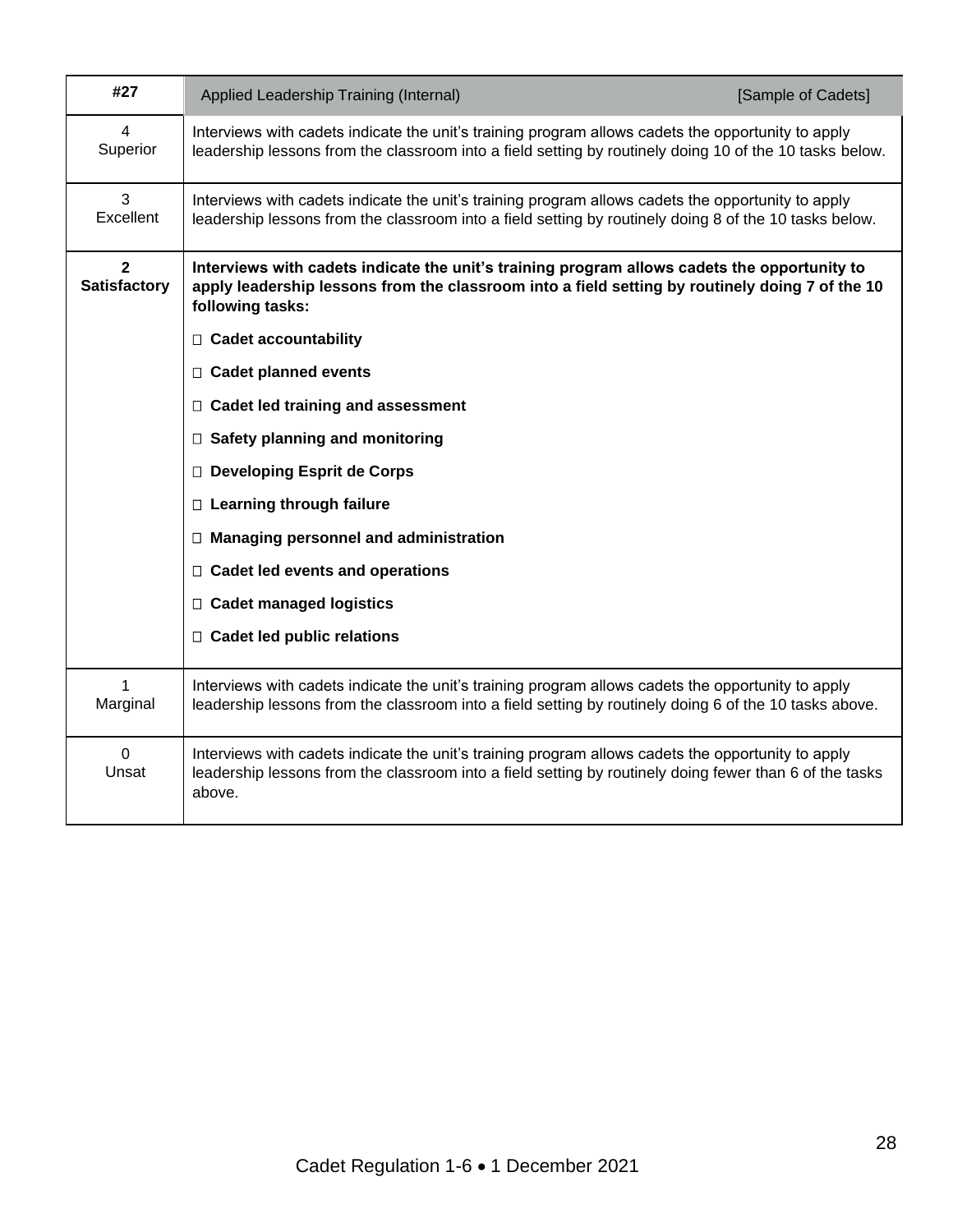| #28                        | Maintenance of Training Publications / Materials / Aids                                   | $[S-3]$ |
|----------------------------|-------------------------------------------------------------------------------------------|---------|
| $\overline{4}$<br>Superior | Unit can show 10 out of 10 of the training publications / materials / aids listed below.  |         |
| 3<br>Excellent             | Unit can show 8 out of 10 of the training publications / materials / aids listed below.   |         |
| $\overline{2}$             | Unit can show 7 out of 10 of the following training publications / materials / aids:      |         |
| Satisfactory               | □ CACC classroom posters (Rank, General Orders, Chain of Command, etc)                    |         |
|                            | Flags and guidons (US, California, Unit guidon with awards, flags for folding, etc)<br>П. |         |
|                            | $\Box$ Drill team supplies (Rifles-if permitted, TC 3-21.5 printout)                      |         |
|                            | □ Color guard equipment (Class A uniforms, harnesses, helmets, etc)                       |         |
|                            | □ Curriculum Text and Flash Cards (Print outs or reasonable computer access)              |         |
|                            | □ First Aid / CPR Training Aids                                                           |         |
|                            | □ Maps and Compasses                                                                      |         |
|                            | Teamwork / Leadership exercise aids (Handouts, games, etc)<br>$\Box$                      |         |
|                            | $\Box$ Fitness Training Aids (PT equipment, sports equipment, Posters, etc)               |         |
|                            | □ Wellness Training aids (Posters, Handouts, etc)                                         |         |
| 1<br>Marginal              | Unit can show 5 out of 10 of the training publications / materials / aids listed above.   |         |
| $\mathbf 0$<br>Unsat       | Unit can show less than 5 of the training publications / materials / aids listed above.   |         |

| #29                 | Unit Participation in Major CACC events<br>[Commander]              |                                |                           |
|---------------------|---------------------------------------------------------------------|--------------------------------|---------------------------|
| 4<br>Superior       | Unit participated in at least 5 of the events. (4 for MS)           |                                |                           |
| 3<br>Excellent      | Unit participated in $\frac{4}{5}$ events (3 for MS)                |                                |                           |
| $\mathbf{2}$        | Unit participated in 3 of the 6 following events: (2 for MS)        |                                |                           |
| <b>Satisfactory</b> | <b>Brigade Drill Competition</b><br>$\Box$                          | □ Brigade IMA Competition      | □ State Drill Competition |
|                     | □ Xtreme Team Challenge                                             | □ 10 <sup>th</sup> Corps Staff | □ State IMA Competition   |
| Marginal            | Unit participated in 1 of the 4 above events (similar event for MS) |                                |                           |
| $\Omega$<br>Unsat   | Unit did not participate in any of the events.                      |                                |                           |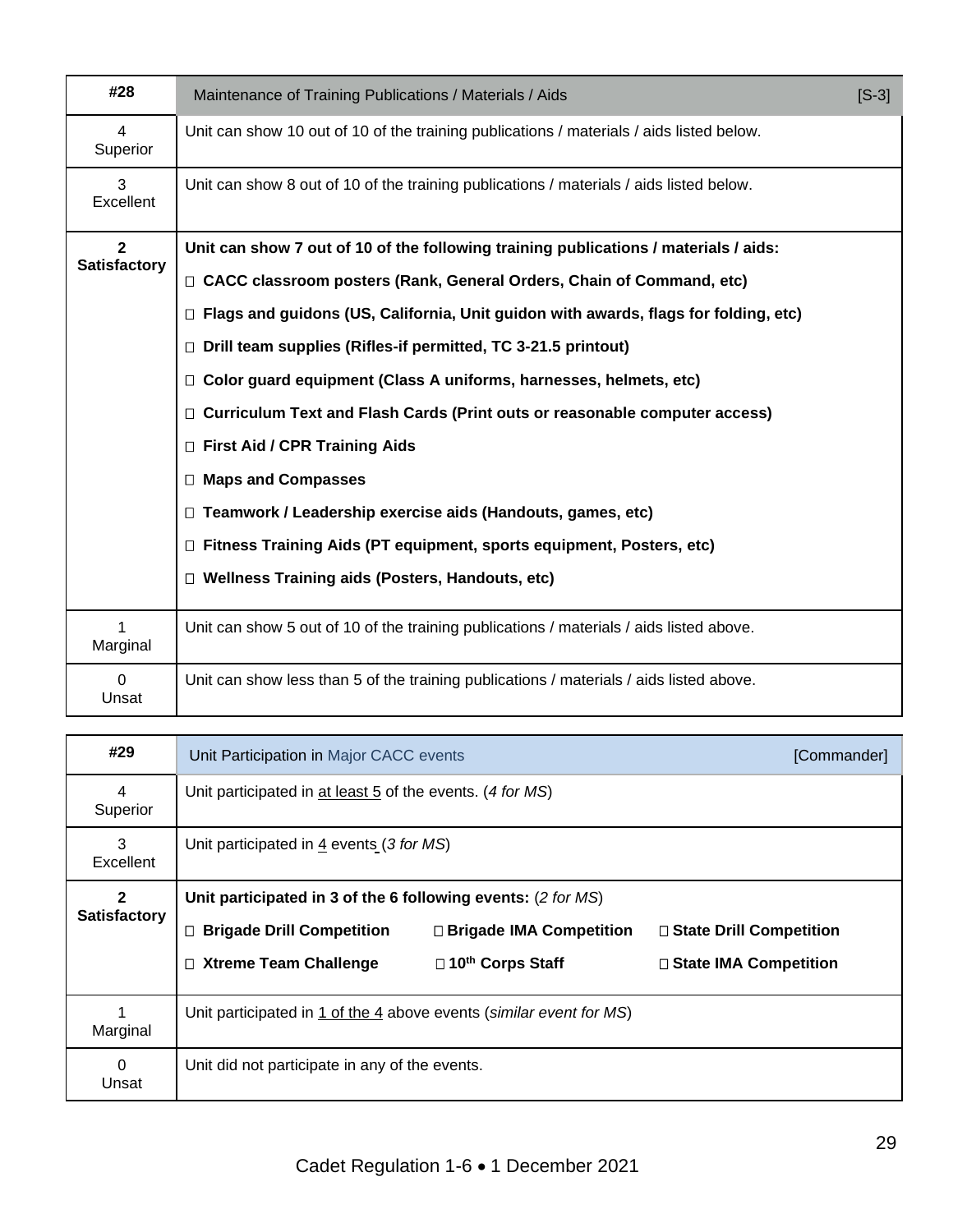| #30                 | [S-3]<br>Unit Participation in Miscellaneous CACC events                                                                                                      |
|---------------------|---------------------------------------------------------------------------------------------------------------------------------------------------------------|
| 4                   | Unit has attended all offered events including Professional Development Training, Brigade meetings,                                                           |
| Superior            | Dining In, Brigade staff and state staff.                                                                                                                     |
| 3                   | Unit has attended more than 75% of offered events including Professional Development Training,                                                                |
| Excellent           | Brigade meetings, Dining In, Brigade staff and state staff.                                                                                                   |
| $\mathbf{c}$        | Unit has attended more than 50% of offered events including Professional Development                                                                          |
| <b>Satisfactory</b> | Training, Brigade meetings, Dining In, Brigade staff and state staff.                                                                                         |
| Marginal            | Unit has attended more than 25% of offered events including Professional Development Training,<br>Brigade meetings, Dining In, Brigade staff and state staff. |
| $\Omega$<br>Unsat   | There is NO proof of participating                                                                                                                            |

| #31                                   | <b>Field Training (Bivouac)</b><br>$[S-3]$                                                                                                                                                                                                                                                                                                                                                                                                                                                                                                                                                              |
|---------------------------------------|---------------------------------------------------------------------------------------------------------------------------------------------------------------------------------------------------------------------------------------------------------------------------------------------------------------------------------------------------------------------------------------------------------------------------------------------------------------------------------------------------------------------------------------------------------------------------------------------------------|
| $\overline{4}$<br>Superior            | Unit has conducted one bivouac that meets all 7 of the below requirements and one of the following<br>field training ribbons was also awarded from this bivouac: Disaster Preparedness Recognition Ribbon,<br>Hunter Safety Certification Ribbon, First Aid Certification Ribbon, Orienteering Training Ribbon,<br>Mountaineering Training Ribbon, or Survival Training Ribbon.                                                                                                                                                                                                                         |
| 3<br>Excellent                        | Unit has conducted one unit bivouac that meets all 7 (6 MS) of the below requirements.                                                                                                                                                                                                                                                                                                                                                                                                                                                                                                                  |
| $\overline{2}$<br><b>Satisfactory</b> | Unit conducted 1 bivouac in the past 12 months that meet 5 (4 MS) of the 7 following<br>requirements:                                                                                                                                                                                                                                                                                                                                                                                                                                                                                                   |
|                                       | Minimum 30 hours in duration and Bivouac ribbon was awarded<br>$\Box$<br>□ Battalion Commander produced mission statement & goals<br>□ Battalion staff produced OPORDER<br><b>Battalion staff produced AAR</b><br>$\Box$<br>Training schedule reinforces classroom instruction<br>$\Box$<br>Battalion staff produced risk management worksheet<br>$\Box$<br>$\Box$ 20% of the unit (10% for MS) attended<br>If units are not permitted by school or district policy to conduct an overnight bivouac, military-<br>oriented field trips / training events, preferably off campus, are valid substitutes. |
| 1<br>Marginal                         | Fewer than 5 (4 MS) of the above requirements were met, or the unit has not conducted a unit bivouac<br>but cadets have participated individually.                                                                                                                                                                                                                                                                                                                                                                                                                                                      |
| $\mathbf 0$<br>Unsat                  | There is NO proof of participating in a bivouac or equivalent event.                                                                                                                                                                                                                                                                                                                                                                                                                                                                                                                                    |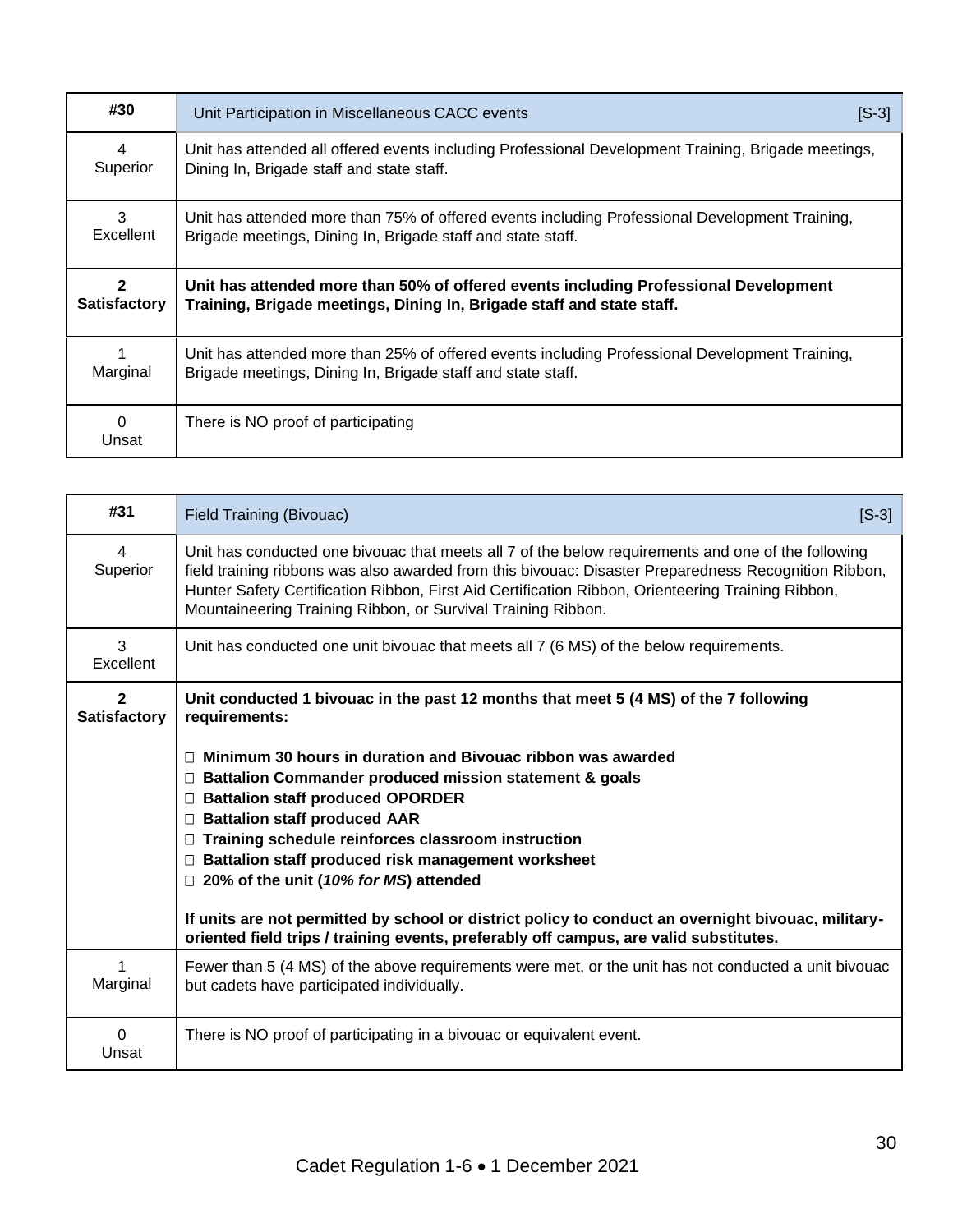| #32                 | Participation in Summer Encampment Training                                                            | $[S-3]$ |
|---------------------|--------------------------------------------------------------------------------------------------------|---------|
| 4<br>Superior       | Unit sent 20% (or 50, whichever is less) of their cadets to the previous HQ CACC summer<br>encampment. |         |
| 3<br>Excellent      | Unit sent 10% (or 25, whichever is less) of their cadets to the previous HQ CACC summer<br>encampment. |         |
| <b>Satisfactory</b> | Unit sent 5% (or 10, whichever is less) of their cadets to the previous HQ CACC summer<br>encampment.  |         |
|                     |                                                                                                        |         |
| Marginal            | Unit sent at least 1 of their cadets to the previous HQ CACC summer encampment.                        |         |

NOTE: AGIs in 2023 (for participation in the 2022 encampment) and beyond will have increased standards based on new guidance from the CACC XO and TAG. The new standards will be:

4-Superior: Unit sent 25% (or 75, whichever is less) of their cadets to the previous HQ CACC summer encampment. 3-Excellent: Unit sent 20% (or 35, whichever is less) of their cadets to the previous HQ CACC summer encampment. 2-Satisfactory: Unit sent 10% (or 15, whichever is less) of their cadets to the previous HQ CACC summer encampment. 1-Marginal: Unit sent at least 1 of their cadets to the previous HQ CACC summer encampment. 0-Unsat: Unit did not participate in the HQ CACC summer encampment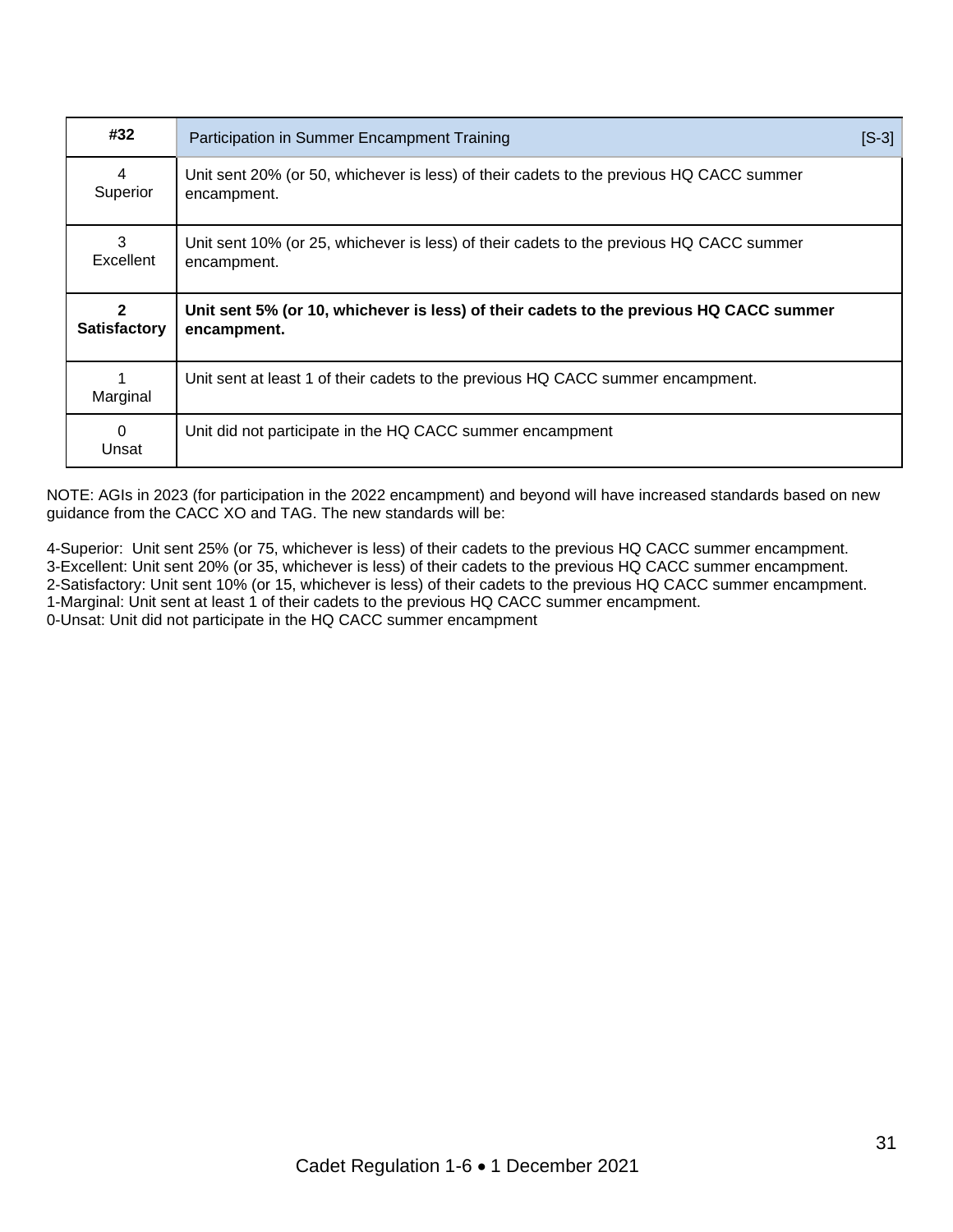| #33                                 | Demonstrated Knowledge / Current Events                                                                                                   | [All] |
|-------------------------------------|-------------------------------------------------------------------------------------------------------------------------------------------|-------|
| 4<br>Superior                       | At least 90% of Cadets (80% MS) interviewed know their chain of command, basic CACC facts, and<br>current events relevant to their level. |       |
| 3<br>Excellent                      | At least 75% of Cadets (65% MS) interviewed know their chain of command, basic CACC facts, current<br>events relevant to their level.     |       |
| $\mathbf{2}$<br><b>Satisfactory</b> | At least 50% of Cadets (40% MS) interviewed know their chain of command, basic CACC facts,<br>and current events relevant to their level. |       |
| Marginal                            | At least 25% of Cadets interviewed know their chain of command, basic CACC facts, and current<br>events relevant to their level.          |       |
| $\Omega$<br>Unsat                   | Less than 25% of Cadets interviewed know their chain of command, basic CACC facts, and current<br>events relevant to their level.         |       |

| #34                                 | Demonstrated Rank-appropriate Knowledge (PTAs and Strands)<br>[Sampled Cadets]                                                                                                                                            |  |
|-------------------------------------|---------------------------------------------------------------------------------------------------------------------------------------------------------------------------------------------------------------------------|--|
| 4<br>Superior                       | 90% of cadets can successfully accomplish rank-appropriate Performance Task Assessment<br>standards from CR 1-5 AND demonstrate retention of key knowledge facts from their most recent<br>Curriculum Training.           |  |
| 3<br>Excellent                      | 75% of cadets can successfully accomplish rank-appropriate Performance Task Assessment<br>standards from CR 1-5 AND demonstrate retention of key knowledge facts from their most recent<br>Curriculum Training.           |  |
| $\mathbf{2}$<br><b>Satisfactory</b> | 50% of cadets can successfully accomplish rank-appropriate Performance Task Assessment<br>standards from CR 1-5 AND demonstrate retention of key knowledge facts from their most<br>recent Curriculum training.           |  |
| Marginal                            | 50% of cadets can successfully accomplish rank-appropriate Performance Task Assessment<br>standards from CR 1-5 AND demonstrate retention of key knowledge facts from their most recent<br>Curriculum Training.           |  |
| $\Omega$<br>Unsat                   | Less than 25% of cadets can successfully accomplish rank-appropriate Performance Task Assessment<br>standards from CR 1-5 AND demonstrate retention of key knowledge facts from their most recent<br>Curriculum Training. |  |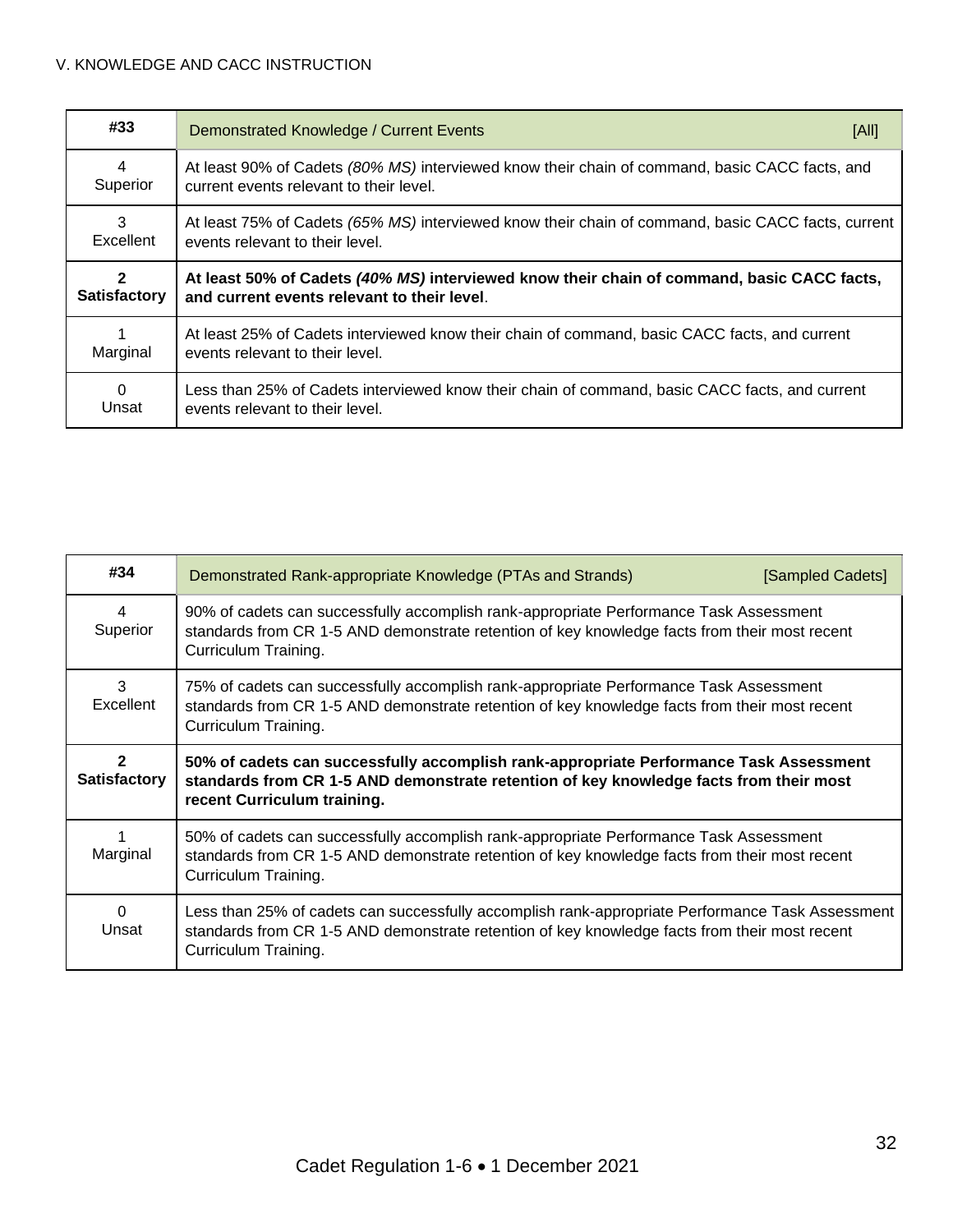| #35                      | <b>Demonstrated Military Courtesy Knowledge</b><br>[All]                                                                                                                                                                       |
|--------------------------|--------------------------------------------------------------------------------------------------------------------------------------------------------------------------------------------------------------------------------|
| 4<br>Superior            | All cadets display impeccable military courtesy toward adults and other cadets. No minor mistakes by<br>any cadets are observed. (Attention, Saluting, Use of "Sir/Ma'am/Sergeant", etc)                                       |
| 3<br>Excellent           | More than 90% of cadets display impeccable military courtesy toward adults and other cadets. Minor<br>mistakes, if any, are corrected on the spot by cadet leaders. (Attention, Saluting, Use of<br>"Sir/Ma'am/Sergeant", etc) |
| 2<br><b>Satisfactory</b> | More than 75% of cadets display impeccable military courtesy toward adults and other cadets.<br>(Attention, Saluting, Use of "Sir/Ma'am/Sergeant", etc)                                                                        |
| Marginal                 | More than 25% of cadets display impeccable military courtesy toward adults and other cadets<br>(Attention, Saluting, Use of "Sir/Ma'am/Sergeant", etc)                                                                         |
| $\Omega$<br>Unsat        | Less than 25% of cadets display impeccable military courtesy toward adults and other cadets.                                                                                                                                   |

| #36                 | Circulars and Information Bulletin Awareness                                                                                                                                                                                                                                                                     | [S-1 / Sampled Cadets] |
|---------------------|------------------------------------------------------------------------------------------------------------------------------------------------------------------------------------------------------------------------------------------------------------------------------------------------------------------|------------------------|
| 4<br>Superior       | More than 75% of cadets are aware of the relevant highlights of the most recent Circulars and<br>Information Bulletins. All current Circulars and Information Bulletins (State, Brigade, and Unit) are<br>posted in the classroom. Legacy circulars and bulletins are filed in the Master Filing System.         |                        |
| 3<br>Excellent      | More than 50% of cadets are aware of the relevant highlights of the most recent Circulars and<br>Information Bulletins. All current Circulars and Information Bulletins (State, Brigade, and Unit) are<br>posted in the classroom. Most legacy circulars and bulletins are filed in the Master Filing System.    |                        |
| <b>Satisfactory</b> | More than 25% of cadets are aware of the relevant highlights of the most recent Circulars and<br>Information Bulletins. All current Circulars and Information Bulletins (State, Brigade, and Unit)<br>are posted in the classroom. Some legacy circulars and bulletins are filed in the Master Filing<br>System. |                        |
| Marginal            | Current Circulars and Information Bulletins (State, Brigade, and Unit) are not posted in the classroom,<br>but are corrected prior to end of AGI. Some legacy documents are filed in the Master Filing System.                                                                                                   |                        |
|                     |                                                                                                                                                                                                                                                                                                                  |                        |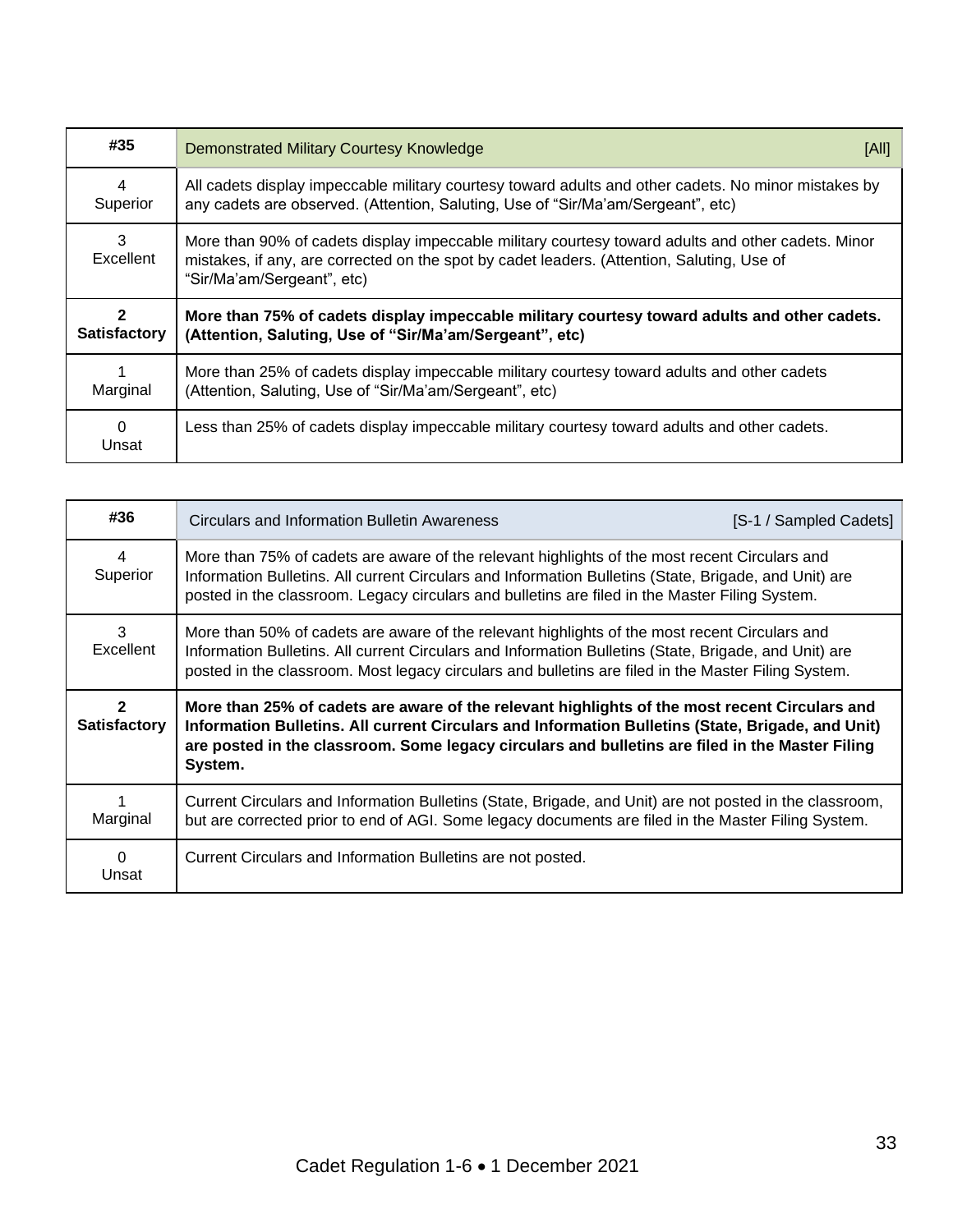| #37                                   | Progression and Continuity (Cadet Career Management)<br>$[S-1]$                                                                                                        |
|---------------------------------------|------------------------------------------------------------------------------------------------------------------------------------------------------------------------|
| $\overline{4}$<br>Superior            | Unit tracks, awards, and manages current and past cadets by maintaining a 201 file that meets all 9 (8)<br>of 9 for MS) criteria below for all sampled cadets.         |
| 3<br>Excellent                        | Unit tracks, awards, and manages current and past cadets by maintaining a 201 file that meets 8 of the<br>9 (7 of 9 for MS) criteria below for all sampled cadets.     |
| $\overline{2}$<br><b>Satisfactory</b> | Unit tracks, awards, and manages current and past cadets by maintaining a 201 file that meets<br>7 of the 9 (6 of 9 for MS) following criteria for all sampled cadets: |
|                                       | $\Box$ Has all relevant orders for the cadet                                                                                                                           |
|                                       | □ Has promotion test results (Including Advancement Authorization)                                                                                                     |
|                                       | □ Contains award support documentation (uniform inspections, citizenship/grade reports,<br>school service records, duty rosters, flag details, academic work, etc)     |
|                                       | $\Box$ Has a maintained Form 13                                                                                                                                        |
|                                       | $\Box$ Has a current physical fitness score                                                                                                                            |
|                                       | $\Box$ Number of active 201 files = Number of enrolled and reported cadets                                                                                             |
|                                       | $\Box$ Is placed into archival storage and retained for the number of years as required by CR 1.                                                                       |
|                                       | $\Box$ Is transferred to other Commandants when required (Memo and Form 13 copy retained)                                                                              |
|                                       | $\Box$ Is managed by cadet S-1 staff                                                                                                                                   |
| 1<br>Marginal                         | Unit tracks, awards, and manages current and past cadets by maintaining a 201 file that meets 5 of the<br>$9$ (4 of the 9 for MS) criteria above.                      |
| $\mathbf 0$<br>Unsat                  | Unit tracks, awards, and manages current and past cadets by maintaining a 201 file that meet fewer<br>than 5 of the 9 (fewer than 4 for MS) criteria above.            |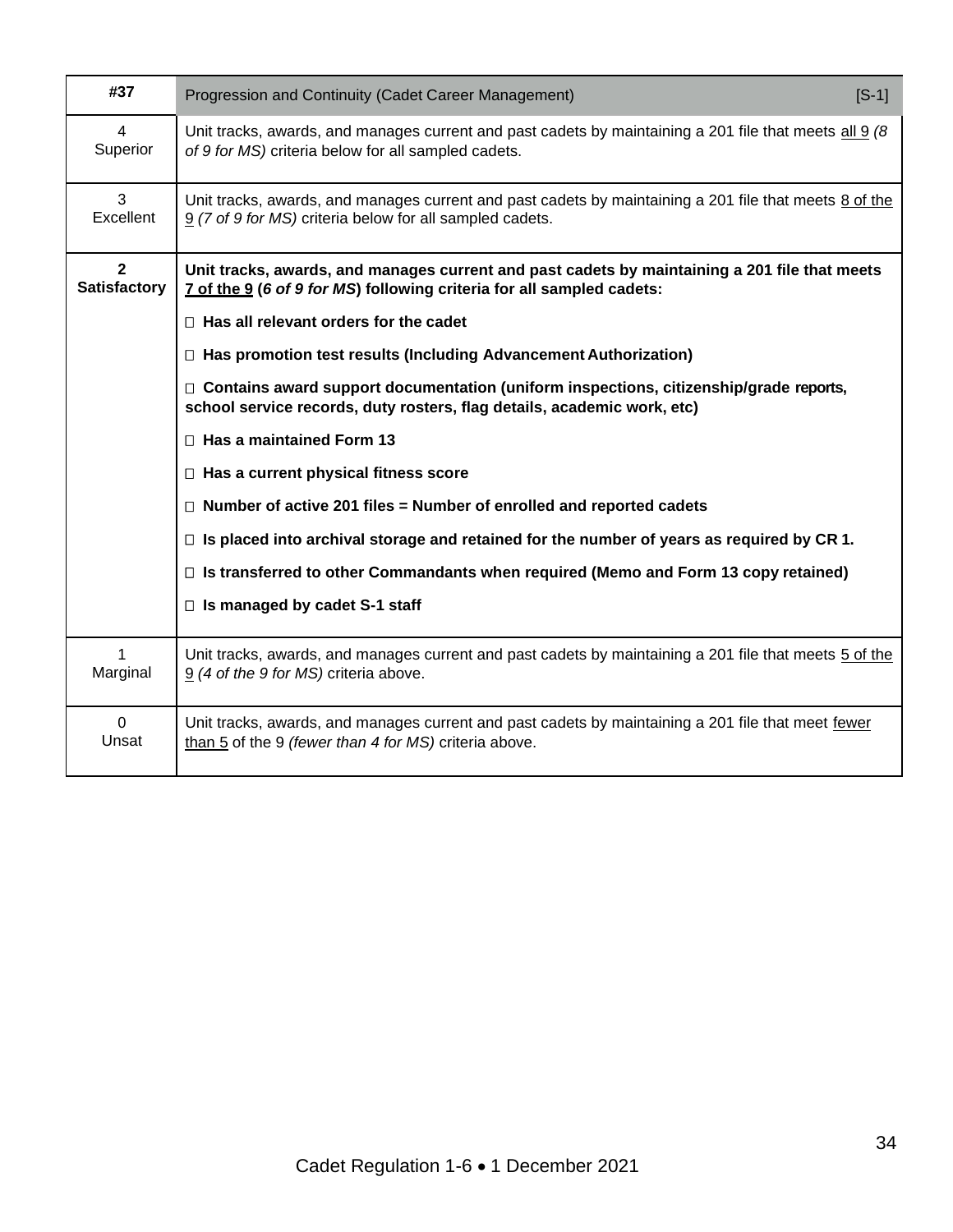| #38                 | <b>Commandant Certification</b><br>[Commandant]                                                                                                                                           |
|---------------------|-------------------------------------------------------------------------------------------------------------------------------------------------------------------------------------------|
| 4                   | Commandant has a current Clear Designated Subjects Special Subjects Basic Military Drill Credential                                                                                       |
| Superior            | with Physical Education endorsement.                                                                                                                                                      |
| 3<br>Excellent      | Commandant has a current Clear Designated Subjects Special Subjects Basic Military Drill Credential.                                                                                      |
| 2                   | Commandant has a current Preliminary Designated Subjects Special Subjects Basic Military                                                                                                  |
| <b>Satisfactory</b> | Drill Credential as verified on https://educator.ctc.ca.gov/                                                                                                                              |
| Marginal            | Commandant does not have a current Designated Subjects Special Subjects Basic Military Drill<br>Credential but has submitted a CACC Form 16, Application for TAG Letter for the DSSSBMDC. |
| $\Omega$            | Commandant does not have a current Designated Subjects Special Subjects Basic Military Drill                                                                                              |
| Unsat               | Credential.                                                                                                                                                                               |

| #39                      | Commandant Training<br>[Commandant]                                                                                                                                                                                                                                                                                                                                                  |
|--------------------------|--------------------------------------------------------------------------------------------------------------------------------------------------------------------------------------------------------------------------------------------------------------------------------------------------------------------------------------------------------------------------------------|
| 4<br>Superior            | Commandant has met the standards for Excellent PLUS, has instructed at BCTA or enrolled in ACTA or<br>CLS in the past 2 years, OR can show additional training certificates highly relevant to CACC curriculum<br>such as "First Aid/CPR Trainer" OR attended 3 or more Professional Development sessions or<br>Leadership Conferences hosted by HQ CACC in the preceding 12 months. |
| 3<br>Excellent           | Commandant has met the standard for Satisfactory PLUS attended one Professional<br>Development session hosted by HQ CACC or annual CACC Leadership Conference.                                                                                                                                                                                                                       |
| 2<br><b>Satisfactory</b> | <b>Commandant has attended Basic Commandants Training Academy (BCTA)</b>                                                                                                                                                                                                                                                                                                             |
| Marginal                 | Commandant has not attended BCTA, but can show proof of attending a course in the past 12 months<br>that directly supports the CACC curriculum.                                                                                                                                                                                                                                      |
| 0<br>Unsat               | Commandant has not attended CACC training courses and Commandant has not attended a course in<br>the past 12 months that directly supports the CACC curriculum.                                                                                                                                                                                                                      |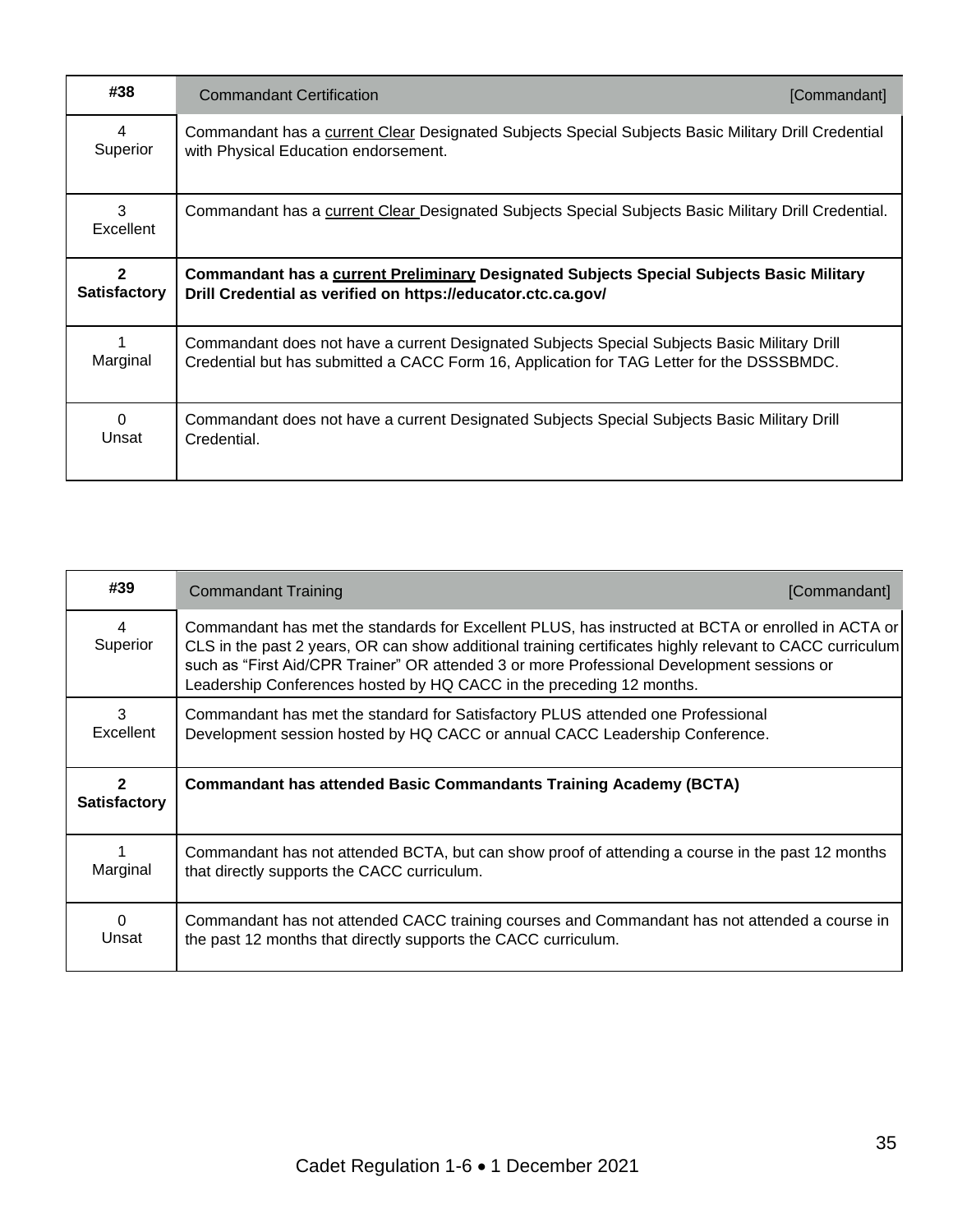| #40                                            | $[S-3]$<br>Participation in Leadership / Specialized Schools                                                                                                                                                                                                                                                                                                                                                                                                                                                                                                                                                                                                                                                                                                                                     |
|------------------------------------------------|--------------------------------------------------------------------------------------------------------------------------------------------------------------------------------------------------------------------------------------------------------------------------------------------------------------------------------------------------------------------------------------------------------------------------------------------------------------------------------------------------------------------------------------------------------------------------------------------------------------------------------------------------------------------------------------------------------------------------------------------------------------------------------------------------|
| 4<br>Superior                                  | In the last 12 months, the unit met the satisfactory standard and 25% of the unit strength participated.                                                                                                                                                                                                                                                                                                                                                                                                                                                                                                                                                                                                                                                                                         |
| 3<br>Excellent                                 | In the last 12 months, the unit met the satisfactory standard and 10% of the unit strength participated.                                                                                                                                                                                                                                                                                                                                                                                                                                                                                                                                                                                                                                                                                         |
| $\overline{\mathbf{2}}$<br><b>Satisfactory</b> | In the last 12 months, the unit has participated in one of the following leadership schools:                                                                                                                                                                                                                                                                                                                                                                                                                                                                                                                                                                                                                                                                                                     |
|                                                | □ Basic Leadership<br>□ Intermediate Leadership<br>□ Advanced Leadership<br>Drill Academies<br><b>□ BNCOC</b><br>$\Box$ ANCOC<br>$\Box$ OCS                                                                                                                                                                                                                                                                                                                                                                                                                                                                                                                                                                                                                                                      |
|                                                | And the unit participated in a Specialized School that qualifies for Specialized training Ribbon:                                                                                                                                                                                                                                                                                                                                                                                                                                                                                                                                                                                                                                                                                                |
|                                                | □ Command and Staff Schools<br>$\Box$ Disaster/Crisis Preparedness and Management (other than CERT training)<br>□ Specialized Marksmanship Training.<br>□ Advanced Orienteering<br>□ Advanced studies in California History<br>□ The Seven Habits of Highly Effective Teens<br>□ The Six Most Important Decisions You will Make<br><b>D</b> Peer Leadership Training<br>□ Conducting effective meetings<br>Dealing with difficult people<br>□ The human physiology of fitness<br>□ Personal Organization and Time Management<br>□ Personal Financial Planning and Management<br>□ Public Relations Management<br>□ Advanced First Aid or EMT Training (Not Cadet Medic/EMR)<br>□ Topographic cartography<br>□ Career and College Planning<br>□ Archery<br>□ Similar approved (IAW CR 3-1) course |
| 1<br>Marginal                                  | In the last 12 months, the unit has participated in leadership or specialized schools, but not both.                                                                                                                                                                                                                                                                                                                                                                                                                                                                                                                                                                                                                                                                                             |
| $\pmb{0}$<br>Unsat                             | Unit has not participated in any leadership schools or specialized schools.                                                                                                                                                                                                                                                                                                                                                                                                                                                                                                                                                                                                                                                                                                                      |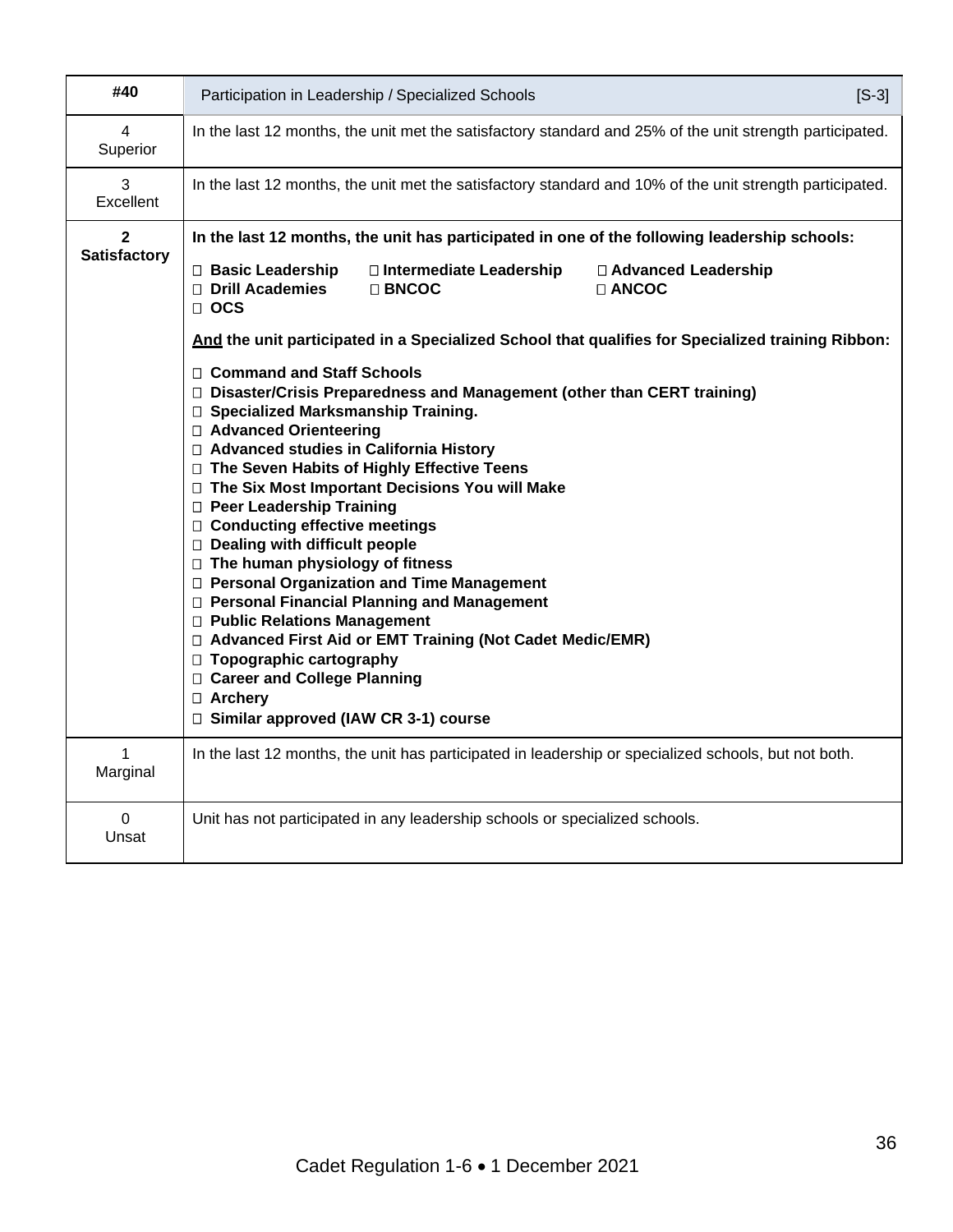| #41                                 | Publication and Maintenance of Orders and Permanent Orders                                                                                                                                                                                                                                                                                                                                                                                                                                                                                                                                                                                                                                                                                                                                                                                                                                                                                                                                                                                                                                                                                                  | $[S-1]$ |
|-------------------------------------|-------------------------------------------------------------------------------------------------------------------------------------------------------------------------------------------------------------------------------------------------------------------------------------------------------------------------------------------------------------------------------------------------------------------------------------------------------------------------------------------------------------------------------------------------------------------------------------------------------------------------------------------------------------------------------------------------------------------------------------------------------------------------------------------------------------------------------------------------------------------------------------------------------------------------------------------------------------------------------------------------------------------------------------------------------------------------------------------------------------------------------------------------------------|---------|
| $\overline{4}$<br>Superior          | Unit publishes and maintains orders and permanent orders in the File Management System by<br>ensuring all 13 of criteria below are met:                                                                                                                                                                                                                                                                                                                                                                                                                                                                                                                                                                                                                                                                                                                                                                                                                                                                                                                                                                                                                     |         |
| 3<br>Excellent                      | Unit publishes and maintains orders and permanent orders in the File Management System by<br>ensuring 12 of the 13 criteria below are met:                                                                                                                                                                                                                                                                                                                                                                                                                                                                                                                                                                                                                                                                                                                                                                                                                                                                                                                                                                                                                  |         |
| $\mathbf{2}$<br><b>Satisfactory</b> | Unit publishes and maintains orders and permanent orders in the File Management System by<br>ensuring 10 of the 13 following criteria are met:<br>$\Box$ Unit publishes orders for cadet promotions and demotions and files them in 10-14<br>□ Unit publishes orders for cadet advancements and files them in 10-14<br>$\Box$ Unit publishes orders for cadet duty assignments and files them in 10-14<br>$\Box$ Unit publishes permanent orders for unit-level awards and files them in 10-13<br>$\Box$ Unit retains applicable orders for Brigade–level promotions and demotions in 10-10<br>□ Unit retains applicable orders for Brigade-level duty assignments in 10-10<br>□ Unit retains applicable orders for Brigade-level awards in 10-09<br>□ Unit retains applicable orders for State-level promotions and demotions 10-08<br>□ Unit retains applicable orders for State-level duty assignments in 10-08<br>□ Unit retains applicable orders for State-level awards in 10-07<br>□ Unit places applicable orders above into affected individual cadet files<br>□ Unit retains all orders in date order<br>$\Box$ Cadet S-1 staff manages the files |         |
| 1<br>Marginal                       | Unit publishes and maintains orders and permanent orders in the File Management System by<br>ensuring at least 7 of the 13 criteria above are met:                                                                                                                                                                                                                                                                                                                                                                                                                                                                                                                                                                                                                                                                                                                                                                                                                                                                                                                                                                                                          |         |
| $\Omega$<br>Unsat                   | Unit does not meet at least 7 of the 13 criteria listed above.                                                                                                                                                                                                                                                                                                                                                                                                                                                                                                                                                                                                                                                                                                                                                                                                                                                                                                                                                                                                                                                                                              |         |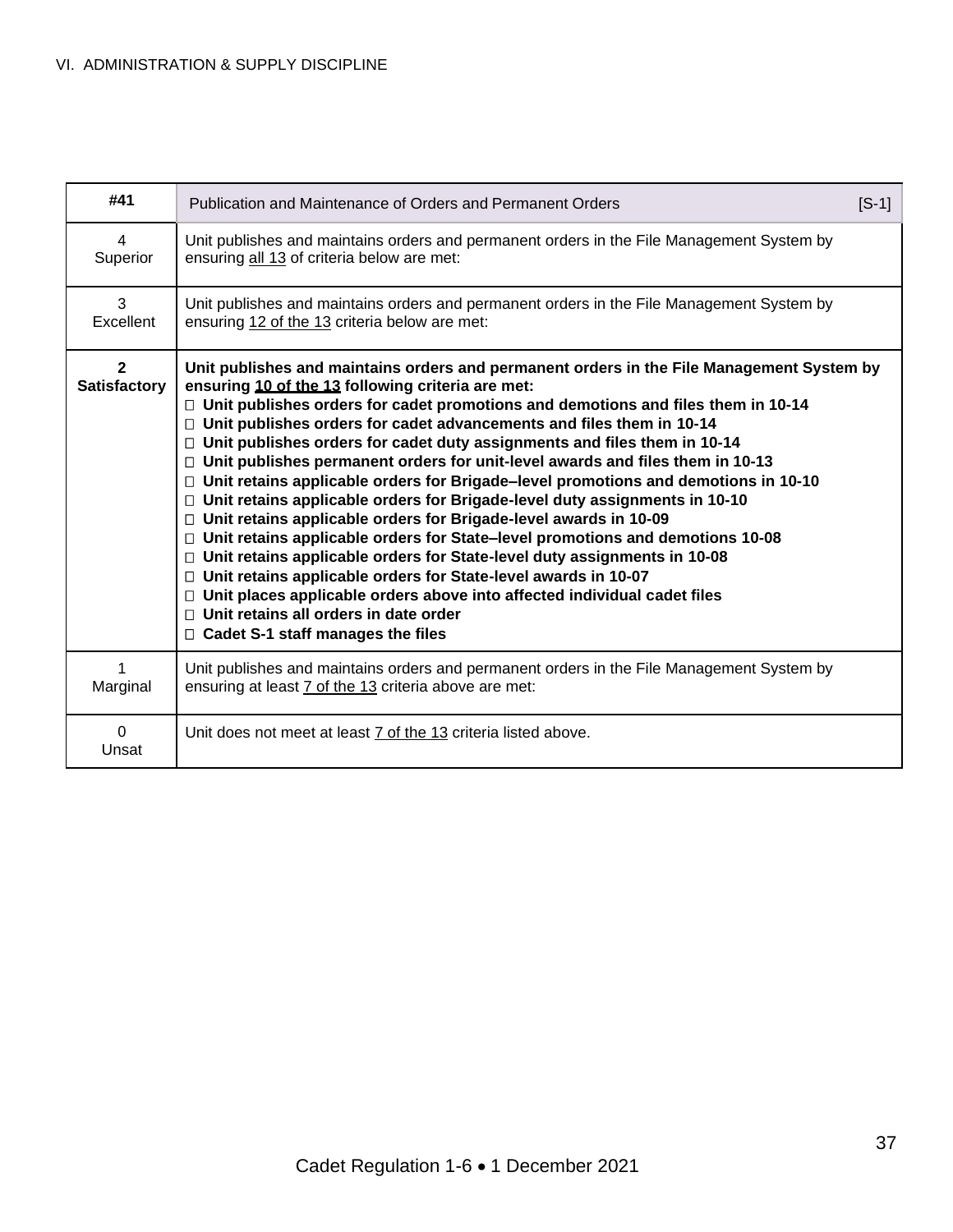| #42                        | $[S-1]$<br>File Management System                                                                                                                                                                                                                                                                                                                                                                                                                                                                                                                                                                  |
|----------------------------|----------------------------------------------------------------------------------------------------------------------------------------------------------------------------------------------------------------------------------------------------------------------------------------------------------------------------------------------------------------------------------------------------------------------------------------------------------------------------------------------------------------------------------------------------------------------------------------------------|
| $\overline{4}$<br>Superior | Unit maintains a superior File Management System by ensuring all 6 of the criteria below are met.                                                                                                                                                                                                                                                                                                                                                                                                                                                                                                  |
| 3<br>Excellent             | Unit maintains an excellent File Management System by ensuring 5 of the 6 criteria below are met.                                                                                                                                                                                                                                                                                                                                                                                                                                                                                                  |
| 2<br><b>Satisfactory</b>   | Unit maintains a satisfactory File Management System by ensuring 4 of the following 6 criteria<br>are met:<br>□ File system organized by 10-01 to 10-31, 11-01 to 11-15, 12, 13, 20-01 to 20-07, 30-01 to 30-<br>16, 31-01 to 31-20, 40-01 to 40-13, 41-01 to 41-11, 50-01 to 50-15, and 60-01 to 60-02<br>$\Box$ Unit can show how file system is current and used.<br>$\Box$ Unit can show how old files are archived or disposed.<br>$\Box$ Master Index to file system is current and correct<br>File System is secure and protected from unwanted access.<br>□ Cadet S-1 manages files system |
| Marginal                   | Unit maintains a marginal File Management System by meeting at least 4 of the criteria listed above.                                                                                                                                                                                                                                                                                                                                                                                                                                                                                               |
| $\Omega$<br>Unsat          | Unit maintains an unsatisfactory File Management System by meeting fewer than 4 of the criteria listed<br>above.                                                                                                                                                                                                                                                                                                                                                                                                                                                                                   |

| #43                                 | Maintenance of Form 13 - Service Records                                                                                                                                                                                                                                                                                                                                                                                                                                                                                                | [S-1 / Sampled Cadets] |
|-------------------------------------|-----------------------------------------------------------------------------------------------------------------------------------------------------------------------------------------------------------------------------------------------------------------------------------------------------------------------------------------------------------------------------------------------------------------------------------------------------------------------------------------------------------------------------------------|------------------------|
| $\overline{\mathbf{4}}$<br>Superior | Unit is maintaining a Form 13 on all cadets and meets all 6 of the standards below.                                                                                                                                                                                                                                                                                                                                                                                                                                                     |                        |
| 3<br>Excellent                      | Unit is maintaining a Form 13 on all cadets and meets 5 out of 6 of the standards below.                                                                                                                                                                                                                                                                                                                                                                                                                                                |                        |
| 2<br><b>Satisfactory</b>            | Unit is maintaining a Form 13 on all cadets that has been prepared IAW CR 1. A random check<br>of 5 - 10% of the cadets indicate that 3 out of the 6 following statements are reasonably (beyond<br>local control) true:<br>$\Box$ Rank being worn matches every Form 13<br>□ Ribbons being worn match every Form 13<br><b>Current duty assignment matches every Form 13</b><br>□ Cadet Fitness scores are current (within 1 semester)<br>□ Personal data is completely recorded<br>$\Box$ Initial Entry date is documented and correct |                        |
| Marginal                            | Unit is maintaining a Form 13 on only a few cadets and/or that Form 13 has been prepared with<br>significant evidence CR-1 is not being followed. A random check of 5 - 10% of the cadets indicate that<br>ribbons and rank being worn on uniform are NOT accurately reflected on the Form 13s. Duty<br>assignments, fitness records and personal data are NOT accurately recorded                                                                                                                                                      |                        |
| $\Omega$<br>Unsat                   | Unit is not maintaining a Form 13 on any of its cadets.                                                                                                                                                                                                                                                                                                                                                                                                                                                                                 |                        |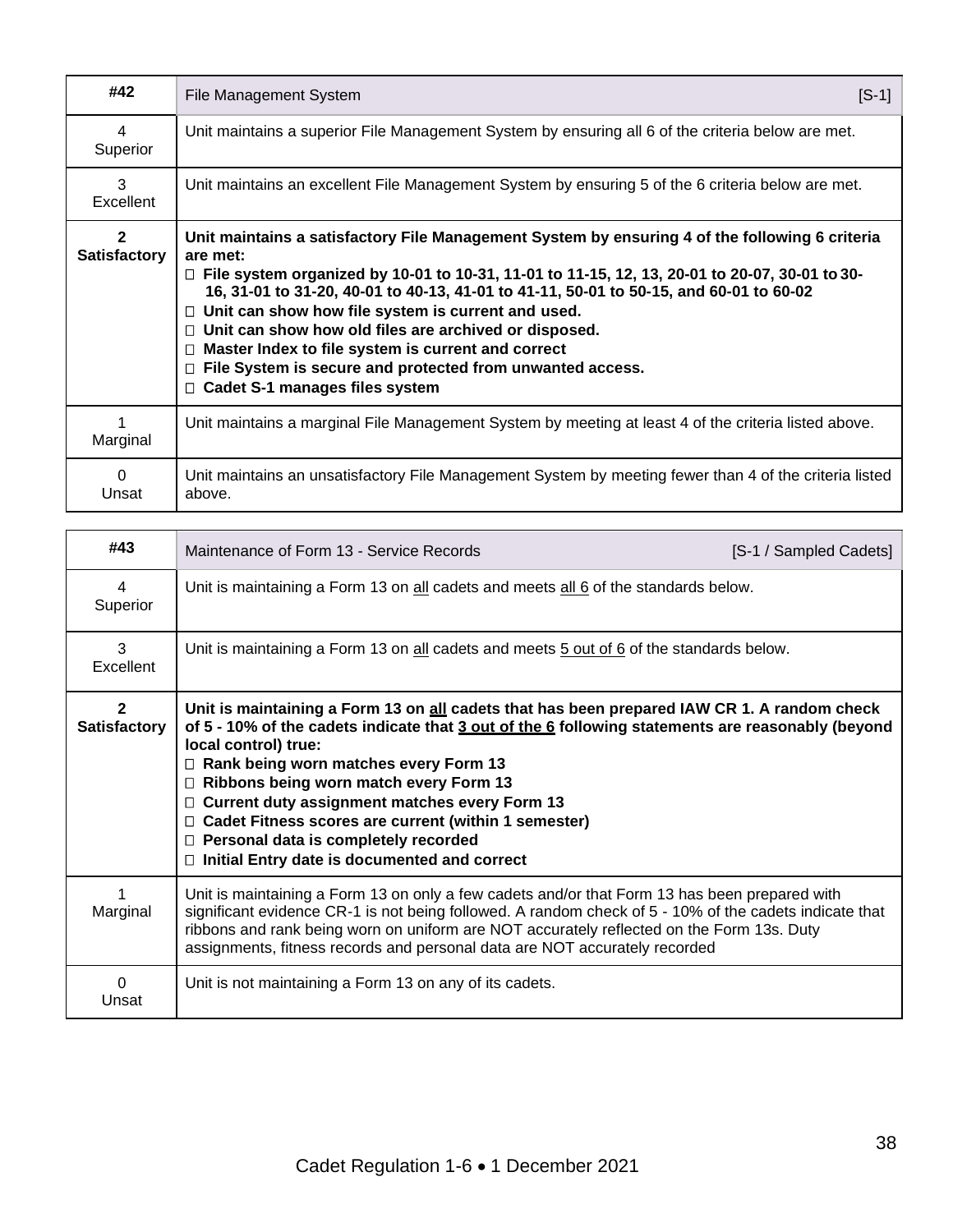| #44                                 |                                                                                                                 |               | Publication and Maintenance of Unit Strength Reports                                              | $[S-1]$ |
|-------------------------------------|-----------------------------------------------------------------------------------------------------------------|---------------|---------------------------------------------------------------------------------------------------|---------|
| 4                                   | In addition to all below, each SAR was robust and accurate as reflected with the following                      |               |                                                                                                   |         |
| Superior                            |                                                                                                                 |               | □ Activities Scheduled correspond to the Unit Training Schedule                                   |         |
|                                     | are explainable)                                                                                                |               | $\Box$ Current enrollment during the AGI is closely reflected on the most recent SAR (differences |         |
| 3<br>Excellent                      |                                                                                                                 |               | In addition to below, each SAR was received NLT the 10 <sup>th</sup> of each month (Never late)   |         |
| $\mathbf{2}$<br><b>Satisfactory</b> | The Reporting Cadet (S1) of the unit has submitted a SAR (Form 5) for 9 of the 12 following<br>previous months: |               |                                                                                                   |         |
|                                     | $\square$ Aug                                                                                                   | $\Box$ Dec    | $\Box$ Apr                                                                                        |         |
|                                     | $\Box$ Sep                                                                                                      | $\square$ Jan | $\Box$ May                                                                                        |         |
|                                     | $\Box$ Oct                                                                                                      | $\square$ Feb | $\square$ Jun                                                                                     |         |
|                                     | $\Box$ Nov                                                                                                      | $\Box$ Mar    | $\square$ Jul                                                                                     |         |
| Marginal                            |                                                                                                                 |               | The unit has submitted at least 6 of the required SARs.                                           |         |
| $\Omega$<br>Unsat                   |                                                                                                                 |               | The unit has submitted fewer than 6 of the required SARs.                                         |         |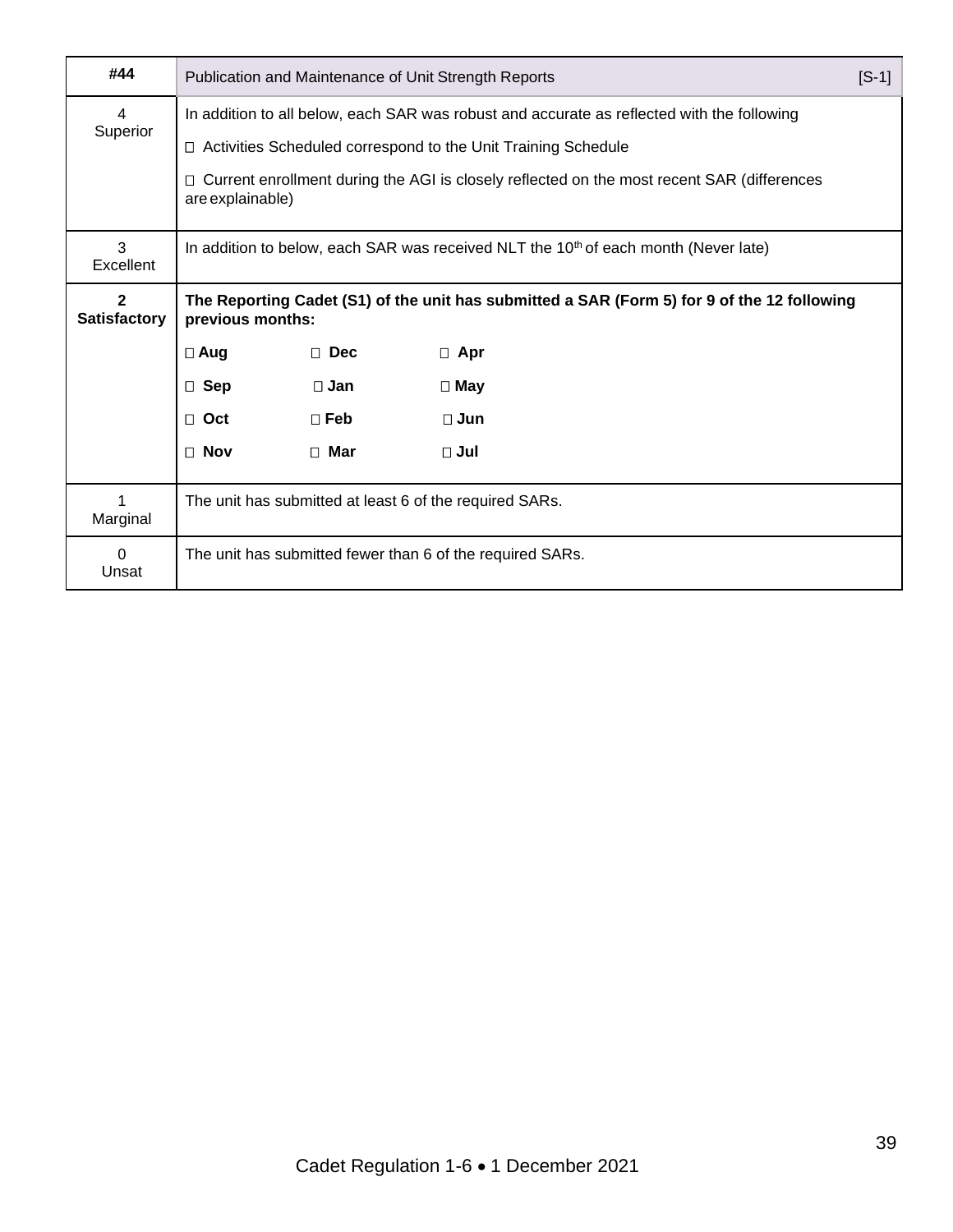| #45                                 | Maintenance of Property Book                                                                                                                                       | $[S-4]$ |
|-------------------------------------|--------------------------------------------------------------------------------------------------------------------------------------------------------------------|---------|
| $\overline{4}$<br>Superior          | Unit maintains a superior property book by accomplishing all 10 items below.                                                                                       |         |
| 3<br>Excellent                      | Unit maintains an excellent property book by accomplishing 9 of the 10 items below.                                                                                |         |
| $\mathbf{2}$<br><b>Satisfactory</b> | Commandant executes their duties as State Property Custodian and cadet S-4 executes their<br>duties as supply officers by maintaining 7 of the 11 following items: |         |
|                                     | $\Box$ An electronic property book is utilized                                                                                                                     |         |
|                                     | $\Box$ There are frequent entries (More than 4)                                                                                                                    |         |
|                                     | $\Box$ "Initial inventory" is documented (printed & signed doc on hand)                                                                                            |         |
|                                     | $\Box$ "AGI inventory" is documented (printed & signed within 20 days prior to AGI)                                                                                |         |
|                                     | $\Box$ "End of Last School Year Inventory" is documented (printed & signed doc on hand)                                                                            |         |
|                                     | □ "Uniform issues" (each day a uniform is issued) are documented                                                                                                   |         |
|                                     | □ "Uniform collection" (each day uniforms are collected) are documented                                                                                            |         |
|                                     | □ "Requisition entries" (each time uniforms received via requisition) are documented                                                                               |         |
|                                     | □ "Reports of survey" are documented                                                                                                                               |         |
|                                     | $\Box$ Discrepancies between the property book and inventories are documented                                                                                      |         |
|                                     | $\Box$ Spot inspection of at least 5 random line items indicates on hand items match the property<br>book                                                          |         |
| 1<br>Marginal                       | Unit maintains at least 5 of the 10 items above.                                                                                                                   |         |
| $\mathbf 0$<br>Unsat                | Unit maintains fewer than 5 of the 10 items above.                                                                                                                 |         |

NOTE: The CMVC and CR 4-1 require an inventory of state property as part of the AGI. If the required inventory is complete, the Inspector will check "AGI Inventory" in Item #45. If it is not complete, the highest grade received for Item #45 is Unsatisfactory. The Inspector will note this discrepancy in their remarks in Section VIII, and the Commandant will explain the situation in their remarks in Section IX. Once the inventory has been submitted (within one month of the AGI), the rating for #45, Section VI (Administration & Supply Discipline), and the Overall Rating may be increased from Unsatisfactory to whichever grade is earned by the points listed.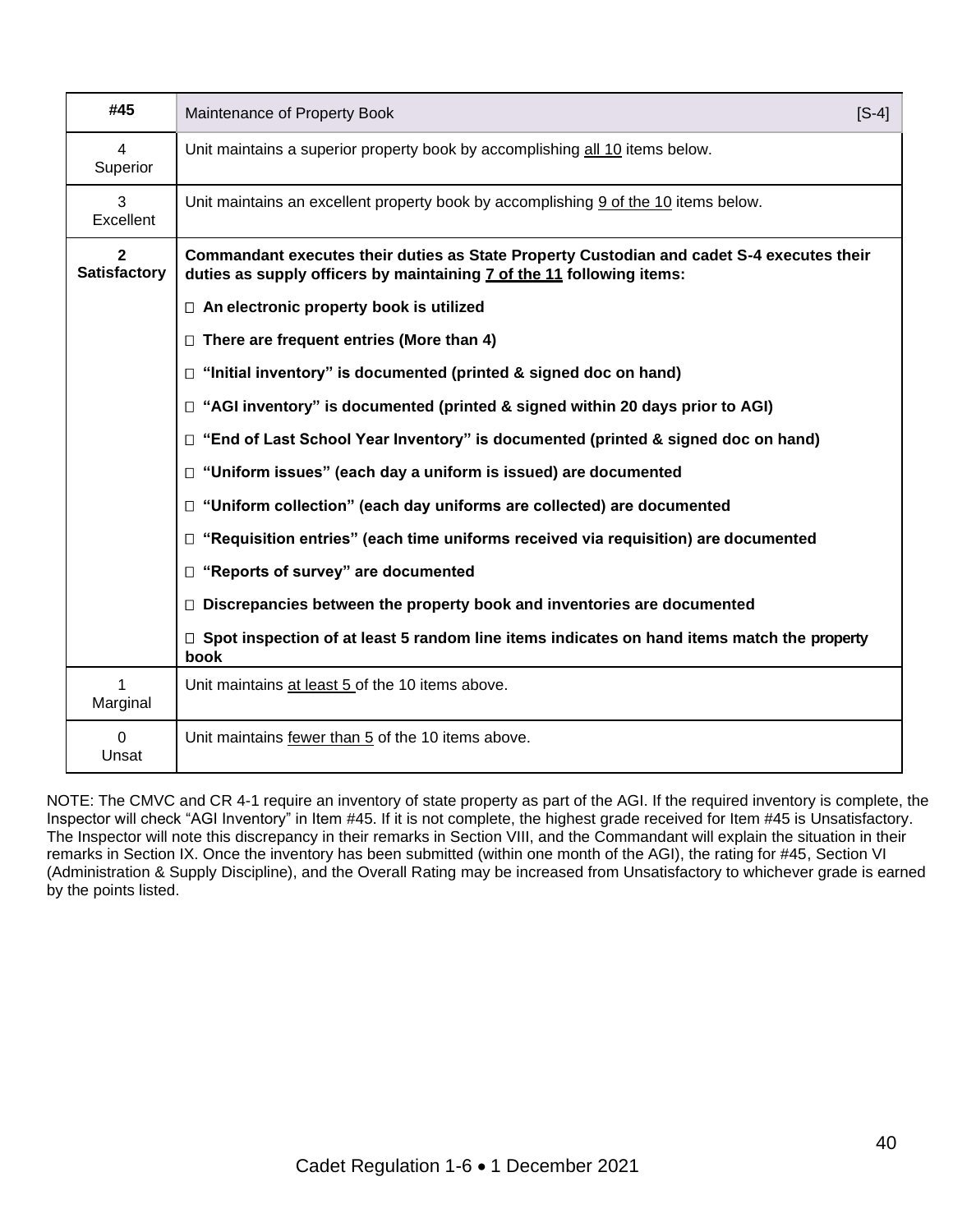| #46                        | Supply Discipline (Use of Procedures)                                                                            | $[S-4]$ |
|----------------------------|------------------------------------------------------------------------------------------------------------------|---------|
| $\overline{4}$<br>Superior | Unit has a superior supply discipline program by accomplishing all 8 of the items below.                         |         |
| 3<br>Excellent             | Unit has an excellent supply discipline program by accomplishing 7 of the 8 items below.                         |         |
| 2<br>Satisfactory          | Unit Supply Discipline is maintained by utilizing regulation procedures including 6 of the 8<br>following tasks: |         |
|                            | $\Box$ Unit has submitted Requisition for needed supplies                                                        |         |
|                            | □ Individual Clothing Records (Form 100) are maintained for each enrolled cadet                                  |         |
|                            | □ Individual Clothing Records are accurate and match the property book                                           |         |
|                            | □ Individual Clothing Records are accurate and match a sample of cadets                                          |         |
|                            | □ Cadet S-4 manages the Individual Clothing Records                                                              |         |
|                            | □ Temporary Hand Receipts (Form 101) are issued when appropriate.                                                |         |
|                            | □ Unit does not collect funds from cadets or parents for lost/damaged/destroyed supply items                     |         |
|                            | □ Reports of Survey are submitted when appropriate.                                                              |         |
| Marginal                   | Unit maintains a marginal supply discipline program by accomplishing at least 4 of the above items.              |         |
| $\Omega$<br>Unsat          | Unit accomplished fewer than 4 of the above items.                                                               |         |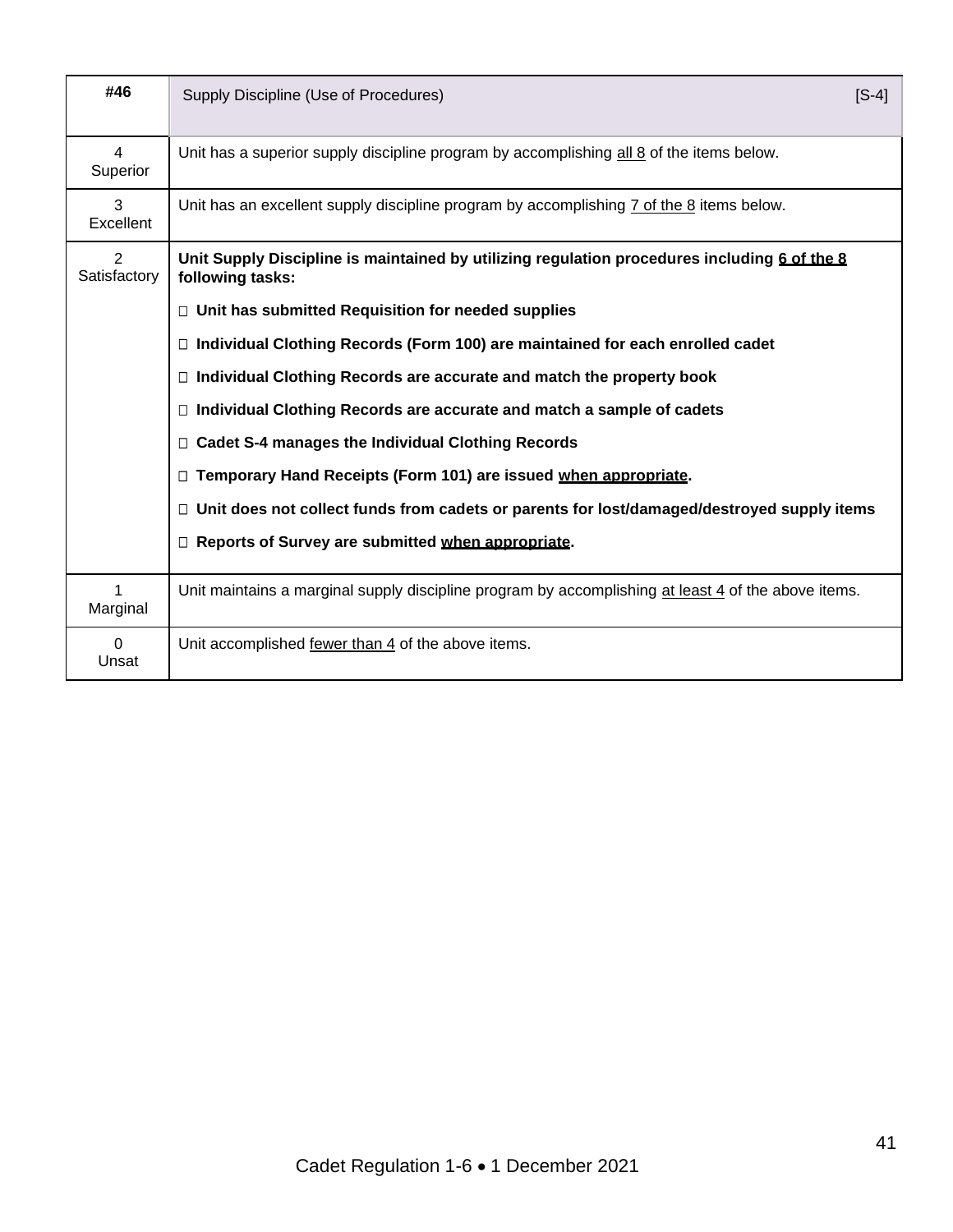| #47                                   | Storage and Maintenance of Supplies                                                                                                                | $[S-4]$ |
|---------------------------------------|----------------------------------------------------------------------------------------------------------------------------------------------------|---------|
| $\overline{4}$<br>Superior            | Supplies and the unit storage area must meet all of the requirements below.                                                                        |         |
| 3<br>Excellent                        | Supplies and the unit storage area must meet 5 of the 6 requirements below.                                                                        |         |
| $\overline{2}$<br><b>Satisfactory</b> | Supplies and the unit storage area must meet 4 of the 6 following requirements:                                                                    |         |
|                                       | $\Box$ Supplies are stored in a neat, clean, and orderly environment.                                                                              |         |
|                                       | □ All issue item storage containers and shelves are accurately labeled                                                                             |         |
|                                       | $\Box$ System to access supplies is logical and easy to understand.                                                                                |         |
|                                       | $\Box$ Supply areas are lockable with appropriate access controls in place.                                                                        |         |
|                                       | □ Area is large enough to hold issue items, training items, and any state-issued equipment.                                                        |         |
|                                       | $\Box$ Cadet S-4s entirely manage and maintain the area.                                                                                           |         |
|                                       | And, if small arms or ammunition are stored:                                                                                                       |         |
|                                       | $\Box$ Area must meet the requirements in CR 4-2.                                                                                                  |         |
| Marginal                              | Supplies and the unit storage area must meet 3 of the 6 requirements above.                                                                        |         |
| $\Omega$<br>Unsat                     | Supplies and the unit storage meet fewer than 3 of the requirements above or small arms / ammunition<br>area does not meet requirements in CR 4-2. |         |

| #48                                 | Maintenance of Individual Clothing Records<br>[S-4]                                                                                                                                                                                 |
|-------------------------------------|-------------------------------------------------------------------------------------------------------------------------------------------------------------------------------------------------------------------------------------|
| 4<br>Superior                       | An accurately complete Form 100 exists on every enrolled cadet with any uniform item. A spot check<br>of 2-5% of the cadets in uniform shows that the form is completely filled out with correct sizes/ranks,<br>etc.               |
| 3<br>Excellent                      | An accurately complete Form 100 exists on almost every enrolled cadet with any uniform item. A spot<br>check of 2-5% of the cadets in uniform shows that the form is completely filled out with correct<br>sizes/ranks, etc         |
| $\mathbf{c}$<br><b>Satisfactory</b> | An accurately complete Form 100 exists on almost every enrolled cadet with any uniform item.<br>A spot check of 2-5% of the cadets in uniform shows that the form is completely filled out with<br>mostly correct sizes/ranks, etc. |
| Marginal                            | An accurately complete Form 100 exists on most enrolled cadets with any uniform item and/or a spot<br>check of 2-5% of the cadets in uniform shows that the form is incompletely filled out with incorrect<br>sizes/ranks, etc.     |
| $\Omega$<br>Unsat                   | An accurately complete Form 100 does not exist for most enrolled cadets with any uniform item.                                                                                                                                      |